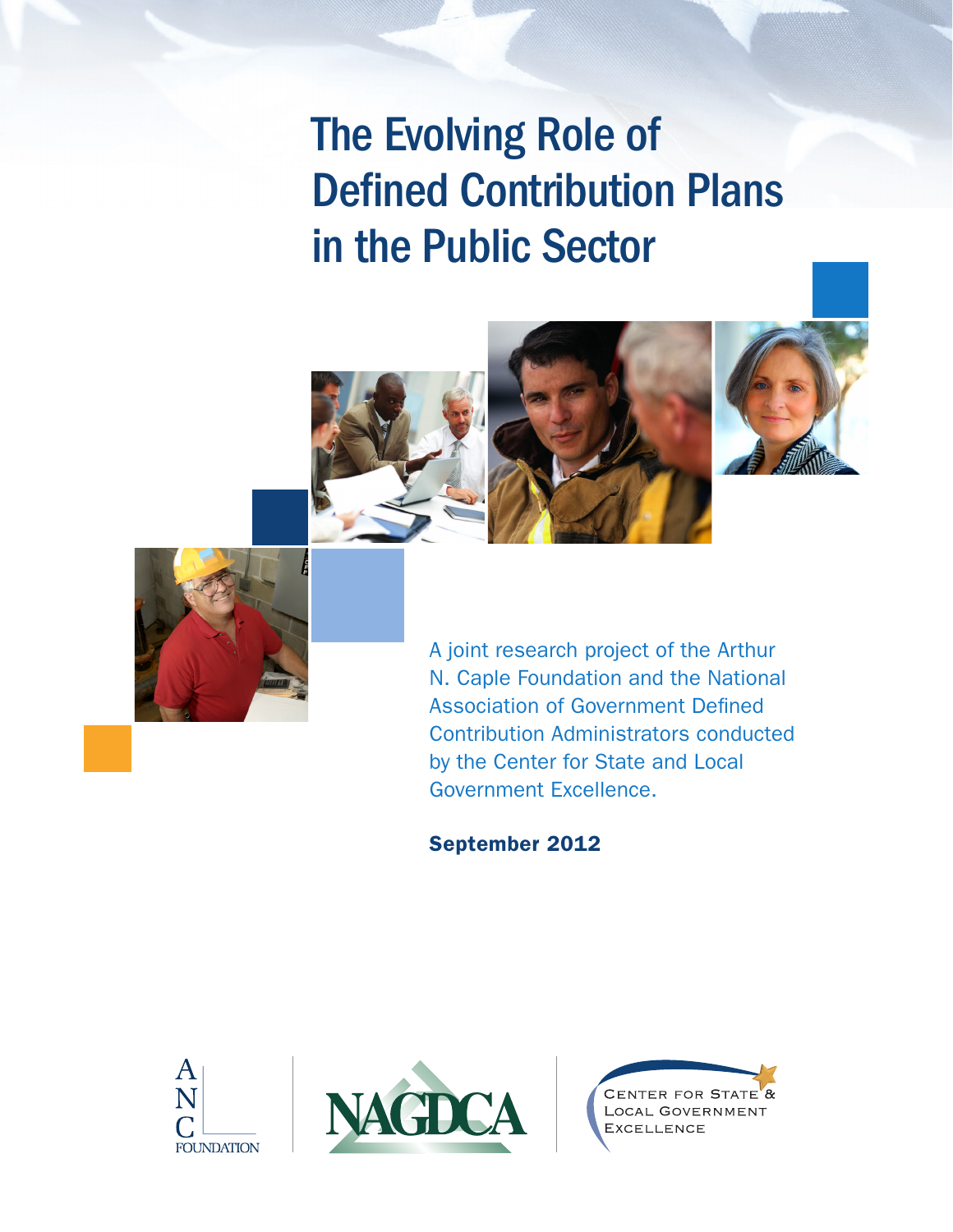# About the Authors<sup>1</sup>

Paula Sanford, Ph.D., is public service and outreach faculty at the Carl Vinson Institute of Government, University of Georgia.

Joshua M. Franzel, Ph.D., is vice president of research at the Center for State and Local Government Excellence.

This document has been created for general information purposes. It is not intended to give financial or professional advice.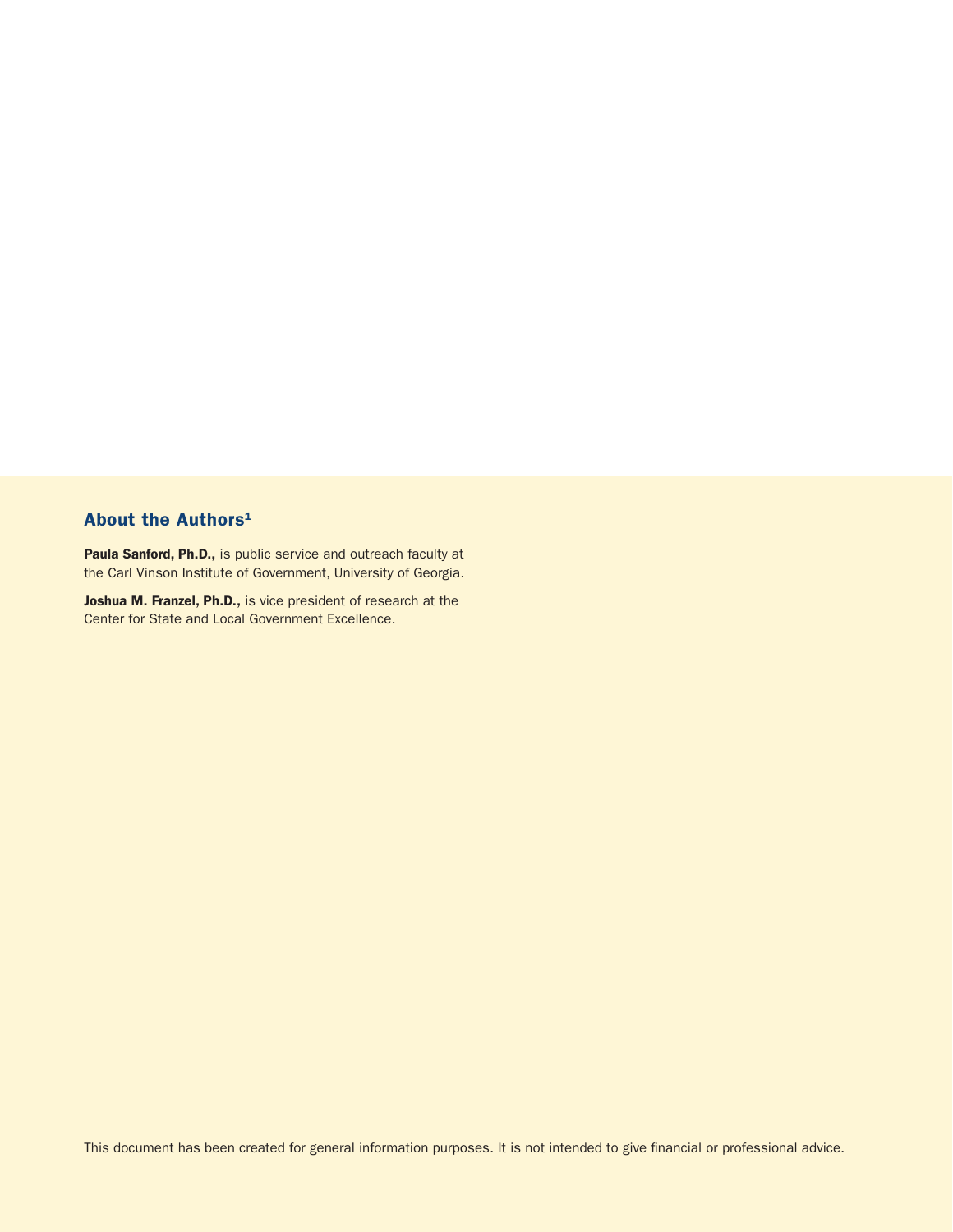# The Evolving Role of Defined Contribution Plans in the Public Sector

**Paula Sanford and Joshua M. Franzel**

# Introduction

The role of defined contribution plans for state<br>and local government employees is evolving.<br>This change is being driven by several factors<br>including flat government revenues, increased demai and local government employees is evolving. This change is being driven by several factors including flat government revenues, increased demand for services, economic uncertainties, concern about future benefit costs and risk exposure, and a wide range of related political debates. Traditional defined benefit public sector retirement plans are under pressure to make structural changes with governments making a range of changes that seek to reduce or control employer contributions and address unfunded liabilities. State and local government defined benefit plans have historically offered a reliable and adequate level of retirement income. Defined contribution plans have played a useful role as supplemental saving vehicles, but, with some exceptions, have not focused on becoming the primary income replacement resource.

As public sector employees face greater financial pressures and employers continue to make changes to primary pension plans, it is time to review the role and design of defined contribution plans in the public sector.<sup>2</sup> This report focuses on several central questions about public sector retirement plans including:

- What does the current environment look like?
- What does the future hold for defined contribution plans?
- What are effective defined contribution designs?
- What role can annuities and other guaranteed retirement income features play?
- How are financial literacy and counseling initiatives and defined contribution plans linked?
- How can structural change, if adopted by a government, be implemented to minimize costs,

risks, and help employees assume more personal responsibility?

• What should be considered when assessing and potentially altering the role of defined contribution plans?

The purpose of this report is not to suggest that defined contribution plans will or should replace traditional defined benefit plans. Instead, it seeks to focus on the increasing role of defined contribution plans in state and local government and for employee retirement security.

### Methodology

To conduct this research, the authors relied on a variety of literary and data sources and extensive interviews. The literary sources include academic journals, books, private sector interests such as company-produced briefs, and federal agencies. The authors interviewed seventeen people with significant defined benefit and defined contribution public sector retirement plan experience using a survey instrument that covered several different aspects of defined contribution plans. Examples of topics included the objective of public sector retirement benefits, the future of defined contribution plans in the public sector, design elements of an "ideal" core defined contribution plan, improving education for retirement savings, and annuities.<sup>3</sup> Ten of those interviewed represented public retirement systems or governments; six represented the retirement/insurance industry; and one represented academia. They are located across the country with eight people from the West, three from the East, four from the South, and two from the Midwest. Except for the academic, all of the seventeen people interviewed are affiliated with organizations that are members of NAGDCA. For the structural change chapter, the authors interviewed two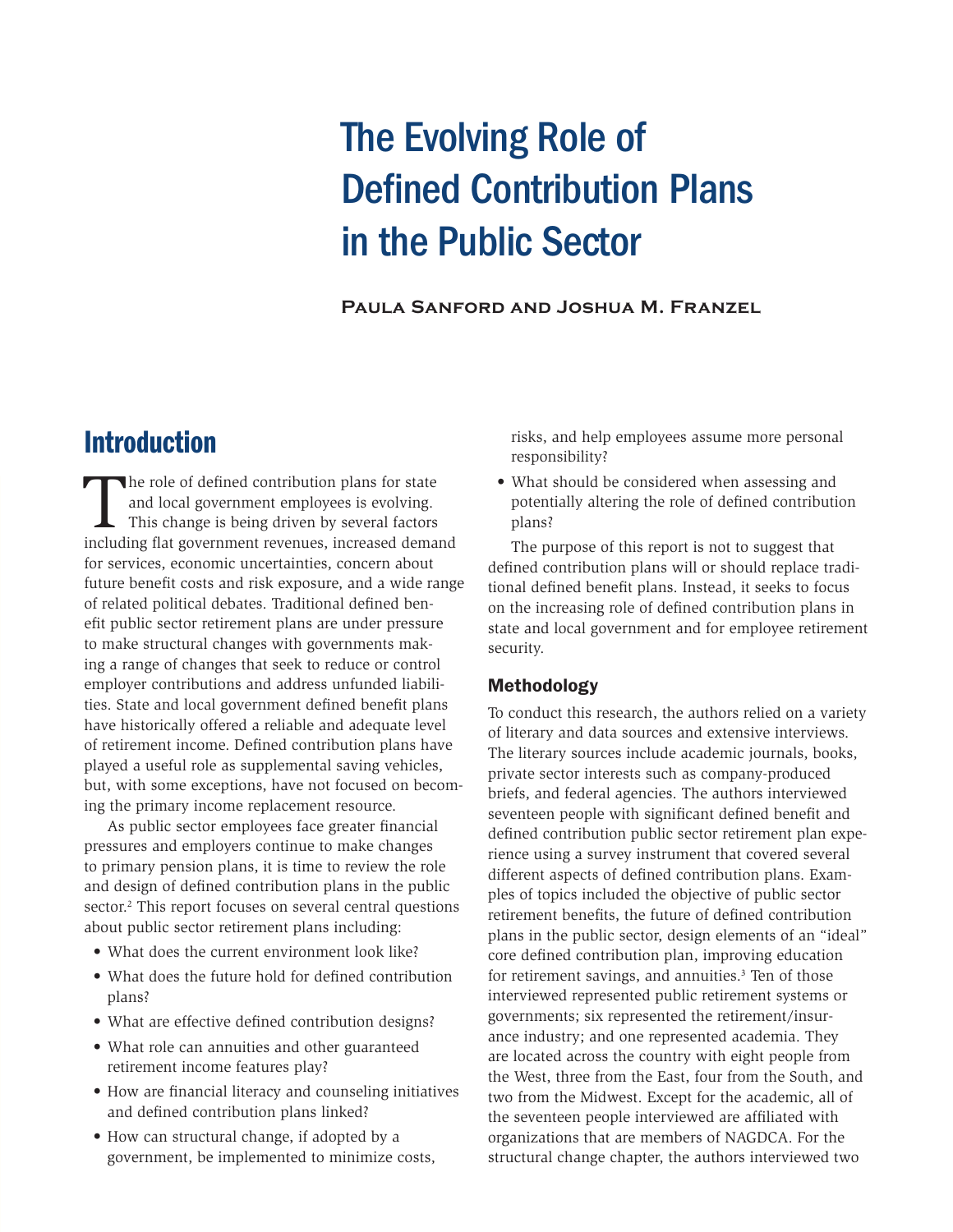additional individuals<sup>4</sup> and the foci of these discussions were on learning how their governments implemented recent retirement plan reforms.

# The Current Environment

For the greater part of the last century through today, employer-provided,<sup>5</sup> employer-provided retirement benefits have been a key element in the economic security of most<sup>6</sup> full-time state and local government employees. Between 1909 and 1976,<sup>7</sup> all 50 states had adopted some form of defined benefit pension plan for their general employees, which often covered local government employees as well. These retirement benefits have undergone unprecedented changes over the past decade; changes which have increased in scope and intensity in the wake of the 2008 stock market downturn and subsequent recession.

Today, for the vast majority of state and local government employees, the bulk of their retirement income comes from a defined benefit plan and Social Security, if eligible. Employees may also have supplemental savings from a defined contribution plan among other sources. But, continued fiscal pressures from the 2008 and 2009 economic downturn, an aging public sector workforce, and strains on state and local government revenues have led governments across the country to consider changes to the retirement benefits they offer to their employees.

# Current Public Retirement Plan Participation

As of March 2011, 90 percent of all state and local government employees had access to a retirement benefit of some kind. Eighty-four percent of these employees had access to a defined benefit<sup>8</sup> retirement plan with 78 percent participating. For state employees, 87 percent had access to a defined benefit plan with 78 percent participating. Eighty-three percent of local government employees had access to a defined benefit plan with 79 percent participating.<sup>9</sup> These levels of participation have decreased some over the past few decades (for example, in the 1990s, the participation rates ranged from 91 to 87 percent).<sup>10</sup> Thirty percent of state and local government workers also had access to a defined contribution plan with 17 percent participating. Defined contribution participation levels have almost doubled for all state and local government workers since the early-to-mid 1990s (when they were 9 percent). $11$  While state and local government defined benefit coverage levels are rela-

### Types of Retirement Plans

"A defined benefit plan promises a specified monthly benefit at retirement. The plan may state this promised benefit as an exact dollar amount…Or, more commonly, it may calculate a benefit through a plan formula that considers such factors as salary and service."

"A defined contribution plan...does not promise a specific amount of benefits at retirement. In these plans, the employee or the employer (or both) contribute to the employee's individual account under the plan…These contributions generally are invested on the employee's behalf. The employee will ultimately receive the balance in his or her account, which is based on contributions plus or minus investment gains or losses."

"A cash balance plan is a defined benefit plan that defines the benefit in terms that are more characteristic of a defined contribution plan. In other words, a cash balance plan defines the promised benefit in terms of a stated account balance. In a typical cash balance plan, a participant's account is credited each year with a 'pay credit' (…percent of compensation…) and an 'interest credit' (…fixed rate or a variable rate…linked to an index…). Increases and decreases in the value of the plan's investments do not directly affect the benefit amounts promised to participants…When a participant becomes entitled to receive benefits under a cash balance plan, the benefits that are received are defined in terms of an account balance."

Source: US Department of Labor: Types of Retirement Plans [http://www.dol.gov/dol/topic/retirement/typesofplans.htm]. Also see Center for State and Local Government Excellence: "What Are Hybrid Retirement Plans?" [http://www.slge.org/ wp-content/uploads/2011/12/Hybrid-primer.pdf]

tively the same across the levels of government, there is more variation in defined contribution offerings. Fortythree percent of state workers have access to a defined contribution plan with 26 percent participation while 26 percent of local workers have access with 14 percent participation.<sup>12</sup>

While the vast majority of states continue to offer defined benefit plans as the primary retirement savings vehicle for employees, a few states have adopted a primary or core defined contribution plan. For example, state employees in Alaska and Michigan hired after a specific date participate in a primary defined contribution plan. Other states, including Georgia, Oregon, Rhode Island, Washington, and Utah have adopted combination defined benefit/defined contribution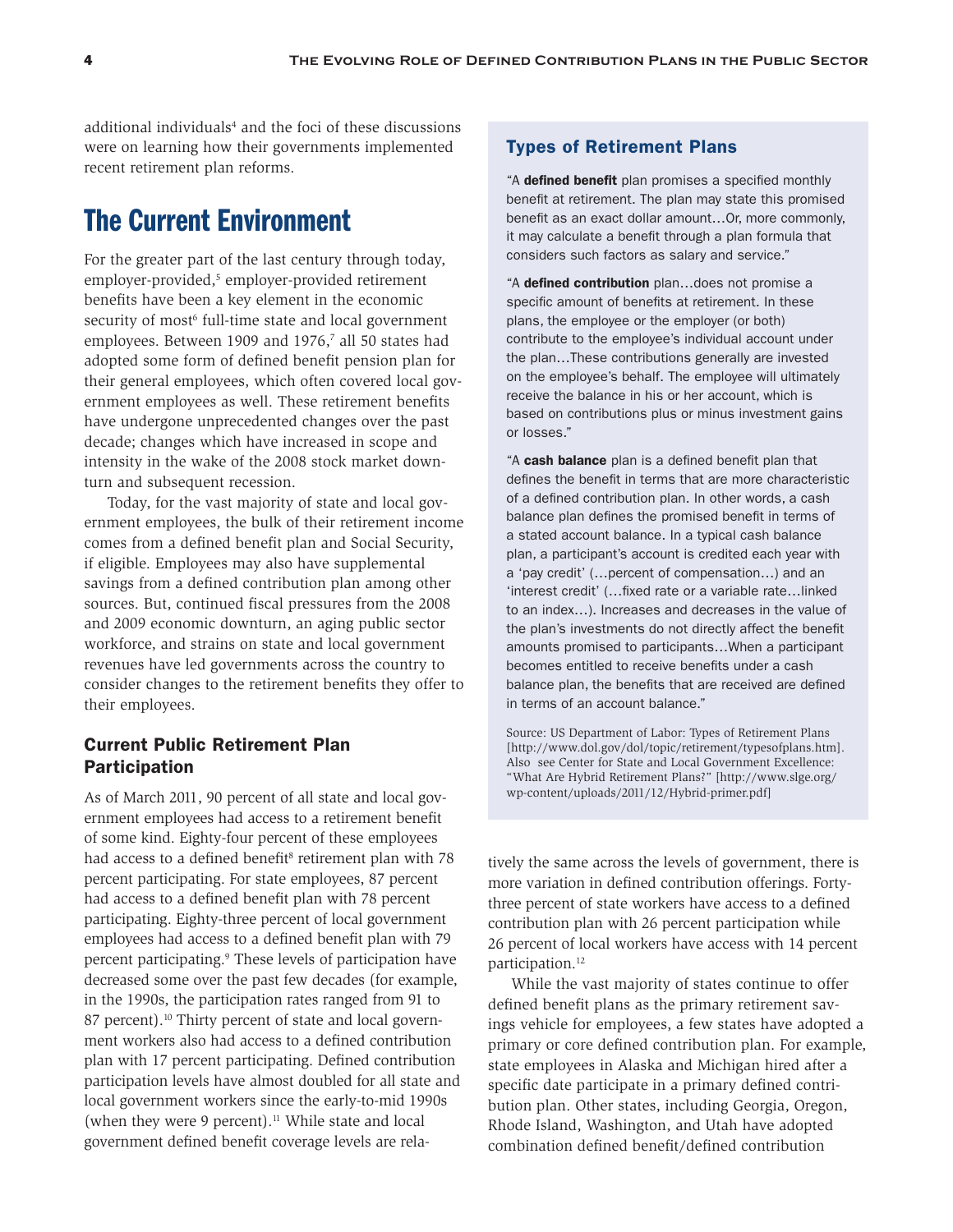plans, often referred to as hybrid plans.<sup>13</sup> Utah, Florida, and Ohio offer employees the option of participating in either a defined benefit or defined contribution plan. New York, Vermont, and North Dakota maintain a defined contribution plan for elected officials or other specific categories of shorter-tenured workers. Recently, Kansas and Louisiana adopted a cash balance plan for new hires. Reforms have not taken a "one-sizefits-all" approach. Although the redesign trend has been to keep defined benefit plans as the core benefit, changes made to these plans result in reduced income replacement. In the few instances where government employers have moved to a primary defined contribution arrangement, the focus of these plans should be on income replacement strategies rather than supplemental savings.

About one-third of state and local government employees—mostly public safety and education workers—do not participate in the Social Security system. General employees in Alaska, Colorado, Louisiana, Maine, Massachusetts, Nevada, and Ohio<sup>14</sup> are also not covered by Social Security. Most states and localities that do not participate in the federal system compensate with a retirement benefit structure that replaces Social Security retirement and disability benefits.

#### An Aging Workforce

Public sector workers are generally older than their private sector counterparts. As of March 2011, 36 percent of state and 36 percent of local government employees were over the age of 50 compared to 26 percent of private sector wage/salary employees. Twenty-six percent of private wage/salary workers were under 30 years of age while only 17 percent and 14 percent of state and local government workers, respectively, were under 30 years of age.15 The aging public sector workforce is further stressed by the continued use of hiring freezes in many governments along with many eligible employees delaying their retirement. In recent years, some employees have delayed their retirement to make up for investment losses experienced during the 2008–2009 economic downturn and to save more for out-of-pocket retiree health care costs, given increased employer to employee/retiree health care cost shifting.16

Given all of these points, between 2005 and 2009, the average number of separations in the U.S. workforce including retirements, transfers to other locations, deaths, and due to disability<sup>17</sup> was 527,000 per year, not going above 540,000 for state and local government employees. In 2010 and 2011, the number of separations was 652,000 and 627,000, respectively.18

#### Defined Benefit Plan Funding Levels

The financial condition of the defined benefit plans that most current public employees will depend on in retirement varies greatly. In the aggregate in 2011, state and local public pension plans were 75 percent funded on an actuarial basis, meaning the plans have 75 percent of the assets needed to cover the liabilities or benefits to be paid to employees and retirees. These current funding levels are below where they were in the late 1990s when most plans were 100 percent funded and for most of the 2000s when they were above 80 percent funded. In 2011, only 6 percent were 100 percent funded and 30 percent were 80 to 99 percent funded.<sup>19</sup> Even with improvements in equity markets since 2010, the aggregate funding ratios are expected to improve at a slower pace because asset gains and losses are smoothed over 3 to 5 years. As a result, losses in 2008 and 2009 are still being phased into asset figures in 2012.

Adding to the financial difficulties, many state and local governments continue to have flat or slowgrowing revenues while demand and costs for services continue to increase. Because of these factors, many governments are struggling to make their annual required contributions (ARC) that pay for the retirement benefits earned by employees for the current year and an amortized portion of any unfunded liability associated with the plan. In 2001, state and local governments were paying 100 percent of their ARCs; through the middle part of the decade the percentage dropped to between 83 and 95 percent. In 2011, state and local governments paid an estimated 79 percent of their ARCs.

### Current Pension Reforms

Given these demographic, financial, and economic realities, state and local governments have implemented many pension changes over the past decade. Between 2009 and 2011, 43 states implemented substantial pension reform.<sup>20</sup> A 2012 survey of state and local governments conducted in early 2012 (with 82 percent of the respondents from local governments) reported that 37 percent had made changes to retirement benefits in the past year, an increase from 21 percent in late 2009.<sup>21</sup> Most of these changes have been made to achieve financial sustainability and reduce employer risk. Other reasons for recently implemented changes include a workforce preferring the mobility of a defined contribution plan or elected and appointed officials seeking to equalize the types of benefits offered in the public and private sectors.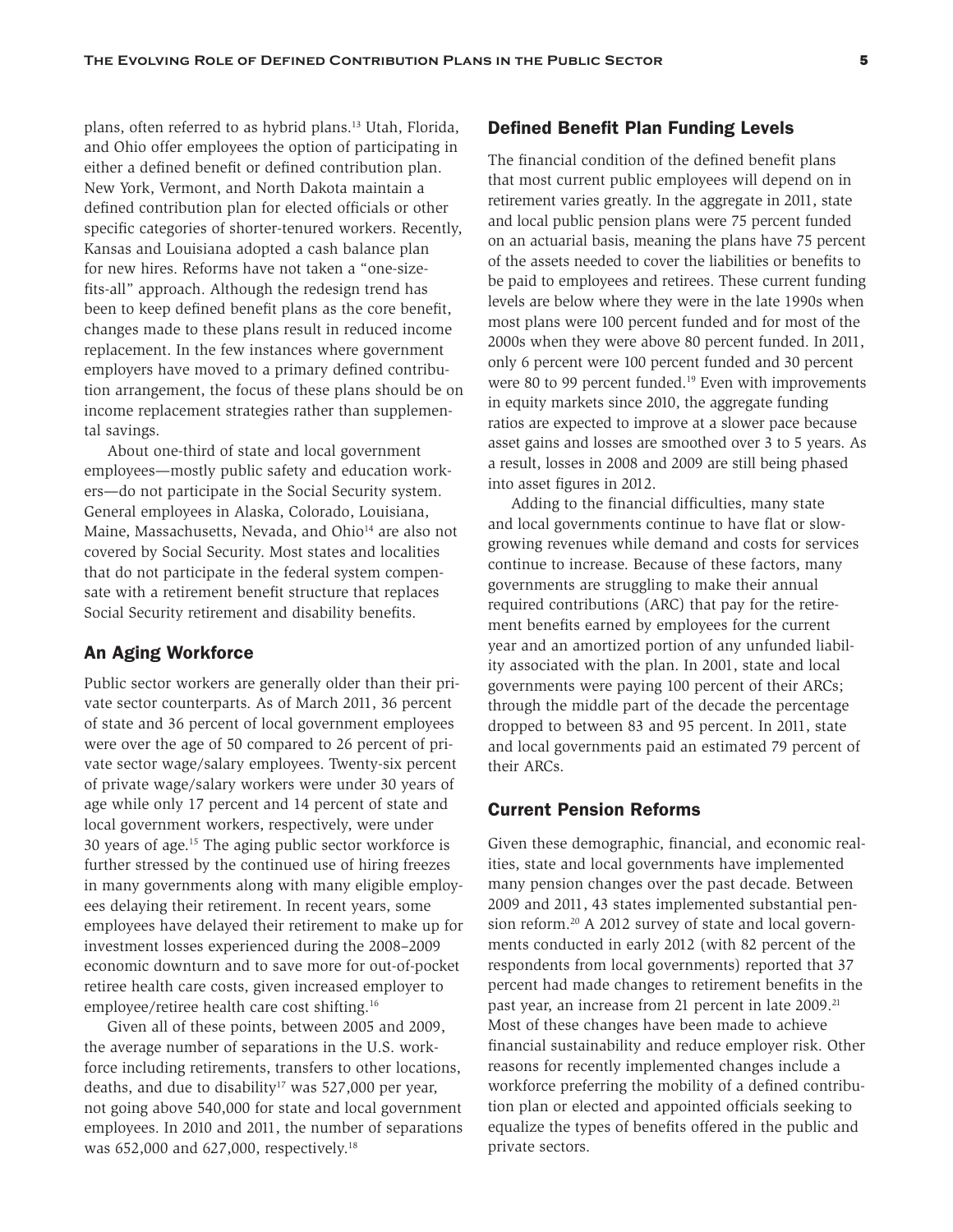Plan changes fall into five categories:

- Increasing current and/or new employee contribution levels
- Increasing the age and/or length of tenure required to be eligible for normal retirement
- Reducing or eliminating cost-of-living adjustments (COLA) for new and/or current employees
- Changing the way pension formulas are calculated to reduce pension benefits
- Offering a hybrid and/or defined contribution plan instead of a traditional defined benefit plan.<sup>22</sup>

Many of these changes, individually or in combination, will ultimately lead to lower levels of retirement income through traditional defined benefit plans for eligible public employees. In some cases, for public workers with short tenures, the changes will eliminate the opportunity to receive the benefit. With lower or no pension income, employees may face significant financial challenges, becoming more dependent on Social Security or other government programs and/or relying more on other retirement savings, such as defined contribution plans.

# The Future of Defined Contribution Plans in the Public Sector

The current environment within which public sector retirement plans are operating suggests that changes will continue to occur with the responsibility for financing retirement benefits shifting more to employees. Some experts argue that defined benefit plans will replace less income in retirement due to increased employee contributions, higher vesting requirements, more years to calculate the benefit formula, and later retirement ages.23 Cost-of-living increases and perhaps even benefit multipliers will decrease. These changes will, in many instances, reduce pension benefits, increase employees' risk, and push more of the responsibility to employees to fund their retirement by contributing more money to supplemental defined contribution plans. At a minimum, supplemental defined contribution plans will play an increasingly important role in "filling the gap" created by changes to defined benefit plans. Though still legally supplemental and not mandatory in most cases, increased participation in defined contribution plans will be necessary for employees to maintain the standard of living in retirement they had while working. These additional savings become particularly important when governments reduce or eliminate cost-of-living increases for the defined benefit plan and when retirees need to pay for rising health care costs.

#### Rise of Hybrid Plans

The research of this report indicates openness toward hybrid pension plan design for state and local government employees.<sup>24</sup> A few respondents further argued that once hybrid plans are adopted, governments may then begin offering core defined contribution plans in order to further reduce liabilities.<sup>25</sup> The vast majority of hybrid plans have what is referred to as a "parallel" structure where employees contribute to both a defined benefit and a defined contribution plan from the first dollar earned.<sup>26</sup> However, some argue that a "stacked" hybrid model is more desirable.<sup>27</sup> The "stacked" plan provides a defined benefit up to a salary cap with a defined contribution portion applying to earnings above the cap. Employees with more modest earnings receive the full benefit of a defined benefit plan and have relatively less need to contribute to a supplemental defined contribution plan.28 However, like traditional defined benefit plans, the "stacked" hybrid plan would be less portable for lower-earning employees than the "parallel" plan. While hybrid and even core defined contribution plans can provide sufficient retirement income that result depends on plan structure, funding and contribution levels, investment outcomes, and education.

These changes also need to be considered in light of public employees' reliance on Social Security and potential future benefit changes.29 While it is unlikely that Social Security will end, reduced benefits could have serious ramifications for the importance of individual savings and supplemental defined contribution plans.

### Drivers of Benefit Plan Changes

Managing long-term risk and cost are the primary drivers for a shift toward depending more on defined contribution plans. Governments are looking for ways to reduce costs to overcome the short-term impacts of the recession, reduce investment risk, $30$  and to provide long-term financial stability. Many public officials are concerned with the long-term costs of their current defined benefit programs and will continue to redesign these plans and consider alternative retirement arrangements. However, most of the changes implemented to date, including switching to hybrid and core defined contribution plans, usually affect new employees.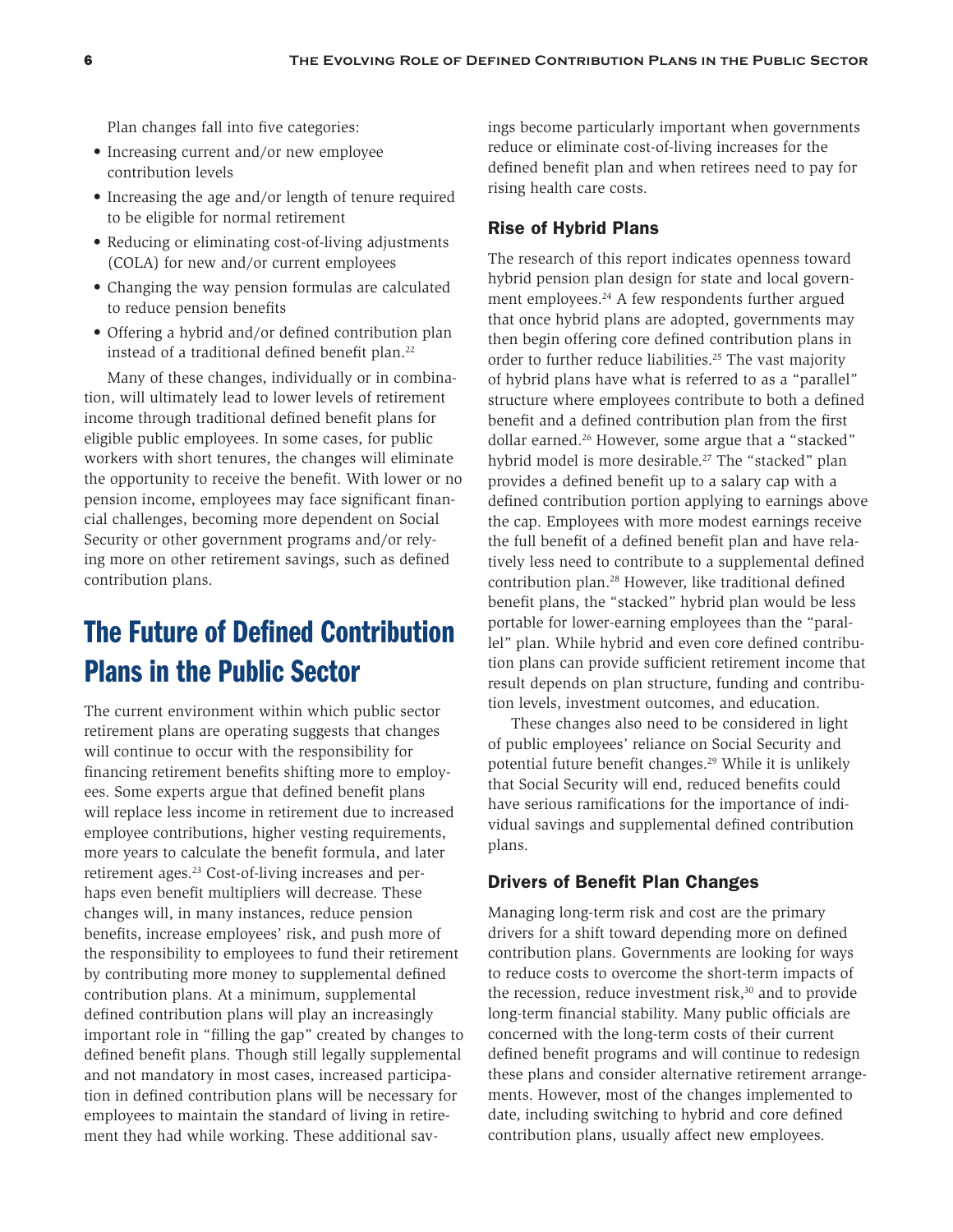Therefore, cost savings will occur in the future based on workforce turnover.

 Research also shows that moving to defined contribution plans may have strong political impetus. According to Munnell et al., $31$  the most important explanation for when a state introduced some form of defined contribution plan is party affiliation. Research for this report found<sup>32</sup> the reforms reflect the public's current anti-government, anti-tax sentiment. This view is supported by other research $33$  which states that political ideology is one of the few consistently, statistically significant variables for an individual's position on retirement plans.

Historically, pension benefits were considered "deferred compensation" and intended to compensate government employees for the salary difference between the public and private sector.<sup>34</sup> With decreasing benefits, will public sector employees' compensation packages begin to resemble the private sector? Many would answer "no." The strong culture within many governments of taking responsibility for their employees' long-term well-being, which is at the foundation of public sector plans, will most likely be continued by providing a defined benefit floor. Research for this report suggests that, in the short term, lower benefits and flat salaries for public employees will likely be the norm.35 Over the long term, public sector salaries will rise somewhat; however, to what extent depends upon the demand for labor. As a result, pay increases will probably be uneven, reflecting competition for personnel in the private sector (e.g., information technology specialists), the influence of labor unions, and government pay scales. For example, pay may increase for mid-level employees, but senior executives are unlikely to receive compensation similar to counterparts in the private sector. Rather than governments mimicking the private sector, one respondent would like to see the opposite—the private sector offering stronger retirement benefits and lower salaries because of the societal issues that emanate from large segments of the population having insufficient retirement income.

## Increased Role for Defined Contribution Plans in the Public Sector

With the trend toward an increasing role for defined contribution plans in the public sector, it is important to consider whether the purpose of a retirement benefit will be met with these reforms. Experts typically cite two goals for a retirement benefit: to attract and retain good employees and to allow employees to retire with adequate income on which to live.<sup>36</sup> The first goal

focuses on the needs of the employer and implies a transaction between the employer and employee.

 The second goal involves a workforce planning component to ensure an orderly transition of staff out of the workforce as well as a level of concern for employee well-being. This interest in employee welfare after they leave service could be considered beyond the scope of an employer's responsibility. In the transactional model, an employer's primary goal is to provide a compensation package that attracts and retains quality employees at the most efficient price. The quality of an employee's life after he or she leaves the workplace may be beyond the interest or obligation of the employment contract. However, even if employers have no moral responsibility to fund employee retirements under this philosophy, retirement benefits are an important part of the compensation package and are necessary for employee recruitment and retention. One could argue that the traditional design of core defined contribution plans with employees having total control over the assets fit into this general model because responsibility for retirement income is borne by the employee.

So, can a defined contribution plan be successful in meeting the goal of attracting and retaining quality employees? The answer depends on a number of considerations including who the government is trying to attract. Research $37$  and anecdotal evidence indicate that core defined contribution and hybrid plans can be very effective in attracting younger professionals known as the Millenials or Gen Ys. This generation expects to take on several different jobs in their careers and is attracted to the portability of a defined contribution plan. For example, Gwinnett County, Georgia found that the young professionals they were seeking to attract preferred a defined contribution plan.<sup>38</sup> This finding was an important consideration in the government's decision to close its defined benefit plan and open a core defined contribution plan for new hires. In order for a defined contribution plan to be effective in attracting and retaining quality personnel, it needs to be competitive with other governments and (in some cases) with the private sector. Key factors include the employer contribution rate, vesting schedule, and investment results on which employees can build a secure retirement.

How have defined contribution plans fared in providing for an adequate retirement income? Many believe that defined contribution plans can support employees in reaching their retirement goals *if* they contribute early and diligently and are invested appropriately. Furthermore, plan structure can contribute to a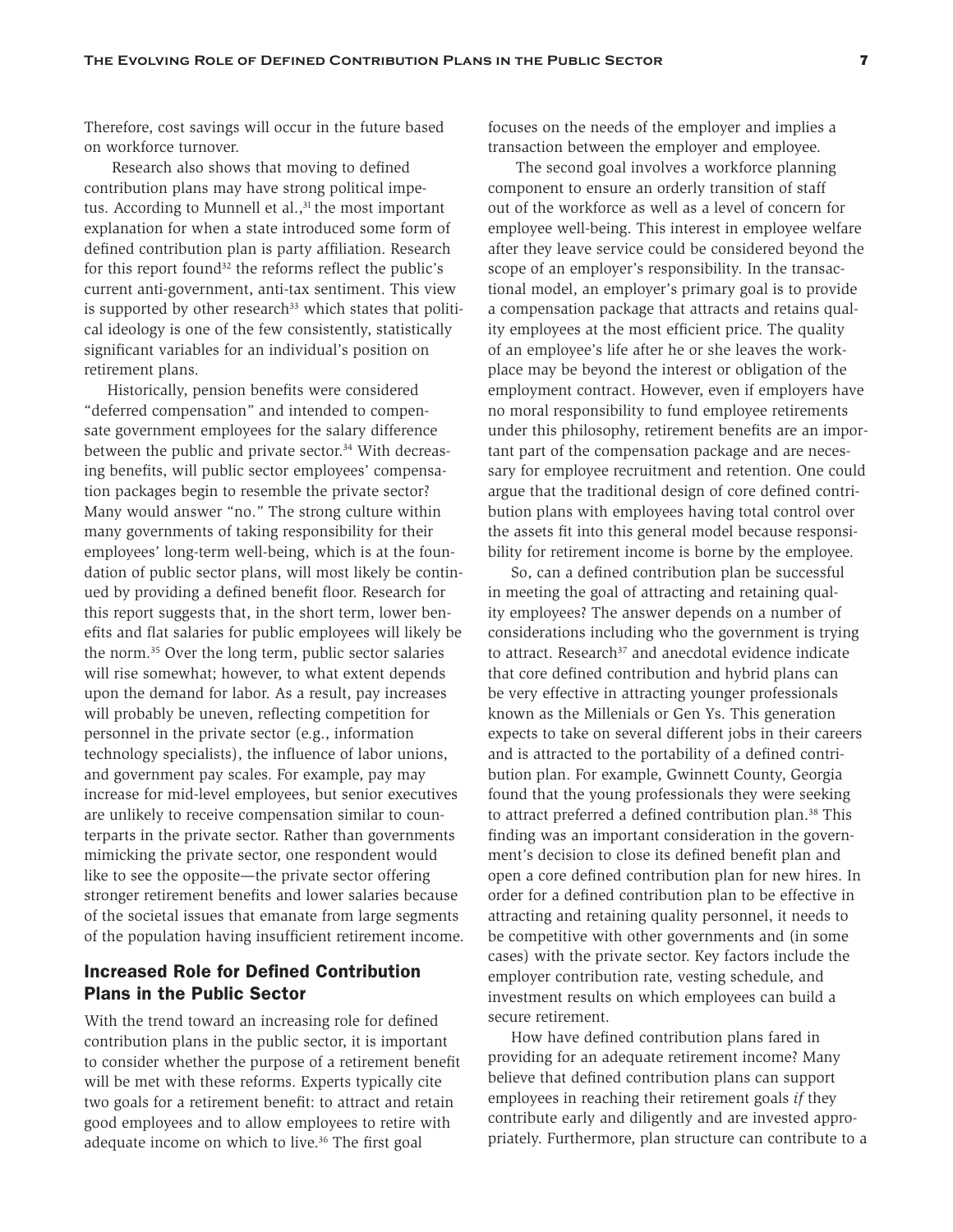positive outcome. Because of the importance of defined contribution plan structure to retirement income sufficiency, a substantial section of this report is dedicated to this topic.

An argument can be made that governments should be concerned with their employees achieving an adequate retirement income because of the community-wide consequences of residents with inadequate retirement resources. Retirees without sufficient income are unable to spend money which results in fewer sales tax dollars to state and local governments.<sup>39</sup> Given that many individuals retire in their home communities, having employees with sufficient retirement income can result in financially positive effects for the government. Furthermore, a large low-income elderly population leads to greater demands for social services such as food stamps and Medicaid.<sup>40</sup> To paraphrase one respondent, the government pays for its employees in retirement, either through a strong retirement benefit or through social services. Obviously, the former is a more desirable approach for both economic and moral reasons.

# The Definition of Income Adequacy in Retirement

Income adequacy is a very general term which does not provide much direction to employees or governments about how to save for retirement. Human resources and retirement professionals have relied on rules of thumb to guide governments in establishing retirement benefit plans and employees in making savings decisions. The most frequently cited estimate is 80 to 85 percent of working salary in retirement income is needed to maintain a similar standard of living during retirement. The research of this report suggests this benchmark may not continue to be accurate. Research by Georgia State University<sup>41</sup> shows that the replacement income needed depends upon the actual income level because of the impact of federal and state taxes and work-related expenses. Those with the lowest earnings, such as \$20,000, are generally expected to need a higher replacement ratio (88 percent to 94 percent based on marital status); however, relatively more of their income will come from Social Security because the program is progressively redistributive. Those with the lowest replacement ratios are married, single-earner households making \$80,000 or more annually. This group is expected to need 76 percent of working salary to provide adequate retirement income.

This report's interviewees offered a wide range of optimal replacement ratios that considered the financial condition of the employee and the larger economic and

political environment. The majority agreed that an 85 percent replacement goal was still reasonable; however, several added that this figure was predicated on the retiree having no debt and having relatively low health care costs. A few others believed a 70 percent ratio could be appropriate if the individual did not have any debt, was Medicare eligible, in good health, did not have children living in the household, and wanted a simple lifestyle with limited travel and low-cost hobbies. Finally, some respondents stated that to have a standard of living in retirement similar to during work years, employees should plan on a 90 to 100 percent income replacement ratio. The higher figure may be needed because retirees are often not in a strong financial position in regard to debt, have older children or grandchildren living with them, and are facing rising health care costs.

What these different responses indicate is that a single income replacement percentage to determine an adequate retirement for all is not appropriate. While replacement income benchmarks may be helpful in the early years of retirement savings, retirement planning and income requirements must be individualized for those within 15 years of retirement because of the many lifestyle considerations that retirees face. In addition, retirement goals vary greatly and help drive the appropriate replacement ratio. The lack of a "onesize-fits-all" method for retirement planning also means that employees must become more actively engaged in this process. Individuals nearing retirement must now also plan for increasing health care costs and increasing longevity. Fortunately, many are starting to think about these issues, if not act on them.<sup>42</sup> For example, a survey of higher education employees aged 50 to 70 found that 73 percent of the participants were either very or somewhat concerned about being unable to afford good health care in retirement.<sup>43</sup> These concerns also demonstrate the growing role for defined contribution plans. With flat pension benefits and rising income needs caused by socio-economic and demographic changes, individuals will have to fill this gap through personal savings such as a supplemental defined contribution plan. As a result, employees should be increasingly focused on determining what an appropriate replacement goal is for them and develop a savings plan that considers both desired goals, such as travel, and harsh realities, such as rising health care costs.

What can and should governments as employers do to assist their employees in reaching their retirement goals? Answers to this question<sup>44</sup> reflect both personal values and the economic realities facing governments. Many of the respondents interviewed for this report stated that governments have been culturally paternal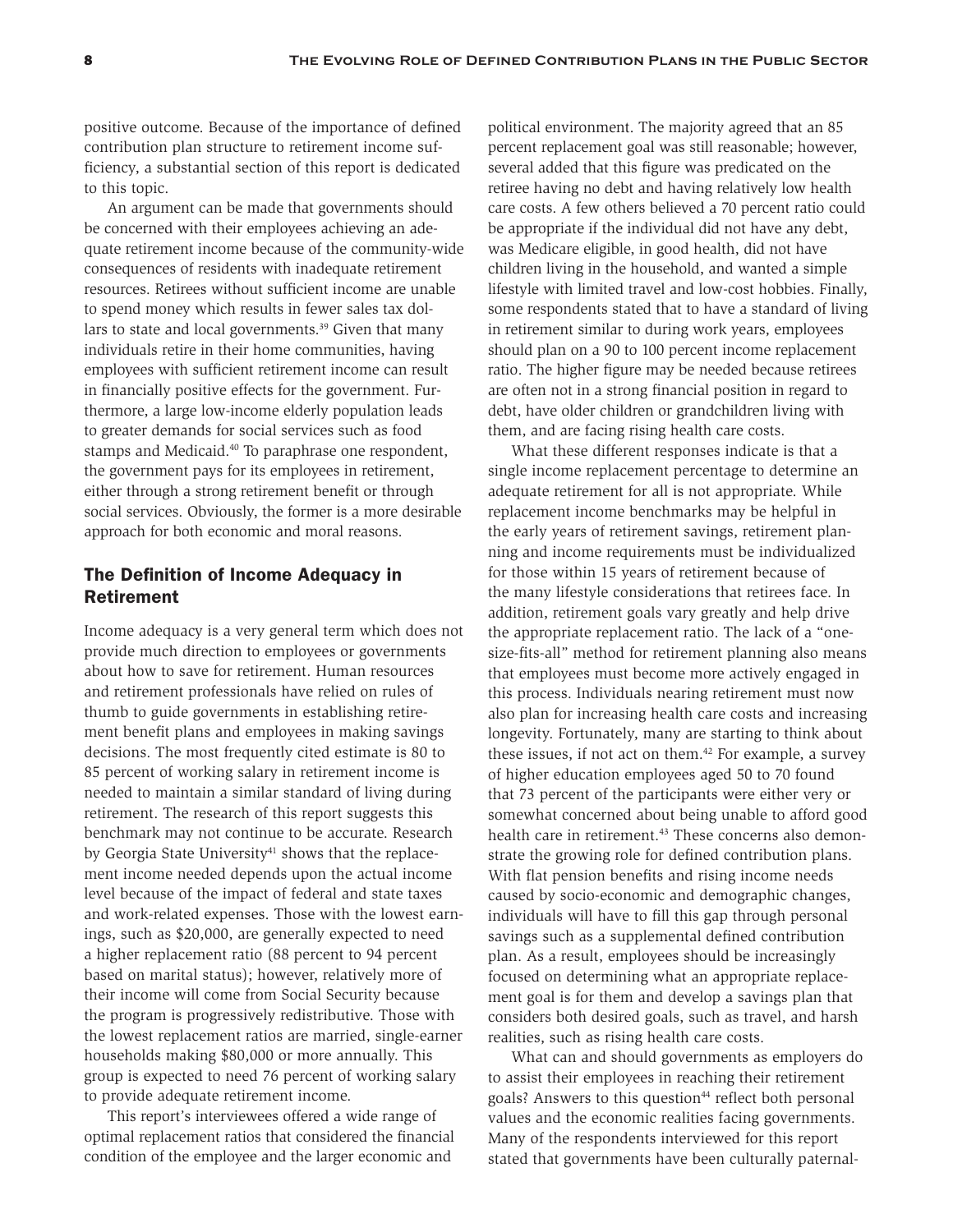istic toward employees, including helping to provide a secure retirement for employees through financial contributions. However, there was a lack of consensus about the level of contributions a government should provide. Some supported an equal split of contributions between the employer and employee while others suggested a tiered approach in which the government contributes more for lower-paid positions. Others stated that a government's contribution should be predicated on what it can afford, with employees making up the difference. As stated earlier, state and local governments have a vested interest in assisting employees in achieving income security both from a transactionalemployer perspective and to prevent larger, more damaging societal costs as well. However, governments need to balance the needs of employees with those of taxpayers, creating an ongoing challenge in determining what an appropriate retirement benefit should be.

In the effort to balance competing needs, many governments are modifying their attitudes towards retirement benefits toward a more partnership approach which lies between the extremes of the paternaltransactional model continuum. Under it, governments and employees each have a role to play in ensuring the continued financial viability of the retirement plan. This shift is due to internal and external factors including the need to better manage future obligations and to respond to taxpayer attitudes about the cost of government. Employees take on a greater responsibility to save and be financially prepared for retirement. Likewise, government employers need to provide adequate contributions to the retirement arrangement and pay employees sufficiently so that they have the financial capacity to save for retirement.

Regardless of the level of financial assistance afforded employees for retirement, public employers must take extra steps to educate employees about retirement benefits, investment choices, and healthy living provided by knowledgeable retirement counselors and other professionals. These efforts are relatively low-cost yet can be extremely valuable in promoting retirement readiness.45 Some even argue that governments, as employers, have a role in forcing employees to save for their retirement because employees are lax in saving voluntarily. Under this view, governments would institute mandatory contributions or automatic deferrals from pay checks.

Retirement goals are best met through diligent savings throughout an employee's career. So how much should a public employee save? Making that decision can be difficult, particularly when considering current expenditure demands. But under-saving results in indi-

viduals either needing to continue working (if able) or living a less than preferred lifestyle in retirement. A 2011 study by the Center for Retirement Research<sup>46</sup> found the median income replacement rate for a household with a state-local government retiree is 60.2 percent, including Social Security, pension, and other financial assets. The amount increased to 72.7 percent for individuals who spent more than 50 percent of their career in government, but this figure is still far less than the generally accepted 85 percent replacement goal.

The appropriate plan contribution rate<sup>47</sup> depends largely on the type of retirement plan. In a defined benefit environment, employees are able to calculate their benefit based on their plan's formula, factor in Social Security (if applicable), and then estimate the extent to which supplemental savings are needed. For a core defined contribution plan, the general consensus on what constitutes an appropriate employer-employee contribution rate is 12 to 15 percent of salary with Social Security and closer to 18 to 20 percent without Social Security.48 When including Social Security benefits, retirement contributions in the range of 12 to 15 percent over a career, appropriately invested, are projected to generate replacement income of 70 percent.<sup>49</sup>

# Effective Defined Contribution Plan Design in the New Retirement **Environment**

Research and practice indicate that the growing role of defined contribution plans in the public sector has led to a simultaneous push to make them look more like defined benefit plans in order to increase retirement savings. There is also greater appreciation of behavioral economics research which has found that individual freedom and responsibility for retirement savings may make achieving retirement goals more difficult for a majority of the population. This chapter reviews how governments are using behavioral economics and the knowledge gained from the 401(k) world to design retirement plans that overcome the limitations of human nature. It also explores strategies for improving management and oversight of defined contribution plans to make them less expensive and easier for employees to navigate.

# Behavioral Economics and Retirement Savings

Behavioral economics for retirement savings explores why people do not save enough for retirement. Herbert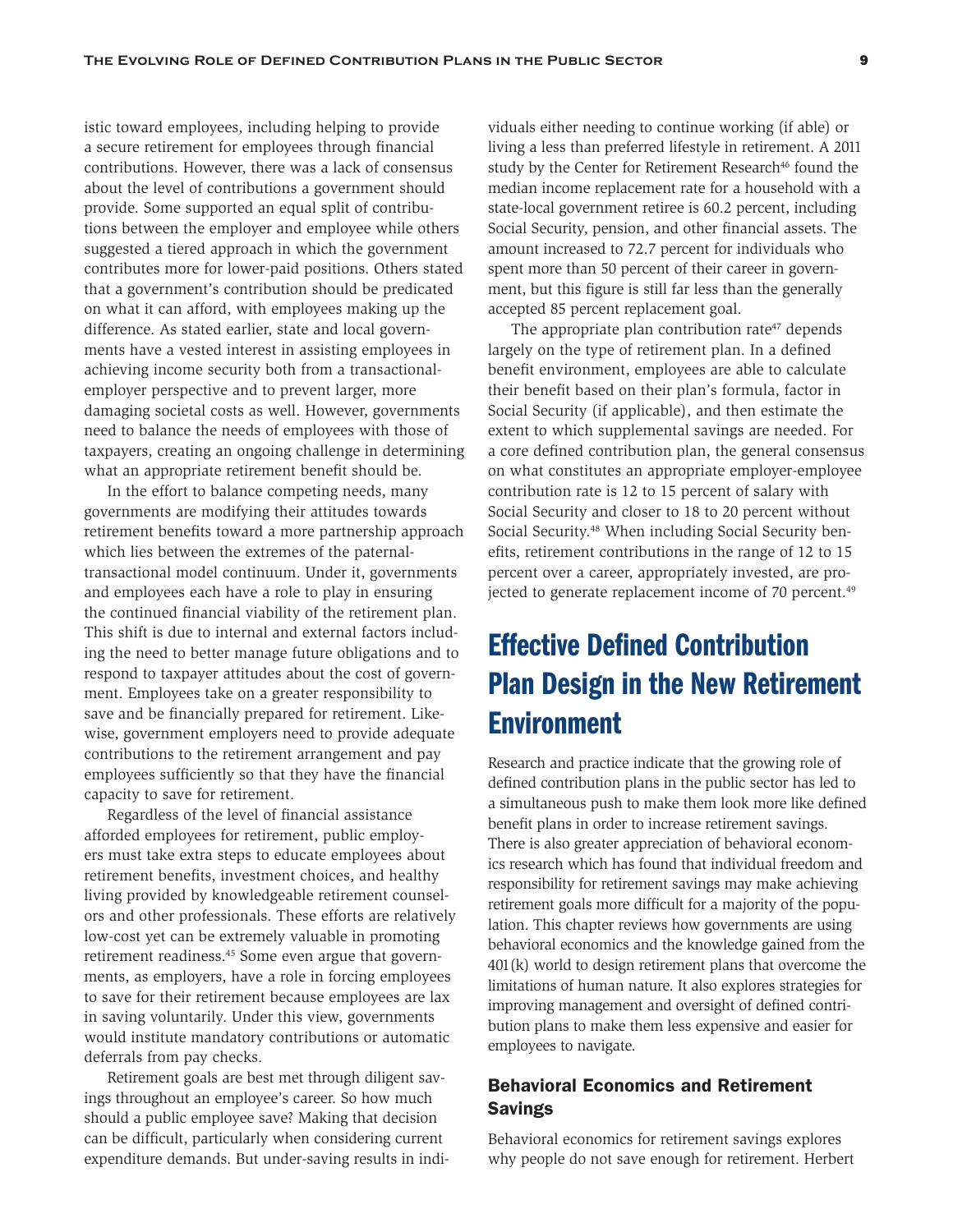Simon's "bounded rationality" posits that people are limited in their ability to consider all issues and facets for a complex problem.<sup>50</sup> In regard to retirement planning, people have difficulty predicting factors such as investment returns, cash flows, tax rates, and longevity51, which leads them to be more likely to accept a default option when making decisions about their retirement savings. Bounded rationality is compounded by "bounded self-control," which is a lack of will power when it comes to savings. Simply put, people do not save enough because they have a much higher near-term discount rate, almost hyperbolic, compared to future discount rates. In other words, they value immediate consumption far greater than delayed consumption, and the longer the delay, the larger the difference. Individuals can be greatly influenced in their decision making by how an issue is framed.<sup>52</sup> For example, framing a savings decision in a way that requires less effort may lead to increased willingness to save.<sup>53</sup>

Research has found several similar behavioral characteristics that can negatively influence investing decisions. Many individuals lack firm preferences for investing, including making the tradeoff between risk and return.<sup>54</sup> Therefore, the framing of investment decisions can greatly affect choices about investment portfolios. For example, having relatively more funds within a particular asset class will lead investors to continue to choose that type of investment, regardless of whether it will produce the best return. Inertia also affects investment decision making. Once an individual makes an investment decision, he or she is likely to leave it unchanged.<sup>55</sup>

Other undesirable retirement investment practices include *chasing returns*, *loss aversion*, and *narrow framing*. 56 When *chasing returns*, individuals rely only on past performance to make investment choices, rather than studying expected returns and risk. This may be because past performance is readily available, even though it is often a less accurate predictor of outcomes. *Loss aversion* causes individuals to invest too conservatively, which minimizes opportunities for growth. Research has found that individuals view losses as 2.5 times more painful than an equivalent gain.<sup>57</sup> Finally, loss aversion can be heightened through *narrow framing,* which looks at investment decisions as isolated events rather than a recurring process. If individuals looked at their choices in a larger context, they might begin to value losses and wins equally, leading to better investing decisions.

# Outcome-Based Defined Contribution Plan Design

To overcome the widespread shortfalls in retirement savings, experts have begun promoting an outcome-based

approach to defined contribution plan design. Under this model, the framework for designing plans and communicating with employees is retirement adequacy and an acceptance of participant behavior.<sup>58</sup> This approach may be a good fit for state and local governments because it aligns well with their historic tendency to utilize retirement benefits to promote long-term relationships with employees that governments have typically valued. Design features specifically seek to increase savings during employment by selecting appropriate investment strategies, limiting leakage, and fostering communication. The more common examples include *auto enrollment*, *auto escalation*, and *target date funds.59* These features are particularly important when the defined contribution plan is the primary retirement savings program.

# Key Tenets for Supplemental Defined Contribution Plans

The purpose of a supplemental defined contribution plan is to encourage retirement savings for use in addition to Social Security and income from a defined benefit plan. Key tenets of an effective supplemental defined contribution plan to achieve increased retirement savings are:<sup>60</sup>

- Making participation and decision making as simple as possible for employees
- Ensuring that plan administration and costs are as transparent as possible
- Minimizing costs to enable greater savings for employees
- Providing tools, education, and retirement counseling for informed decision making.

Achieving these tenets is easier said than done and the pathway is not always clear, particularly when it comes to making participation as simple as possible. A 2012 NAGDCA survey found that the average 457 plan participation rate for respondents was 26 percent in 2011, which is only two percent higher than  $2007$ .<sup>61</sup> The most frequently used tools to encourage participation are employer contribution matches and education. Employees are more likely to save when there is an employer match, $62$  but many governments cannot afford this extra cost while maintaining full pension benefit plans. Typical venues for educating employees about retirement plans include new employee orientations, on-site meetings, and employee fairs; but their effectiveness is uneven.<sup>63</sup> Some governments promote peer relationships to encourage savings and create a culture where plan participation is the norm.<sup>64</sup> However, in order to create such a culture, employers first need high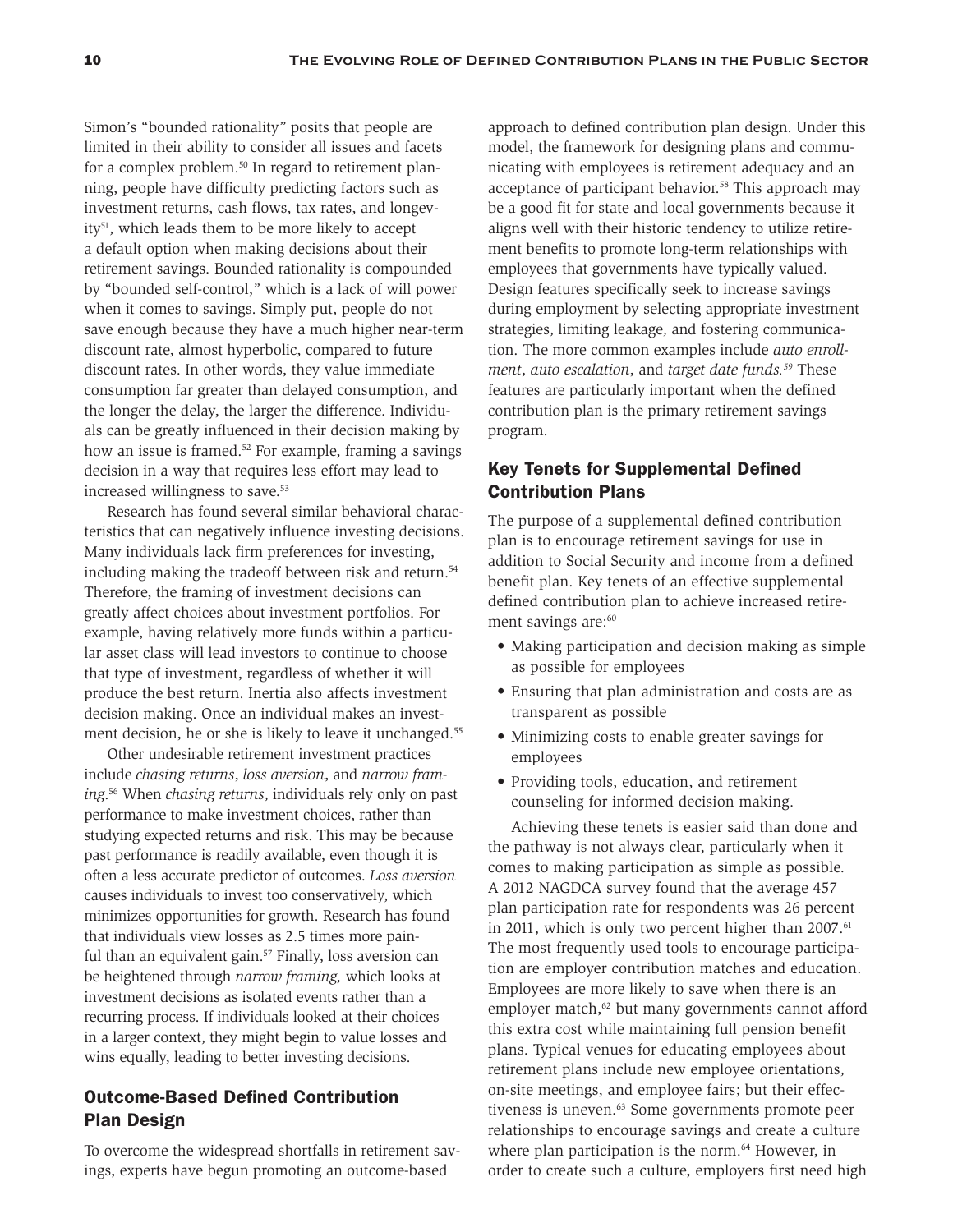levels of sustained participation; and achieving that can be a challenge. To the extent these traditional outlets are not available or not achieving desired results, plan administrators are considering new design tools including automatic enrollment and automatic escalation.

# Automatic Enrollment and Automatic Escalation in Public Sector Plans

Research has shown that auto enrollment is effective at encouraging employees to save. 65 Furthermore, increasing the default contribution rate for auto enrollment does not decrease participation. For example, Choi et al. (2004) found that opt-out rates were the same for employees whether default contribution was set at 3 percent or 6 percent.<sup>66</sup> However, most research has focused on private sector 401(k) plans and, to a lesser extent, public 401(k) and 401(a) plans, but rarely on supplemental public sector defined contribution plans. Currently, only a small percentage of supplemental plans use auto enrollment, and there are differing opinions on its viability.<sup>67</sup>

One argument posits that public employees will need income from a well-funded supplemental defined contribution fund to offset decreases in retirement benefits such as reduced or eliminated cost of living adjustment (COLAs) or increases in health care costs. When employers reduce their defined benefit multipliers, employees may need a supplemental fund to reach the desired 85 percent replacement benchmark. For example, Houston, Texas reduced its defined benefit multiplier from 2.5 percent to 1.8 percent for new employees hired after July 1, 200868, with the expectation that affected employees would contribute to a supplemental defined contribution fund. City officials believed employees would have the resources to make these contributions since they did not contribute to the defined benefit fund. Under circumstances where the defined benefit was not intended to be the primary source of retirement income, automatic enrollment may make sense to ensure sufficient employee savings.

However, in some cases, auto enrollment may not always be appropriate. Public employees participating in plans with higher employee contributions and defined benefit levels may not feel as much pressure to participate in a supplemental fund. In instances when employers institute a low auto enrollment contribution because of concerns with employee resistance, administrative fees may need adjusting due to the imbalance of relatively small account balances and relatively inflexible administrative costs.<sup>69</sup> In some states, legislation may be required before auto enrollment could be implemented. Finally, auto enrollment could be administratively challenging in governments with unions that have pension plan agreements. Some consensus with the unions about auto enrollment would be needed before implementation, and that may be difficult to achieve.70 As a result of these issues, the decision to use auto enrollment for supplemental defined contribution plans should be considered on a plan-by-plan basis.

Automatic escalation is almost nonexistent for supplemental defined contribution funds and will likely stay that way for the time being. Because supplemental funds today typically are not expected to have significant asset accumulation, the need to escalate contributions annually does not appear necessary.<sup>71</sup> Rather, auto escalation may be more appropriate for core defined contribution plans or hybrid plans but with a lower cap.

#### Investments and Record Keepers

Selecting an investment portfolio and record keeper are extremely important fiduciary roles for plan sponsors and can have serious financial impacts for participants. The selection of investments is at the core of supplemental defined contribution plan management because it establishes the vehicles used to drive investment gains for participants. Furthermore, to guide trustees responsible for making these decisions, a written investment policy statement can be extremely valuable. One of the basic considerations in selecting funds is to limit the number so that participants are not overwhelmed by the choices.72 This thinking reflects both findings from behavioral economic research and observed results. However, the appropriate number of funds is open to debate. From this report's research interviews, the ideal number of funds ranged from as few as six (plus targetdate funds) to as many as twenty.<sup>73</sup>

For employees who want more choice, a brokerage window might be the logical option. According to the NAGDCA 2012 survey, 57 percent of the responding governmental plans offer a brokerage window.74 Though the availability is widespread, participation is limited to just a small percentage of employees on average.75 This small number further demonstrates some reluctance to venture further into the vast choice, investor driven model. Plan sponsors may find it appropriate to place controls on brokerage accounts to keep the supplemental fund's purpose intact—promoting retirement savings rather than playing the stock market. For example, a plan may require a minimum balance in the main account, and the window can be limited to mutual funds rather than individual stocks.

The challenge in having a limited pool of funds is ensuring a sufficiently diverse fund selection to maximize returns. The goal is to have investment choices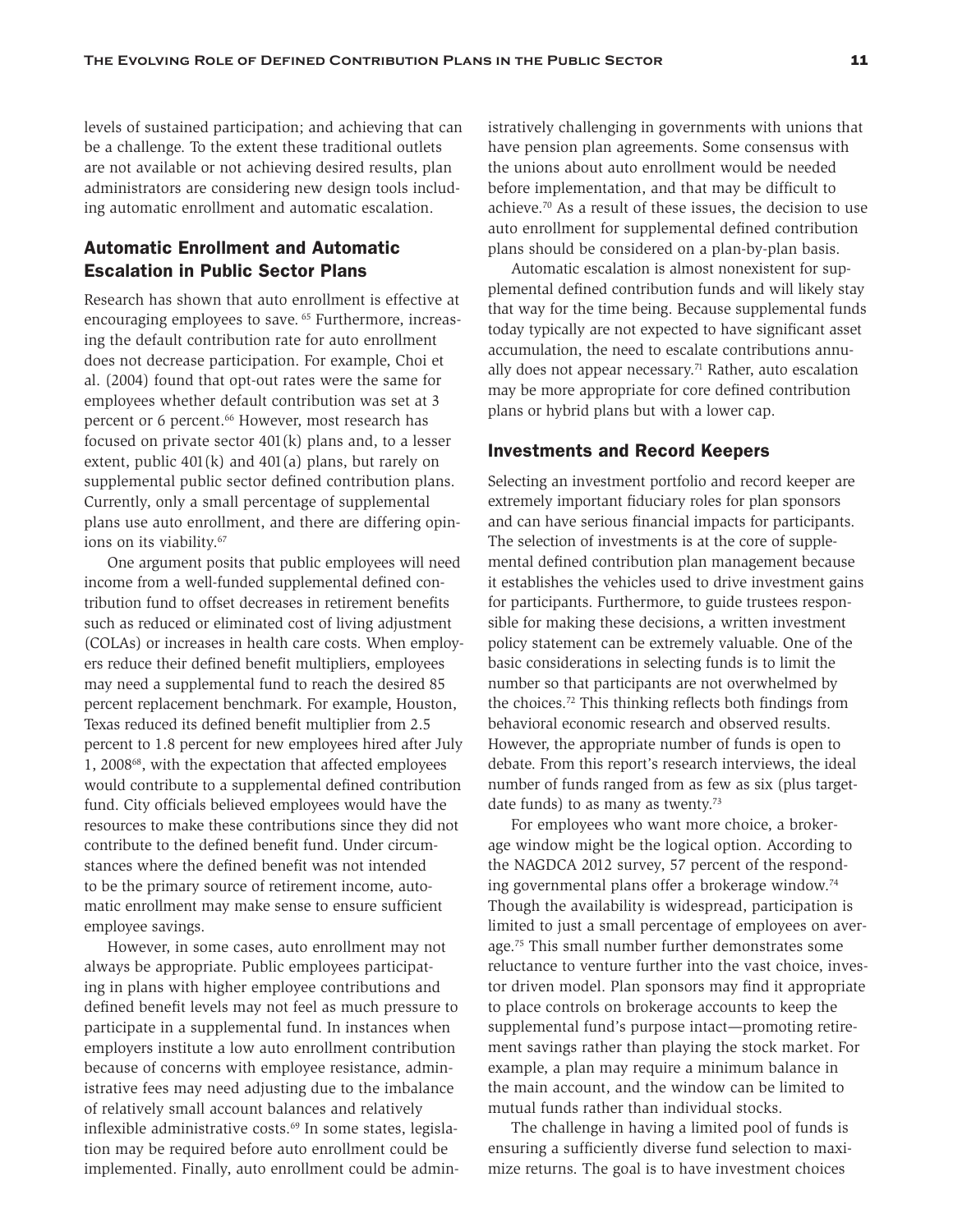that include all the major asset classes and accommodate participants' varying ages and risk thresholds.<sup>76</sup> Some administrators like mutual funds with high name recognition in order to maintain employee satisfaction and encourage participation.<sup>77</sup> These funds can be researched on the Internet and may make employees feel more comfortable about their selections. Index funds also receive strong support because of their low cost and simplicity. These funds may work best for employees who prefer not to move their money and have the patience to stay with a fund over the long term, such as young employees.<sup>78</sup> However, employees invested in these types of funds will likely need to take responsibility for transferring the proportion of their equity index funds to more conservative investments over time.

One of the most popular fund choices is the target date fund.79 When auto enrollment is used, target date funds are the preferred default fund choice. In fact, 90 percent of auto-enrolled employees are defaulted into target date funds, according to Vanguard Group.<sup>80</sup> Plan administrators like these funds because they can help ensure proper asset allocation for employees as they age yet don't require active participant management.

However, target date funds require effort and focused fiduciary responsibility for the plan sponsor. Because all target date funds are not the same, they can produce significant differences in asset returns over time. For example, target date funds, when controlling for age, can vary by as much as 30 percent in the amount of equity exposure.<sup>81</sup> Likewise, funds will differ in whether they freeze equity exposure when the participant reaches age 65 or continue to decline holdings as the person ages. $82$  One additional concern with these funds is their level of diversification. In testing against benchmarks, it may be useful to perform stress tests for glide paths to determine income replacement at retirement or even through a certain age in retirement  $(i.e., longivity).$ <sup>83</sup> Management costs for these funds also vary considerably. Finally, there are concerns about liability when using target date funds as a default because they tend to be actively managed and returns can be volatile. As a result, some plan sponsors favor using stable value funds as the default on automatic enrollment contributions.

Another fund option is to permit employees to invest (through their defined contribution plans) in the government's defined benefit fund or in a fund that mirrors it. The states of Idaho, Oregon,<sup>84</sup> and Washington permit this type of investment.<sup>85</sup> Benefits of this option include low cost, professional management, and a more diverse investment portfolio than typically available in a defined contribution environment.

Issues and difficulties with employees investing in pooled assets exist and are worth considering. The first is education. Employees need to understand that the fund's portfolio is for a large investor and may have risks that are inconsistent with the individuals' needs and risk tolerances. They would have to be responsible for appropriately divesting themselves of this fund as they neared retirement. Furthermore, employees could incorrectly think that by investing in the defined benefit fund (or one that mirrored it), they would have sufficient assets upon retirement to generate an income stream similar to the one given through the defined benefit plan.<sup>86</sup> There are also concerns about how to establish an accurate value for the fund so that employees can fairly buy and sell their "shares." This occurs because defined benefit funds typically invest in non-liquid holdings such as real estate and individual companies. Because the actual value of a "share" is unknown until the fund's assets are sold, the plan sponsor or government would be required to establish a price that may ultimately be over or under its true value. For example, in Washington, the fund's prices are set quarterly.

To help with the administration of defined contribution funds, the vast majority of plan sponsors hire private-sector record keepers. Research strongly supports hiring one (but no more than three) record keepers in order to reduce complexity for participants and administrative expenses.<sup>87</sup> The primary concern with multiple vendors is the risk that they may encourage employees to select their own investments, making coordination more difficult. With a single vendor, plan sponsors can still provide a diversity of investment choices to participants but with a "much simpler and more cohesive experience [for participants]."88

After deciding upon the number of record keepers, the next question is whether to bundle or unbundle<sup>89</sup> services. For smaller plans or governments without the expertise to review and select their own investments, using fully bundled services may make the most sense. Bundled services with a single provider allows for streamlined implementation, simplified data processing, consolidated reporting, and greater direct accountability.<sup>90</sup> Borland and Frost discuss the benefits of a "best in class" approach in which the government awards multiple contracts based on the various facets of fund management.<sup>91</sup> The hoped-for benefits in this approach are reduced costs, deeper domain expertise, and diversified business risk. Larger governments have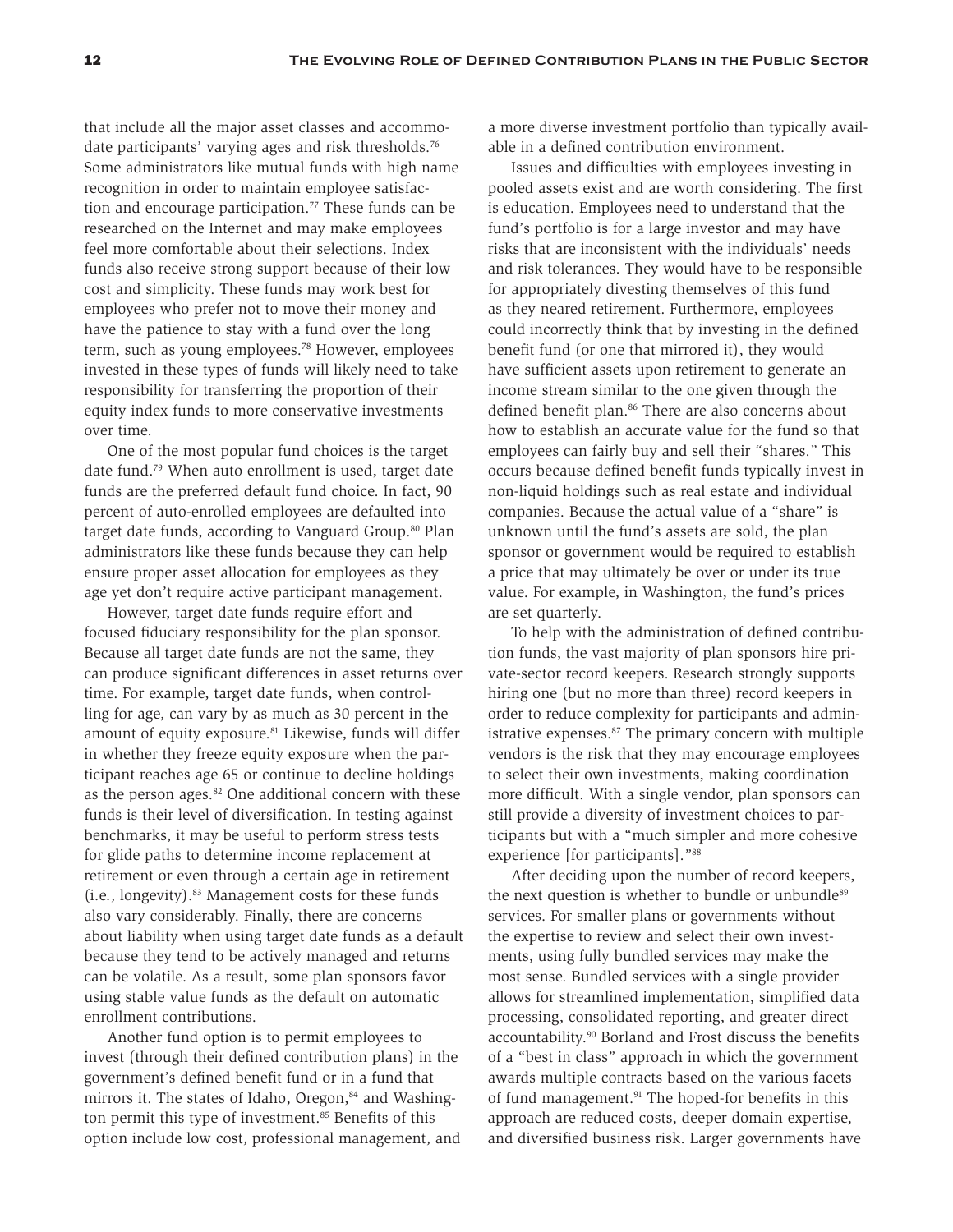more options when it comes to contracting for services or providing them "in house." For example, several larger plans have their own investing capabilities either internally or through a governmental agency. Furthermore, some plans provide their own education and call centers while others bundle all services except for investments. There can be cost advantages to providing services "in house," but that depends on several issues including achieving economies of scale, the complexity of the record keeping (e.g., number of payrolls), ability to select and manage investments, and staff to provide retirement education and counseling to participants.

#### Availability of Loans and Withdrawals

Another important policy decision related to supplemental defined contribution plans is whether to allow loans and withdrawals on participant accounts. In looking after the long-term interests of the employee, the trend in government has been to discourage loans. However, several respondents believed that allowing loans offered an incentive to participation. Generally, loans are seen as reasonable, particularly for supplemental plans because they are voluntary and not part of core retirement. The argument against loans or withdrawals is that they are contrary to the fund's purpose which is to save exclusively for retirement. To the extent supplemental defined contribution funds become an integral part of an employee's retirement income, governments may want to impose greater limits on loans and withdrawals, such as how much can be taken from the account or how often. For example, employers may choose to prohibit future loans after a default. Other ideas to limit leakage include extending repayment periods, allowing loan repayment even if the employee leaves service, and increasing educational efforts about the financial impact of withdrawals and loan defaults.92

### Other Administrative Issues

There are three additional issues with defined contribution fund management that merit attention within the scope of this report—revenue sharing, fee disclosure, and automation.

*Revenue Sharing.* This occurs when a portion of the investment-related fees collected from participant accounts is returned to the plan sponsor. It is relatively common practice with plans that use private-sector investment funds. There is some debate about what do with the money that comes from revenue sharing such as using it to offset administrative expenses or

returning it to participant accounts, with the former being more common. One concern with revenue sharing is that it may not occur with all funds in equal proportions. Index funds are an example. To the extent that the revenue sharing dollars offset plan expenses, participants who do not invest in funds with revenue sharing receive a disproportionate benefit. Best practice would call for allocating dollars proportionally to accounts, provided the administrative cost of doing so does not exceed the total amount of money received. With the increasing importance of defined contribution funds, which will result in more assets in these accounts and the new U.S. Department of Labor fee disclosure requirements,<sup>93</sup> revenue sharing will receive greater attention in the near future.

*Fee Disclosure.* The new Department of Labor fee disclosure regulations cover several areas including general plan structure, fees related to administrative expenses, benchmark and performance data for investments, and investment fees.<sup>94</sup> Uncertainties abound in regard to implementation of the regulations and their applicability to public sector plans. NAGDCA is already playing an important role in explaining the regulations, and members will likely seek more assistance in the coming months, including how to best present the data and how much to offer electronically versus in paper format.

*Automation*. With new fee disclosure requirements and a desire to keep employees informed, plan sponsors and record keepers will be searching for ways to communicate with employees other than through the mail. One option may be to shift from traditional paper to emailing quarterly reports. Unfortunately, some of these automation options may be more difficult for local governments to implement because of the relatively high number of employees without access to computers at work, such as public works employees. This may require employers to maintain employees' personal email addresses as part of their contact information, which could be difficult to track, particularly after they leave employment.

## Core Defined Contribution and Hybrid Plan **Design**

As previously indicated, the number of public hybrid and core defined contributions plans are slowly increasing. Governments and plan sponsors following this path have an opportunity to learn from private sector experience —what to do and what not to do—to create the best possible defined contribution plans for their workforce. This section focuses on what research indicates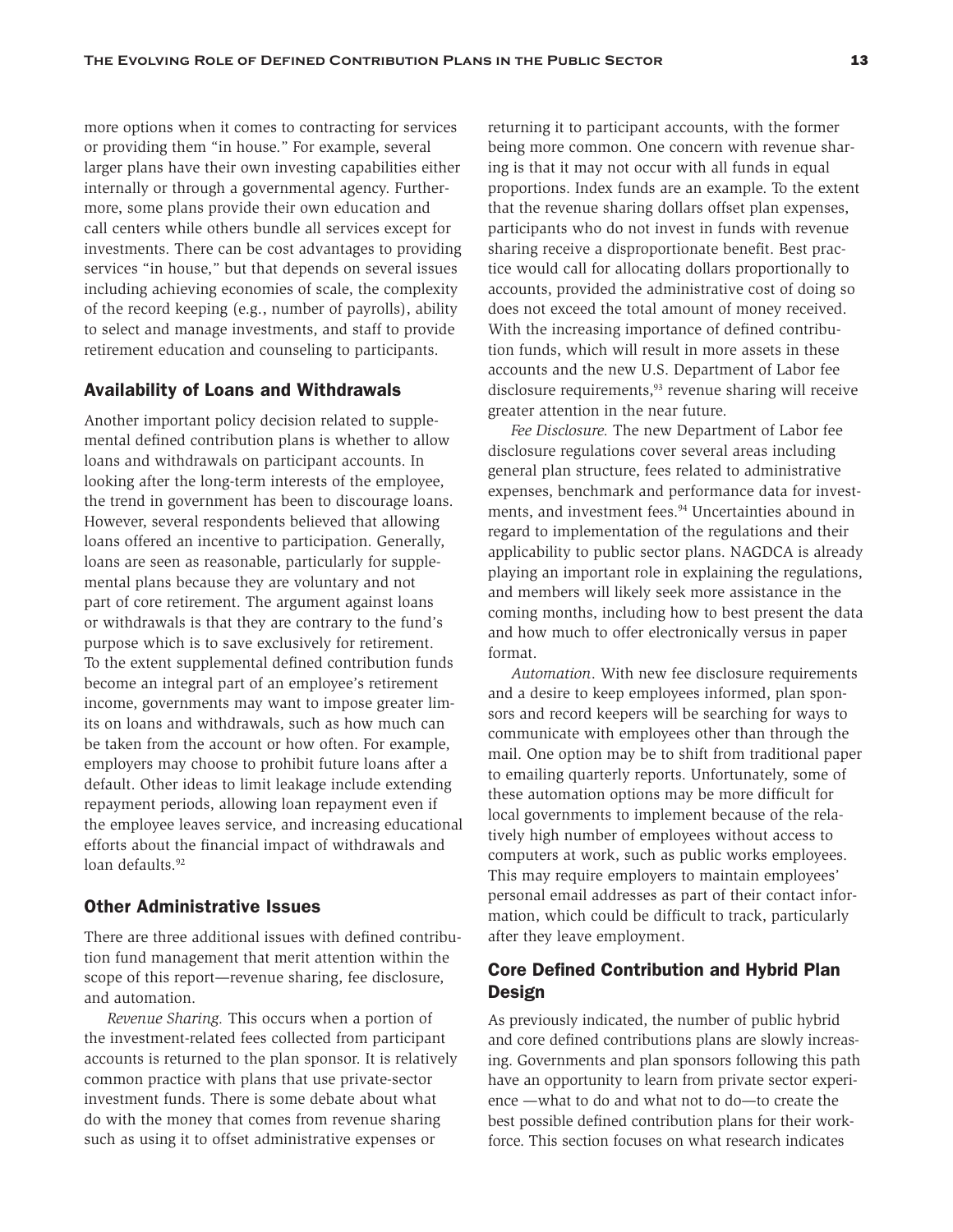ideal core defined contribution and hybrid plans should look like and gives some justification as to why. *Of course, what constitutes an ideal plan is normative and therefore open to debate*.

When analyzing a core defined contribution plan, it is important to appreciate its impetus and goals. Policy makers sometimes have multiple goals when reforming a retirement benefit: recruit and retain employees, provide adequate retirement income for employees, and save money. The last reason is often the impetus for adopting a core defined contribution plan.<sup>95</sup> For the purposes of creating an "ideal" plan, this report considers employees earning an adequate retirement income as the primary goal. This qualification is important when it comes to deciding upon contribution levels and using design tools that mirror defined benefit plans.

#### Recommended Core Defined Contribution Plan Components

 The following section provides a proposed summary of recommended core defined contribution plan components based on research<sup>96</sup> and responses from the people interviewed for this report. This proposed plan summary is meant to open a dialogue about improving plan design rather than criticize plans that differ from it. In reality, state and local governments and plan sponsors must deal with multiple plan goals, legal restrictions, and diverse interests in plan design.

- Employee contributions are mandatory and begin immediately. A state or local government may want to have a brief waiting period (less than three months) before starting contributions due to turnover.
- Total contribution level is 12 to 15 percent with Social Security and 18 to 20 percent without Social Security.
- The employer contributes half or approximately the amount contributed to the defined benefit plan for employees.
- Employee contributions are set at the full amount immediately so that auto escalation is not needed.
- Contributions are defaulted into a target date fund.
- A 10–15 fund menu is offered (excluding target date funds) and includes all major asset classes and varying levels of risk.
- A limited brokerage window is allowed for employee contributions only. A minimum balance must be kept in the main account.
- There is one record keeper.
- Loans from employee contributions are allowed only for hardships and at the discretion of the

employer. No loans are available from the employer portion. A dollar limit on the amount of loan may also be appropriate.

- Vesting in employer contributions is one year or less.
- An option to annuitize part or all of the fund balance is allowed at or near retirement and /or offer a deferred annuity investment option.<sup>97</sup>
- Availability of plan-sponsored, objective retirement counseling and education to help employees make informed retirement (versus investing) decisions.

Overall, the plan presented above has several behavioral tools to force retirement savings and simplify decision making, similar to defined benefit plans. Specific provisions that mimic a defined benefit plan include mandatory participation, default target date fund, limited pool of investment choices, restrictions with the brokerage window, limited loans, and an annuity option. Public employers typically require employee contributions and control contributions within defined benefit plans, making it logical to argue for a similar prerogative in defined contribution plans. This control can be taken to further extremes, including directing investments. However, by taking on this responsibility, the state or local government may also face greater fiduciary risk or at least high levels of employee resistance since the employees bear the risk if the investments do not produce well. So, the issue is not whether employers can mandate participation and employee contributions but at what level.

The retirement contribution involves two critical issues: who contributes and how much. The total recommended contribution reflects the numbers typically stated as being necessary to reach replacement income of 80 to 85 percent. The amount of employer contribution is based on the assumption that defined contribution plans are not primarily adopted for cost savings and can be expected to treat participation the same as employees in defined benefit plans. One can also reasonably argue that as a matter of personal responsibility, employees can be expected to contribute to their retirement as well. Finally, rather than ratchet up employee contributions through automatic escalation, it may be easier to require the full contribution as a condition of employment. Therefore, employees come into the plan expecting to pay and are not budgeting for increases over time.

The investment portfolio and its management would generally resemble best practice for a supplemental fund. This includes limited fund choices and using one record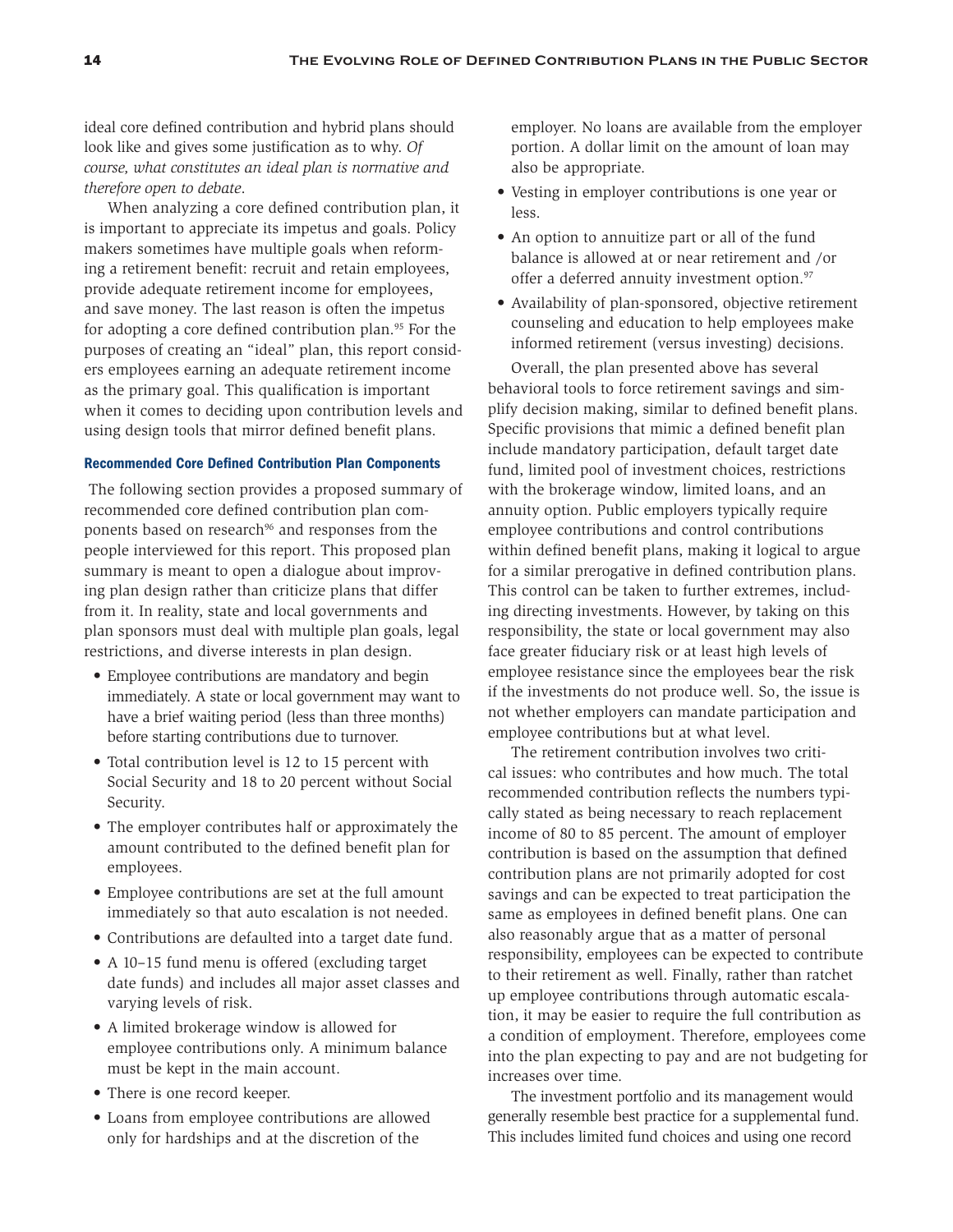keeper. Having 10 to 15 funds was chosen because that was the median response from this report's research interviews. However, brand name funds would not be necessary to encourage participation. Instead, a core defined contribution plan would utilize less expensive index funds and managed accounts when necessary to ensure all major asset classes were included in the plan's investment fund menu (e.g., small cap fund). This fund may be able to offer a wider array of investment choices, such as a real estate fund. Like the supplemental fund and for the same reasons, the default fund would be a target date fund.

One investing difference between core and supplement funds would be the availability of a brokerage window. Though this report's research showed that having one is important, it may be prudent to limit its use because of the serious implications if employees make poor choices. In addition to limiting investments to mutual funds as suggested with supplemental plans, core defined contribution plans could prohibit using employer contributions. The argument for doing so is to prevent employees from harming themselves. This thinking is in keeping with the fund's goal to provide adequate retirement income.

The proposed fund would also limit loans in order to ensure sufficient retirement income. The research of this report showed overall support for hardship loans although a strong argument can be made to prohibit any loans, just as they are prohibited in defined benefit plans. Allowing hardship loans from employee contributions provides a middle ground.

Literature on ideal defined contribution plans generally argues for vesting within one year of service.<sup>98</sup> However, the vesting period offers a small incentive to stay with an organization if it is not too long. In addition, a vesting period is a source of savings for state and local governments because contributions are returned for employees who do not vest. However, this plan model is predicated on employee retention and cost savings being secondary to providing an adequate retirement income. Because retention and cost savings are important considerations in practice, a longer vesting period for employer contribution such as three or four years may be more appropriate.

The general consensus of the economic literature is that lifetime income is a very important part of retirement income; however, how much depends on a number of factors.99 David Babbel (2008) suggests that lifetime income should be 40 to 80 percent of total retirement assets.100 Therefore, employees with a *core* defined contribution plan (and no other lifetime income other than Social Security) should probably annuitize a sizeable portion of their employee's assets. The next chapter of

this report will discuss annuities and their role in public sector retirement programs in more depth.

The final plan summary point concerns education for retirement counselors and employees on retirement readiness and planning, investments and investing, and retirement income management. In an environment where investing and retirement decisions are shifted to employees, retirement counselors will need to become at least "minimally competent" in these areas to meet the increased educational needs of members. Design tools such as auto enrollment or target date funds may help employees arrive at retirement with sufficient savings, but employees will still need education and guidance on how to integrate defined contribution assets with other lifetime income. Some even argue that plan administrators will need to provide retirement advice and retirement planning software to meet employees' needs.

# Disability Benefits in Core Defined Contribution Plans

How to provide disability benefits with a core defined contribution plan is an important issue for state and local governments because of the high proportion of public safety employees. There are three options for providing disability benefits:<sup>101</sup>

- Create a 401(h) account within the 401(a) fund for health and disability coverage. A drawback to this choice is that no more than 25 percent of the contribution can be allocated to the 401(h).
- Purchase an insurance product outside the plan to cover the disability of high-risk employees. There may be cost concerns, but it would cost less than providing disability coverage for all employees.
- For state and local governments with a grandfathered defined benefit fund, make an extra contribution to it to cover disability benefits of employees in the defined contribution plan. This model would work for employees in a hybrid plan as well.

Some governments may choose not to provide disability benefits. There are advantages and disadvantages to these solutions, and an in-depth review is worthwhile for state and local governments moving to a core defined contribution plan.

### Hybrid Plan Design

Because hybrid plans continue to offer a defined benefit, the defined contribution component can be a middle ground between the purely supplemental where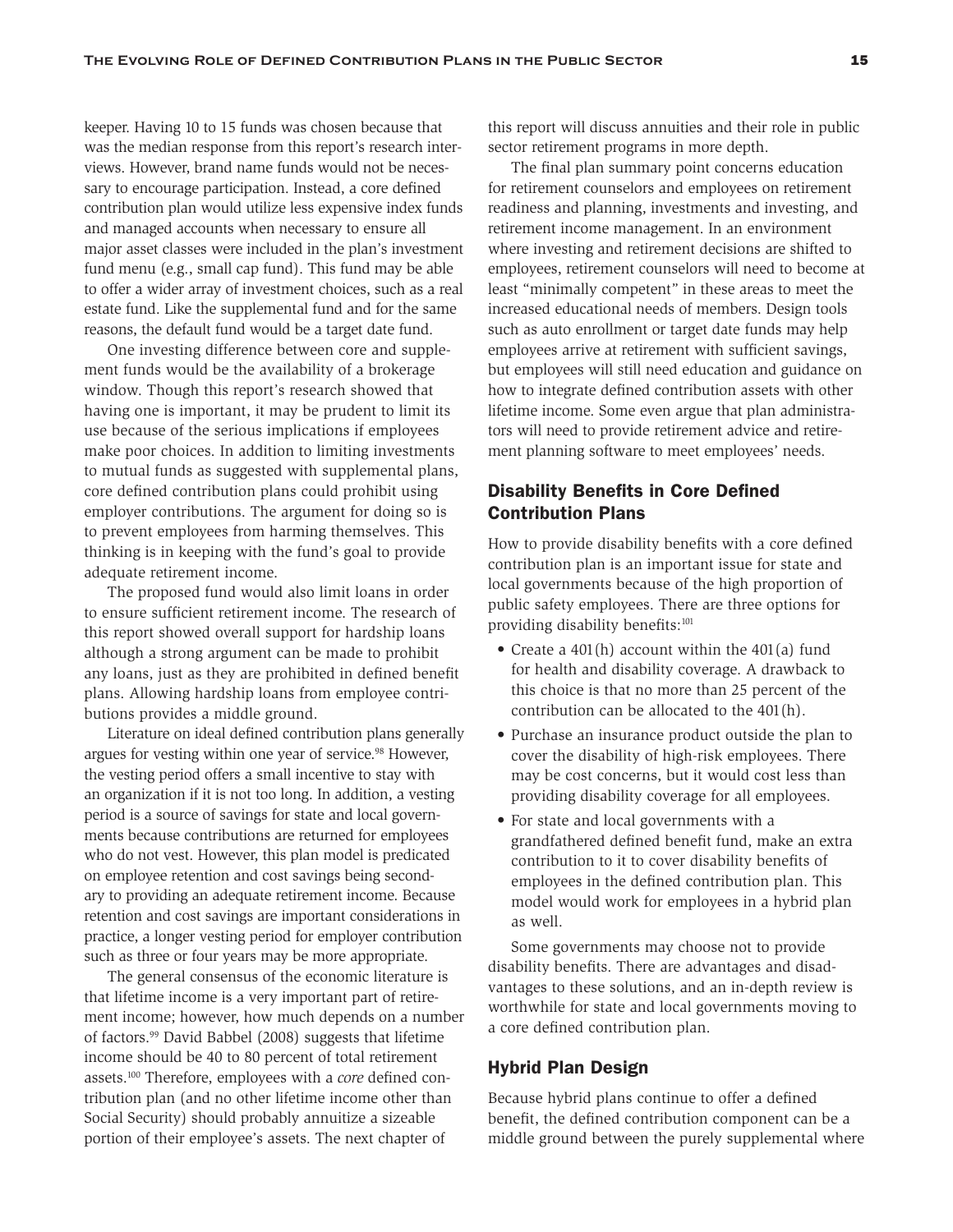there is a strong defined benefit and a core defined contribution plan. Several defined benefit-type tools might be appropriate to the defined contribution portion of a hybrid plan.

With hybrid plans typically offering between a 1 and 1.5 percent defined benefit multiplier, employees will need to contribute to a defined contribution plan in order to meet the goal of 80 to 85 percent replacement income at retirement. Therefore, a fairly aggressive auto enrollment at 5 to 6 percent would likely be important. This may be particularly appropriate if public employees contribute little or nothing to the defined benefit portion of the plan. Whether the employer contributes a match to the defined contribution portion may depend on plan design. For example, Utah provides a 1.5 percent multiplier for the defined benefit component but does not offer a match for the defined contribution portion; while Georgia offers a 1 percent multiplier but up to a 3 percent match in the defined contribution fund. In Rhode Island's plan, which also has a 1 percent multiplier, the state contributes 1 percent to employees' defined contribution plans and requires employees to contribute 5 percent to it as well.<sup>102</sup>

The investment portfolio options, default fund choice, and the record keeper could reasonably resemble either the optional or core defined contribution plan since these are quite similar. Without employer or limited contributions, restrictions on loans and brokerage accounts may not need to be as stringent as with core defined contribution plans.103 Also, as is the case with supplemental plans, any employer match to a defined contribution plan should be vested immediately. Finally, because hybrid plans generally provide a smaller portion of the retirement payment from the defined benefit component, it may be useful to offer an annuity option or deferred annuity fund for the defined contribution plan, particularly where Social Security is not included.

## Governance and Ethics with Defined Contribution Plans

The increasing importance of defined contribution plans will result in greater attention to their management including ensuring that board members and staff meet their fiduciary responsibilities. Areas of greatest concern are investment selection and oversight, fees and fee disclosure, conflict of interest, fiduciary training, and governance with small plans.<sup>104</sup>

One of the most important responsibilities of supplemental and core defined contribution plan fiduciaries is the selection of funds. By selecting a particular fund, the fiduciary is making an implicit recommendation.

Board members and staff need to perform strong due diligence in their research, selection, and management of funds and fund managers. The investments should be screened for charges and expenses, manager tenure, size of the fund, past performance, risk levels, volatility, and changes to fund operations.105 Written investment policy statements can greatly assist in that effort by providing guidance and continuity in decision making.

Once chosen, investments require sustained oversight. For example, fiduciaries must ensure that managed funds are actually being effectively and actively managed, particularly since defined contribution plan participants pay higher fees for this service. The plan should have established investment policies and benchmarks that are followed consistently with performance updates done quarterly. To help with this work, hiring an investment performance consultant can be extremely beneficial. In addition to fund performance, fiduciaries need to make sure the fees charged for management are reasonable and transparent. Recommended practice is to bid out services for record keepers and fund managers on some recurring basis. Finally, administrative and investment fees need to be available to employees in a readable and accessible format. Oversight of investments takes resources, time, and effort.

Training on investments is generally recommended for board members and anyone with fiduciary responsibility.106 Although having financial expertise is not a prerequisite for serving on a retirement fund board, building knowledge about investment approaches and options, selecting managers, and overseeing investments are core fiduciary responsibilities. Without proper training, board members cannot question their record keeper or consultant about fees, benchmarks, fund management, etc. Appreciating the importance of training, NAGDCA helped found the International Foundation for Retirement Education that offers plan administration and counseling education for professionals involved with public sector defined contribution plans.

In this report's research, ethics was raised as a critical issue for board and staff members as well as record keepers and vendors. Strong policies prohibiting conflicts of interest are essential. For board members, that means not having personal relationships with vendors and using a fact-based decision process in vendor selection. For record keepers, it means not cross-selling products or using participant data to sell products.107 To prevent lapses in responsibilities, training on fiduciary responsibilities and execution of duties is of utmost importance for both board members and staff. It should occur regularly and be of high quality.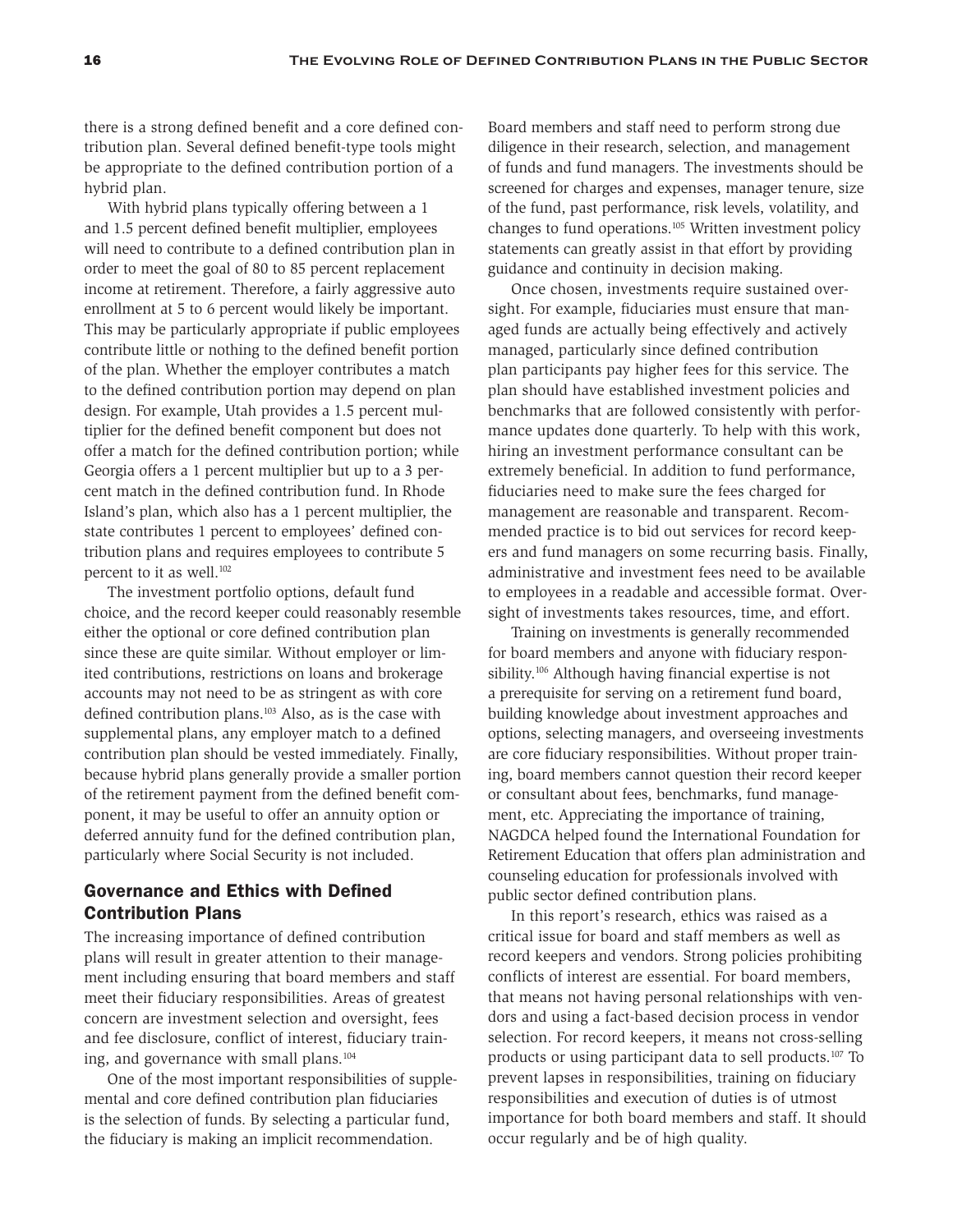Overall, the respondents interviewed for this report believed that larger defined contribution plans are generally well managed because they have the staff and resources to perform due diligence and oversight. However, it may be more difficult for smaller plans to meet their fiduciary responsibilities.108 Some smaller governments may not have staff with sufficient financial expertise to bid for a record keeper and/or develop benchmarks or the time to ensure proper oversight.<sup>109</sup> In these instances, a state or local government may benefit from joining a statewide hybrid, DC plan, or consortium that can provide fiduciary responsibilities on its behalf.

#### Conclusion

This chapter touched on many of the key issues associated with defined contribution design and management. Designing defined contribution plans to operate more like defined benefit plans may help overcome the behavioral flaws that lead to inadequate retirement savings and investment. Although design options like auto enrollment or target date funds will not mitigate investment risk and market volatility, a more supportive approach to defined contribution plans may work well with the existing culture of state and local governments. However, implementing these tools should be considered on a case-by-case basis depending on whether the defined contribution plan is a core or supplemental plan.

In contrast, a strong argument can be made for a more structured core defined contribution plan combined with retirement education and counseling to ensure that employees have adequate retirement income. Finally, the governance and management of defined contribution plans, whether they are supplemental or core, will receive greater attention as the number of participants and their contributions grow.

# Creating Lifetime Income from Defined Contribution Savings

Ensuring that employees have sufficient retirement income is one of the primary goals of public retirement programs. Survey research has found a positive correlation between retirees reporting satisfaction with their retirement and greater net worth.<sup>110</sup> State and local governments have made successful retirements possible for many employees through defined benefit plans. But, as these plans evolve, it is important to understand and explore other avenues for attaining income security. This

chapter looks at adding lifetime income options to the defined contribution environment with particular focus on annuities and their role in public sector retirement design, as these options are not commonplace today. Over the last several decades, governments have relied on defined benefit plans to provide their retirees with a lifetime income sufficient to support an adequate quality of life. A defined benefit plan with a 2 percent salary multiplier and Social Security would provide a 30-year employee with a combined annuity equal to approximately 85 percent of salary,<sup>111</sup> often with regular cost-ofliving increases. With such a high percentage of income coming from lifetime income sources, an employee would not need to purchase additional annuities with their savings. Instead, a supplemental defined contribu-

### Annuities

"An **annuity** is a contract between [an individual] and an insurance company…under which [the individual] make[s] a lump-sum payment or series of payments. In return, the insurer agrees to make periodic payments to [the individual] beginning immediately or at some future date." Three main types:

"In a fixed annuity, the insurance company agrees to pay [an annuitant] no less than a specified rate of interest during the time that [an annuitant's] account is growing. The insurance company also agrees that the periodic payments will be a specified amount per dollar in [one's] account. These periodic payments may last for a definite period, such as 20 years, or an indefinite period, such as [an annuitant's] lifetime or the lifetime of [an annuitant] and [his or her] spouse."

"In an **indexed annuity**, the insurance company credits [an annuitant] with a return that is based on changes in an index, such as the S&P 500 Composite Stock Price Index. Indexed annuity contracts also provide that the contract value will be no less than a specified minimum, regardless of index performance."

"In a variable annuity, [an annuitant] can choose to invest [his or her] purchase payments from among a range of different investment options, typically mutual funds. The rate of return on [his or her] purchase payments, and the amount of the periodic payments [he or she] eventually receive, will vary depending on the performance of the investment options… selected."

Source: U.S. Securities and Exchange Commission: Annuities [http://www.sec.gov/answers/annuity.htm]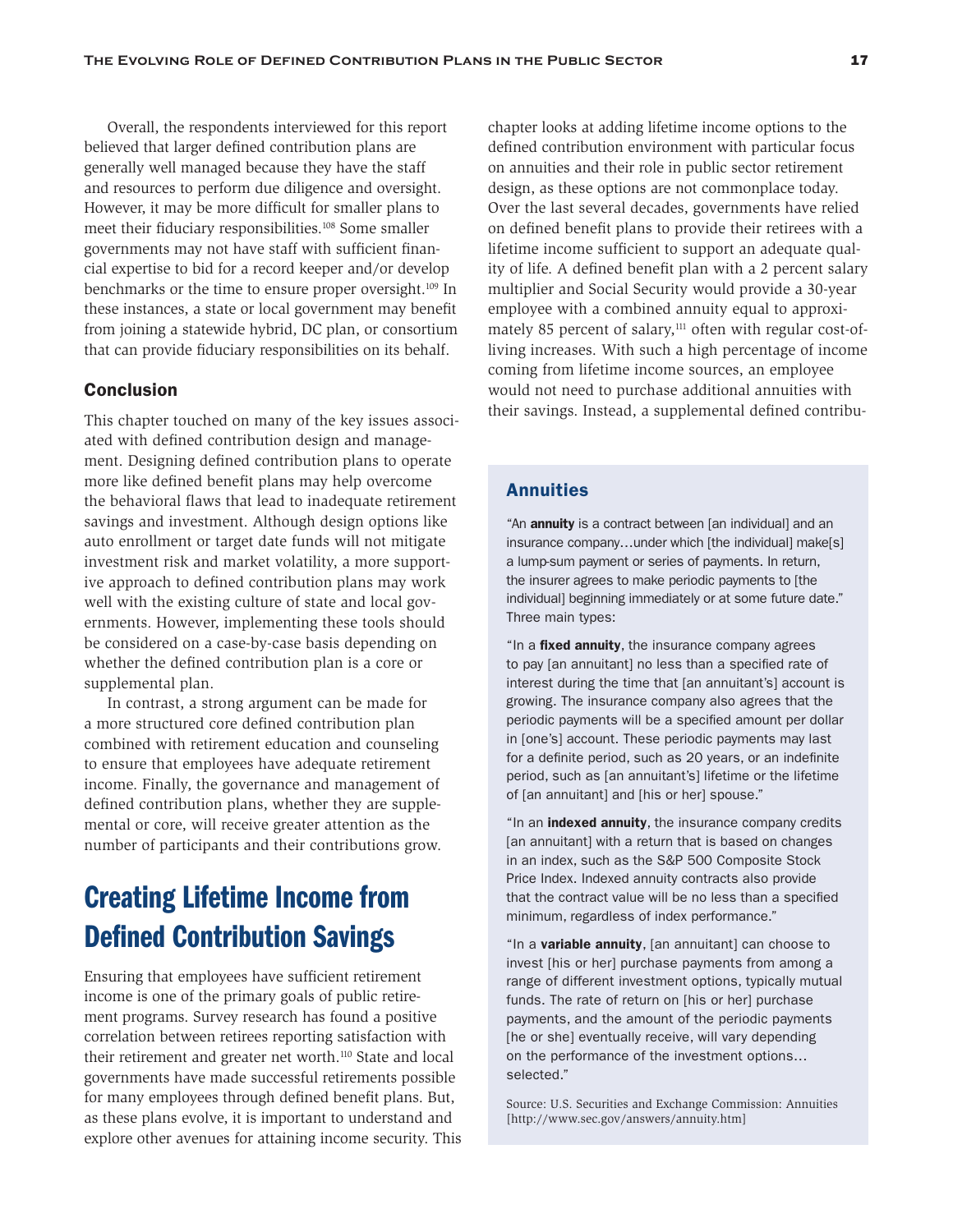tion fund would provide additional resources for major purchases, paying off debt, medical costs, unexpected expenses, travel, or a higher quality of life.

With the role of defined contribution funds growing as a source of retirement income for public employees, it is worth reviewing the most common approaches used today by financial advisors to generate retirement income. When individuals transition from asset accumulation to decumulation of retirement funds, they have numerous choices to consider and options to weigh. Spending too much too soon can result in insufficient income later for health care, bequests, or even everyday expenses; however, delaying consumption too long may result in a less satisfying quality of life than might be possible through strategic use of retirement savings. Balancing the consumption and savings tradeoff is particularly important for employees with hybrid or core defined contribution plans when they begin to spend down their retirement savings. Two of the more common income strategies used are the "dividend and interest only approach" and the "systematic withdrawal approach."

#### Dividend and Interest Only Approach

Under this fiscally conservative method, retirees only spend income earned from their investments and leave capital untouched; thereby eliminating longevity risk (i.e., outliving one's assets). In addition, this approach may be appropriate for those with strong bequest intensions. However, there are serious drawbacks to it as well. Most importantly, consumption is driven by asset allocation, $112$  which can vary significantly over time, making budgeting difficult. Determining an appropriate balance between stocks and bonds to accommodate both growth and security can be difficult to achieve. This approach is primarily for wealthier investors who are not at risk of running out of money and who have other assets to provide income needed for retirement quality of life. For the average worker, a dividend and interest only approach might protect their savings principal, but will likely not provide sufficient income over time needed for retirement quality of life.

#### The Systematic Withdrawal Approach

Spending down assets through systematic withdrawals has become increasingly popular over the past 20 years. In this approach, an individual continues to invest his or her assets in equities and/or bonds and spends down the account annually until the assets are depleted. A common rule of thumb for a withdrawal rate is 4 to 4.5 percent the first year with increases in withdrawals to match changes in the consumer price

index. It further requires a minimum of 50 percent of assets invested in equities at the beginning of and through the end of the retirement horizon.<sup>113</sup> The expectation is that, barring major losses and disciplined withdrawals, the fund should last approximately 30 years.<sup>114</sup> This approach provides control over assets and flexibility while dealing with investment inertia. The employee can alter investment choices and withdrawal amounts which may be important in cases of emergency. This approach also minimizes the need for researching and committing resources required to purchase an annuity.

There are major drawbacks to only using a systematic withdrawal approach as well. Most importantly, it does not guarantee against longevity risk. Outliving one's assets can be a very real possibility, particularly if the retiree takes large withdrawals due to unforeseen expenses, underestimates future health care cost increases, and/or incurs significant investment losses. Likewise, if the market underperforms, individuals may need to reduce consumption and change their lifestyle. Furthermore, some argue that matching fixed spending plans with unpredictable investment returns is inappropriate.<sup>115</sup> Some financial experts anticipate a "new normal" with the stock market producing slower growth and greater volatility—making the withdrawal method riskier.<sup>116</sup> Finally, managing these assets requires sustained and substantial effort, either by the retiree or a financial advisor.

Because of the importance of appropriately managing investments in retirement and the lack of personal financial expertise, many individuals seek the advice of financial planners, which adds to costs. Little to no research exists on how well retirees spend down their accounts to provide reliable data for assessing the success of the withdrawal method over the long term.

#### Guaranteeing Lifelong Income

Because of the severe consequences of miscalculating decumulation of assets, many economists recommend annuitizing sufficient assets to meet a minimum standard of living.117 In addition, research has found that retirees who felt they could count on lifelong guaranteed income were significantly happier than those who could not.118 Yet, the general public does not routinely purchase annuities.119 Aside from overarching reasons related to defined benefit coverage which provides lifetime income, possible reasons for public employees' hesitancy include:<sup>120</sup>

**• Underestimating Longevity**. A survey of retirees found that respondents underestimated their longevity by 2.5 years on average<sup>121</sup> and, therefore, do not fully appreciate long-term risk.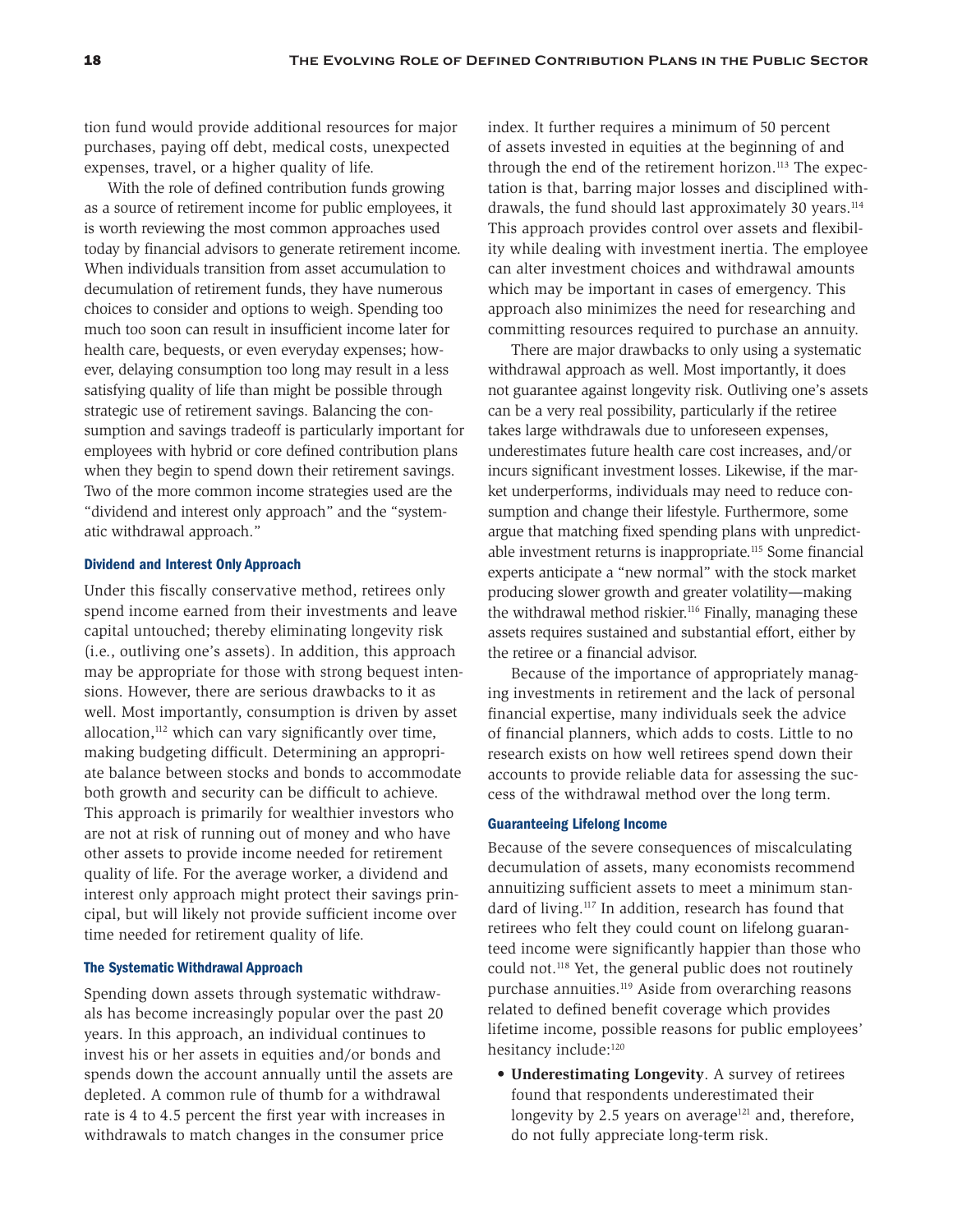- **• Framing**. Many retirees view annuities as an investment and therefore assign it greater risk than other types of investments such as bonds. When framed as an insurance product that enhances the ability to consume, people favored annuities.<sup>122</sup>
- **• Cost.** Annuities are believed to be expensive, particularly during times of low interest rates.<sup>123</sup> However, some research has contradicted that finding.124 Additionally, life expectancy of the typical annuitant is longer than the general population which drives up the cost of the product.<sup>125</sup>
- **• Control and Flexibility.** After purchasing a fixed annuity, the retiree would not have access to the money invested for unexpected healthcare, longterm care, or other expenses, and the benefit is "locked in." Purchasers may have to pay significant penalties for cancelling their annuities during the surrender period.
- **• Viability of the Insurance Company.** Retirees may have concerns that the insurance company that sold the annuity will fail, resulting in losing all or part of the annuity.
- **• Inertia.** Because purchasing an annuity is a major decision, retirees or near-retirees often delay purchasing them. The more complex the annuity decision becomes due to choices, the more easily people become overwhelmed.126
- **• Discounting Long-term Outcomes**. Behavioral economic theory helps explain why people undersave for retirement. With regard to annuities, people discount the need to have income in the future relative to the present.
- **• Bequests**. Retirees want to pass on assets to loved ones, particularly spouses, rather than lock funds into an annuity.

In response to several of these concerns, the financial industry has created new products, strategies, and enhancements to meet expectations. However, the new products and extras typically come with additional costs. Examples include survivor benefits, inflation adjustments, guaranteed minimum withdrawal benefits, advanced life deferred annuities, combining annuitization with systematic withdrawals, and trial annuities. These options are often utilized in combination with other retirement income such as Social Security or defined benefit pensions.

**Guaranteed Minimum Withdrawal Benefits.** These are variable annuities with benefit floors.127 The funds are typically invested in a proprietary product such as a company's target date or risk-based fund. In addition to

investment management fees, the investor pays a premium for a guaranteed minimum lifetime income benefit (i.e., annuity), which would kick in if all the assets in the account are used before his or her death. Conversely, if the participant dies before spending all the assets, beneficiaries can inherit any remaining market value balance in the account based on market value. The participant still has control over the assets in his or her account and can withdraw funds if necessary; however, this would likely lower the amount of guaranteed income. If the investment performs well, the income stream may be raised as well. Many of these products are portable,<sup>128</sup> so there is less risk associated with losing assets due to default by the insurance carrier. Despite the advantages, there are lingering concerns about guaranteed minimum withdrawal products, particularly costs; therefore, plan sponsors and participants should carefully review the fees associated with the various products.

**Advanced Life Deferred Annuities**. Advanced life deferred annuities act as longevity insurance. These annuities are typically purchased by individuals in their 50s or 60s and provide guaranteed monthly income when the annuitant reaches a chosen age, often between 75 and 85.129 Because of the pooled risk associated with not reaching the annuity's maturity, the product is relatively inexpensive, 10 to 25 percent of retirement savings.130 This annuity could be a reasonable complement to spending down savings or as a hedge against inflation for fixed income. The Departments of Labor and Treasury support the use of advanced life deferred/longevity annuities in private sector employer plans.<sup>131</sup>

**Trial Annuity.** In this relatively new concept, a portion of an employee's retirement contribution is automatically deposited into an annuity product with an opt-out provision. Upon retirement, the employee is given an annuity and has the option of canceling it without penalty within a fixed period of time. The expectation is that the employee will keep the annuity because he or she becomes comfortable with the regular payments and prefers not to change an existing income structure. However, by assigning an employee an annuity, the plan sponsor may not be offering the most appropriate product, which could be detrimental to the participant over time. There may also be questions about the fiduciary responsibility of the public plan sponsor in this arrangement as it relates to annuity cost; however in private sector ERISA plans, the Department of Labor has provided needed clarification.

**Partial Annuitization and Systematic Withdrawal**. Annuitizating some defined contribution assets to create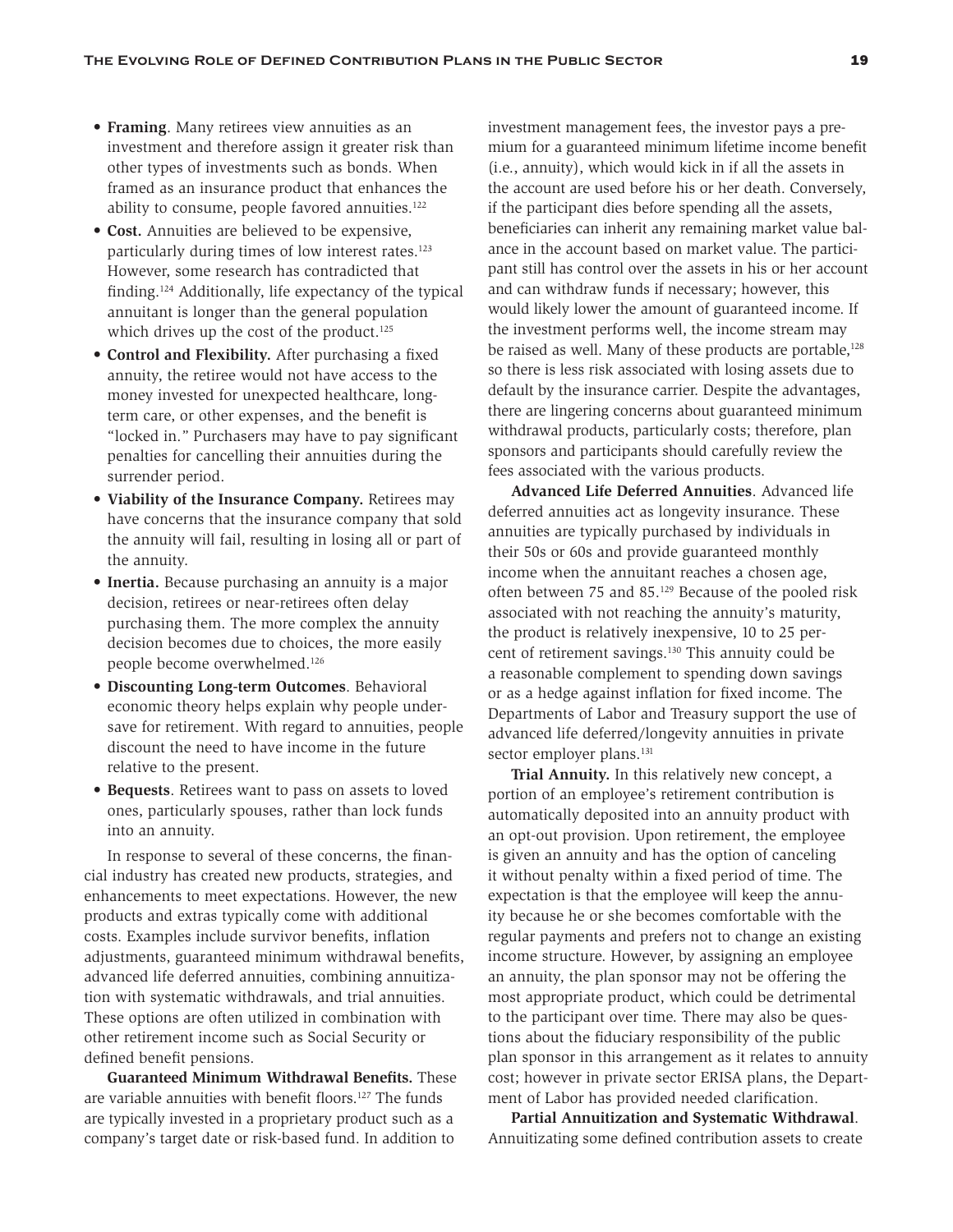a necessary lifetime income floor, while leaving the rest of the assets in a managed portfolio, is increasingly considered by many financial professionals to be the best of both worlds. The retirees' managed assets have the upside potential to provide the needed protection against inflation over a long time horizon and the lifetime income floor addresses longevity risk for the retiree. This approach also provides access to retirement funds when needed for emergencies and yet reduces some of the disadvantages of solely relying on annuitization.

Even with many concerns about annuities, the research of this report found strong support for them in a core defined contribution environment because of the importance of ensuring guaranteed lifetime income.<sup>132</sup> Currently, demand for annuities in the public sector is not high because of the prevalence of defined benefits. However, for state and local governments that have added hybrid and/or core defined contribution plans, the interest in annuities will likely change as employees approach retirement. State and local governments and plan sponsors can play an important role in helping employees understand and assess the cost and benefits of annuities. Four actions governments can take to assist employees considering annuities are:

- **1.Offer an in-plan annuity.** An in-plan annuity will be less expensive for retirees. To make this approach viable, state and local governments need to carefully select insurance carriers and periodically review the carriers' continued financial soundness. To limit fiduciary liability, state and local governments may want to consider a guaranteed minimum withdrawal product as one potential annuity option because of its portability; another option is an advanced life deferred annuity. Additionally, state and local governments may be in a better position to negotiate lower-rate annuity products to reduce their costs.
- **2.Offer an annuity shopping service**. With a shopping service, state and local governments offer employees a platform that provides competitive bids where they can shop for the annuity on their own.<sup>133</sup> This option makes buying an annuity easier for employees, but the annuities are out of plan. In the 401(k) world, annuities on this type of platform are institutionally priced. State and local governments have some fiduciary responsibility in researching the shopping service and may even want to review the insurance companies that participate in it.
- **3.Offer government annuities**. A state or local government can also elect to offer an annuity

option for employees with a core defined contribution benefit. A few plans currently offer this service, including the Ohio Public Employees Retirement System (OPERS). Listed benefits of this option include a less expensive/higher income annuity for the employees due to lower administrative costs, elimination of profit, and no fear of default. Larger state systems which have the infrastructure and internal experience to pay benefits based on an initial lump sum investment can compete with insurance companies and investment managers who would perform the same function, yet at a lower cost. In addition, having additional assets under management should lower the percent of fixed asset management costs allocated over the entire plan.134

 There are also concerns with this option. By offering an annuity, the state or local government assumes investment risk, which conflicts with one of the reasons why governments typically adopt hybrid and core defined contribution plans. To avoid the state or local government incurring additional costs from investment risk, the plan sponsor would need to establish a sufficiently low discount rate that may be less than the one used by the defined benefit fund's actuary. A lower default rate makes the annuity more expensive, but it may still be less expensive than ones sold in the private sector. Other policy and administrative concerns include the additional workload for the plan, overcoming political hurdles (which may involve legislation), and ensuring the funds are properly segregated and not diverted for other uses. Finally, there could be some issues over discriminatory pricing. This occurs when women pay more for an annuity because they live longer on average than men. Plan sponsors may be hesitant to have different prices based on gender for liability reasons, yet creating a uniform price makes the annuity more expensive for men. Plans that offer annuities often use uniform pricing for men and women, which administrators say has not caused any problems.

**4.Provide annuity education**. At a minimum, state and local governments and plan sponsors can begin to offer education about annuities for near retirees. In addition to written information, a seminar format that uses case studies with scenarios familiar to public employees may be preferred, allowing employees to question and work through different financial scenarios. Recommended topics include: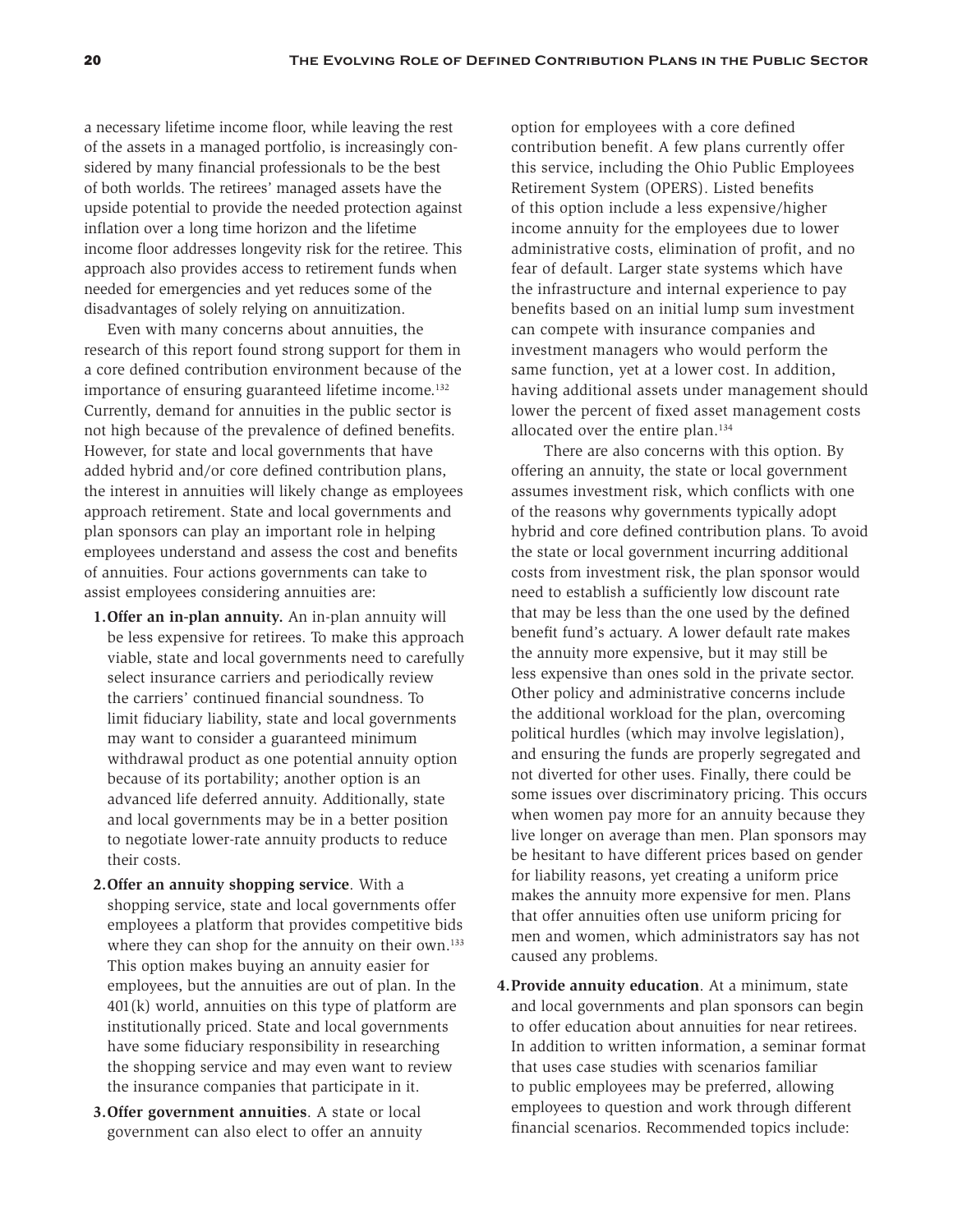- Types of annuities
- Advantages and disadvantages of annuities, including longevity
- Situations when annuities are most appropriate and/or desirable
- Managing inflation, interest rates, and market risks
- Tax ramifications and strategies
- Pricing and discount rates of annuities
- Trade-offs between the costs of annuity guarantees and related reduction in payouts
- Managing guaranteed lifetime income.

These options require varying levels of commitment and resources from the plan sponsor, necessitating thoughtful evaluation. Whether to implement one or more of them will probably need to be based on more than employee demand since few employees appreciate the benefits of an annuity until they learn more about it. In this regard, state and local governments may want to encourage employees with hybrid or core defined contribution plans to consider annuities as an option to maximize retirement income and protect against longevity risk.

# Financial Literacy for Defined Contribution Plans

A well-known researcher in the field of financial literacy, Dr. Anna Maria Lusardi, argued that plan design is a complement, not a substitute, for financial education.135 This chapter examines financial and retirement education for defined contribution plans in the public sector including why education programs are important, different methods applied in practice, and programs specifically for near retirees.

Retirement planning involves a multitude of decisions for employees throughout their careers. With public sector defined benefit plans, employees do not need to work as hard at retirement planning. Career employees can easily calculate the percent of the annuity they will have at retirement and add it to their Social Security benefit, if applicable. Employees who are or will depend upon defined contribution plans to fund their retirement need to be more financially sophisticated to ensure sufficient retirement income throughout their life. Their decisions include how much to contribute to the plan, the composition of their portfolios, and how to manage assets and household budgets upon retirement in order to mitigate longevity risk.

The greater individual responsibility for managing retirement which comes with hybrid or defined contribution plans implies that employees have tools to make good decisions. Yet research has shown this is not the case. In fact, a sizeable portion of Americans struggle with basic financial concepts like interest rates, inflation, and risk diversification.<sup>136</sup> Research has further indicated that people with low financial literacy make poor economic decisions, which has negative impacts not only on the individuals but also society at large.137 Individuals who do not plan for retirement have lower net wealth and are less likely to invest in assets with higher expected returns such as equities.<sup>138</sup>

Financial education leads to a greater understanding of financial markets, risk-return tradeoffs with investments, and the level of savings needed to achieve retirement goals, all of which are essential in a defined contribution environment.<sup>139</sup> Furthermore, financial literacy is positively correlated with wealth, pension contributions, and retirement planning.140 This is particularly true for low-income individuals. Dr. Annamaria Lusardi and Dr. Olivia Mitchell reached these three conclusions about financial literacy:<sup>141</sup>

- 1.Financial literacy determines how well individuals make and execute financial decisions.
- 2.Financial literacy's effects on financial decision making extend beyond the effects of education, sex, race, income, and other factors that were earlier found to be associated with gaps in financial knowledge.
- 3.Researchers have uncovered a convincing causal link between financial education programs and enhanced financial decision making.

While the benefits of financial literacy are increasingly clear, who should provide it is not. As a larger public policy issue, one can argue that financial education should start in school so that it reaches the entire population, particularly since defined contribution plans are widely used in the private sector. Since this is not occurring, employers are typically tasked with supplying it to guide their employees.

For state and local governments, these education programs have characteristically involved information about the supplemental defined contribution plans offered with some additional retirement planning assistance provided through education specialists, online resources, and call centers. The research of this report found mixed opinions about the benefits of using education specialists for retirement planning with the majority favoring them. Those supporting education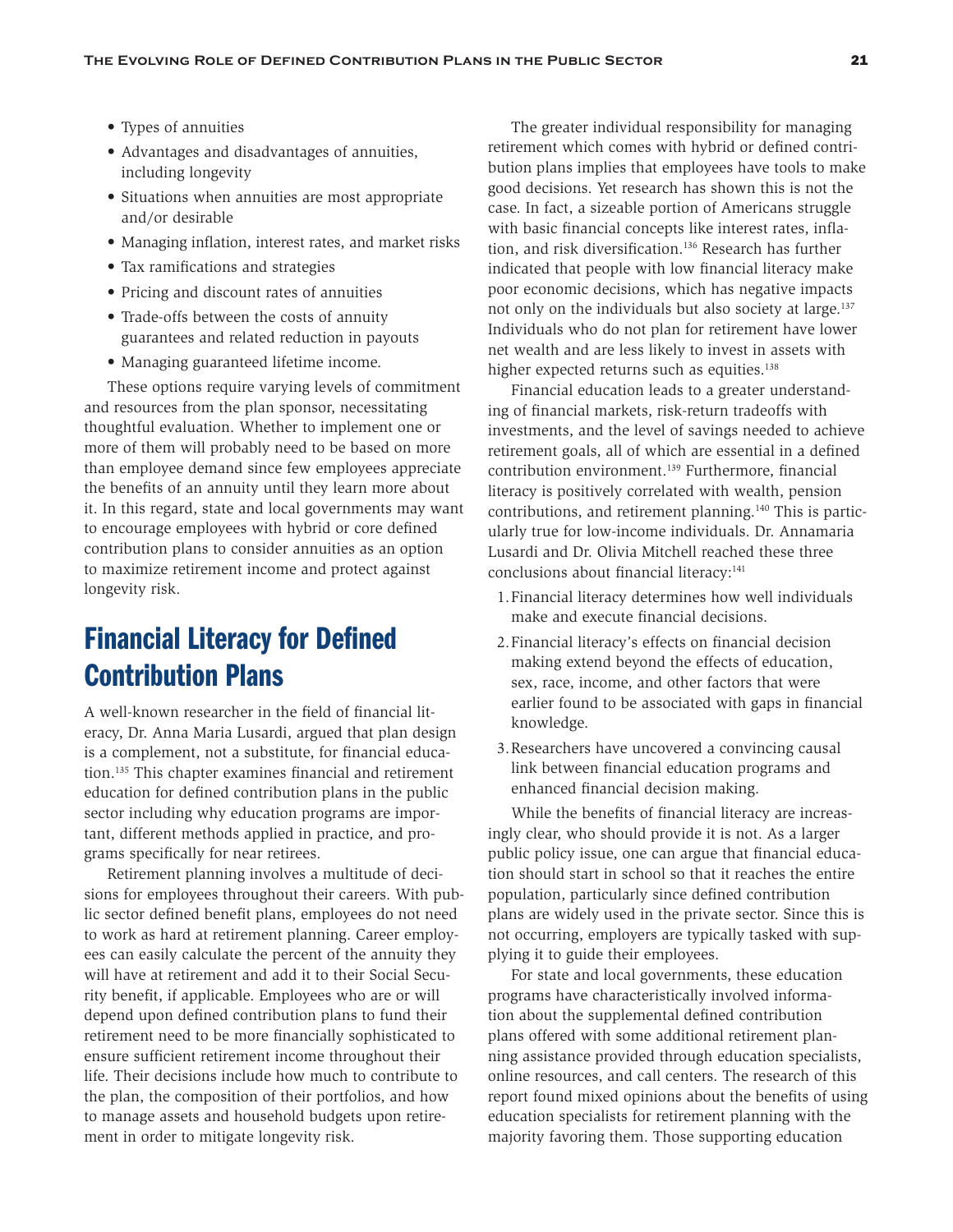specialists believe that individual service to employees is very effective and desirable. Others argued that the costs for the specialists exceeded the benefits, particularly when trying to increase participation. However, it is important to note that participation varies by government. For example, San Jose, California, has a 70 percent participation rate in its supplemental defined contribution plan which staff attributes to high levels of personal communication including brown bag lunches and multiple seminars on investing.142 The quality of the design of the programs delivered has a significant impact on whether or not desired results are achieved.

Strategies identified to ensure that education specialists are effective resources for retirement include: 143

- 1.Paying them a salary, not a commission, to reduce conflicts of interest and build trust with employees.
- 2.Assigning specialists to a government or agency rather than sharing them across several governments so that employees and human resources staff can build productive relationships with them.
- 3.Maximizing specialist flexibility in meeting with employees including attending "lunch and learn" sessions, employee orientations, individual meetings, benefit fairs, etc. It also means going to employees' work sites such as fire stations, police precincts, and maintenance garages at different times to meet with shift employees.
- 4.Although not specifically about financial specialists, requiring employees to attend education programs may help with the effectiveness of using education specialists.

Finally, employers need to review their policies to ensure they are encouraging employee participation in defined contribution plans. In particular, governments should not require employees to use vacation time to attend retirement seminars, which discourages participation.

Research has tried to measure the effectiveness of varying types of education processes. Generally, seminars are more effective than printed material for increasing savings.144 More specifically, employees with 401(k) accounts who attended seminars were more active in planning their retirement, wanted to establish a supplemental plan, increased their contribution rates, and became more active in managing their accounts.<sup>145</sup> Furthermore, seminars have stronger impacts among the least educated and the least wealthy.<sup>146</sup> This finding may be particularly valuable as state and local governments and plan administrators try to maximize outcomes with limited education resources.

Increasing automation is a way to effectively reach a diverse workforce.147 For example, state and local governments are moving to online enrollment for supplemental defined contribution plans. With time at a premium, placing five to ten minute instructional videos about various aspects of financial management online is one way to reach busy employees. Due to limited resources, offering traditional classes on multiple financial issues may be cost prohibitive, but videos, worksheets, and calculators provide valuable information at a lower cost. Web-based programs allow retirees to access information at their convenience, providing ongoing support for people who have left the workplace. A note of caution is in order. In a recent survey, the Employee Benefits Research Institute found that "only a minority of workers and retirees feel very comfortable using online technologies to perform various tasks related to financial management" such as obtaining financial information or processing financial transactions."148 Therefore, plan administrators need to assess the computer literacy of both current and retired employees when designing online financial resources.

In thinking about how to improve education programs, it is important to remember that one size does not fit all. Current research is trending toward targeted or at least generational approaches to education.<sup>149</sup> In fact, some research has found that generic financial and economic information does not have any significant influence on savings through defined contribution plans.150 Older workers tend to prefer the personal contact of education specialists while younger employees are more comfortable using online resources, which could encourage their participation. Therefore, plan administrators should consider what venues are most effective for specific groups when developing educational programs.

One of the biggest challenges in improving participation in defined contribution plans appears to be garnering the interest of young workers. Many young employees are paying off student loans, focusing on more immediate investments like purchasing a home, and starting a family on a relatively limited income. However, even small investments early in a career could translate to substantial retirement savings over time. In addition to placing information on the state or local government's website, sending texts and using social media may be the best ways to reach young employees.

Finally, there is increased interest in developing financial education programs that consider the whole person.<sup>151</sup> One organization recently created a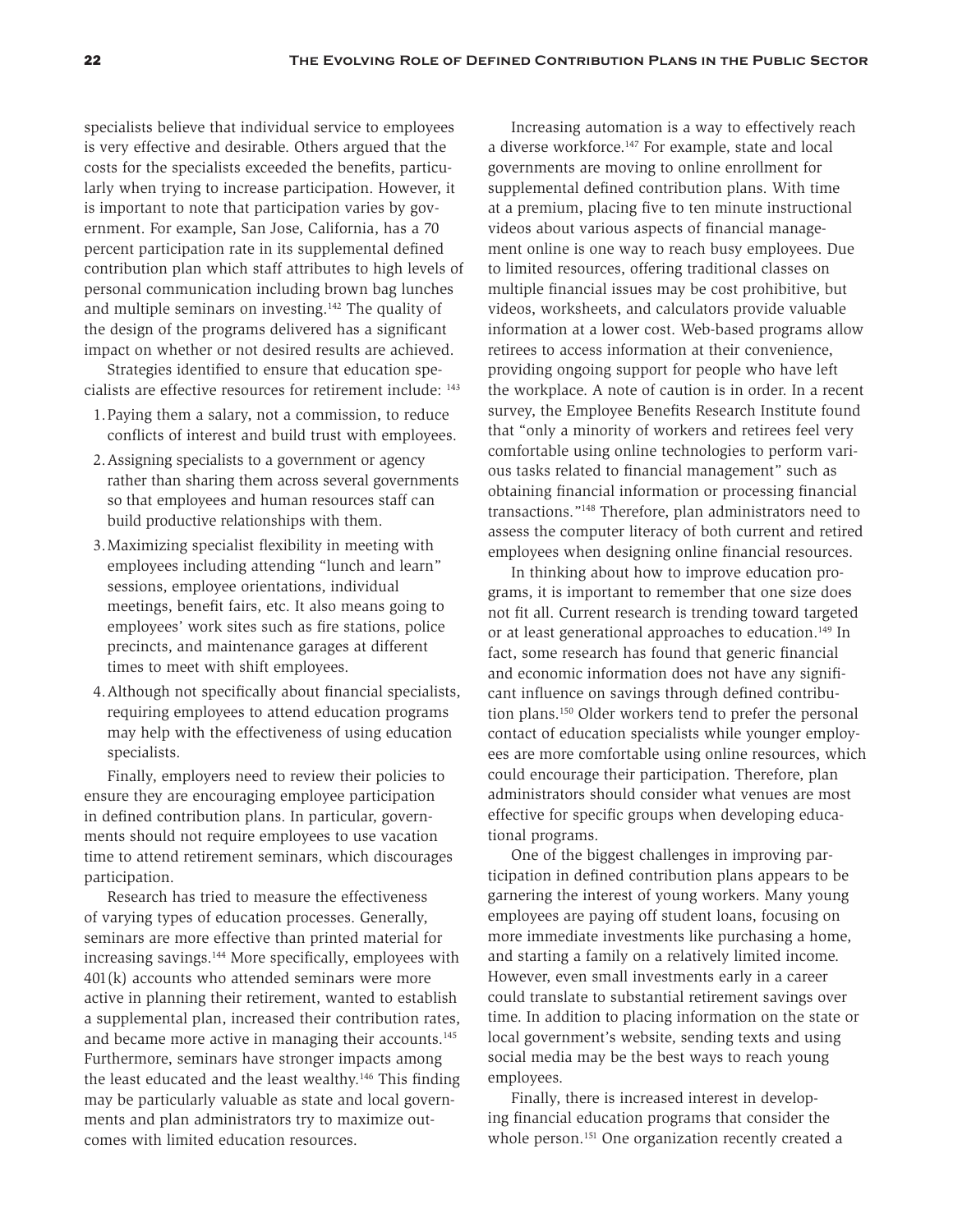360-degree personal financial health assessment program.152 In it, the employer assists individuals in developing a holistic financial plan that takes into account debts, assets, and retirement. Others believe state and local governments should provide employees with a comprehensive financial literacy program that includes issues well beyond retirement planning such as college planning, real estate and mortgages, debt management, etc.<sup>153</sup> With better financial literacy, employees will experience less stress, decreased absenteeism, increased salary satisfaction, and improved productivity, making the return on investment in these programs financially positive. However, not everyone agrees with this expanded educational approach.<sup>154</sup> The counter arguments to these non-retirement programs are that they are too costly and go beyond the responsibility of state and local governments as employers. One can reasonably say that as retirement benefits evolve in the public sector, state and local governments will need to assess the scope of their education services to employees to increase the likelihood of their ability to meet retirement savings goals.

#### Approaching Retirement

Helping employees make sound financial decisions as they move from accumulating assets to preparing for retirement and then on to decumulation is one of the most important aspects of retirement education. In fact, of the people interviewed for this report, nearly all spoke of the importance of preparing employees for retirement. The need for accurate and comprehensive information will continue to increase as employees rely more heavily on defined contribution plans, particularly for employees with hybrid and core defined contribution plans. Those employees will need to understand the complexities of annuities and be able to critically compare them against spending down their accounts. However, in order to do this, they will need objective, reliable information and plan sponsors can be excellent resources.

Though the need to prepare employees for retirement is generally appreciated, the scope of the state or local government's role varies.155 Some offer workshops for employees over age 50 on managing retirement income while there's still time for employees to change behavior and have a substantial impact on the quality of their retirement. Others offer transition counseling. Still others admit they are not doing enough because of budget constraints. In providing information to retirees about retirement options, employers can explain the benefits of keeping assets within their plans such as incurring less expensive fees. One of this report's interviewees offered

an ideal retirement preparation agenda that included starting workshops a year or two prior to retirement with a "check in" with retirees six months after they leave service to see how they are doing and to answer any questions. The workshops would discuss budgeting so participants would better understand the impacts of spending choices on their supplemental defined contribution accounts including reviewing spending and withdrawal scenarios. Other suggested topics included the impact of health care costs and inflation on retirement income, and coordinating drawing Social Security with receiving pension and spousal benefits.

#### **Conclusion**

Research on financial literacy continues to demonstrate its value; however, not all programs and formats are equally effective. Traditional seminars and the individual focus of education specialists are viewed as having positive impacts, particularly for those with the least education and wealth. Increasing automation provides a way to offer a wider spectrum of information at less cost. To encourage employees to take greater ownership in their retirement, including participating in supplemental defined contribution funds, plan administrators will need to provide more education and retirement counseling regarding the timing of the receipt of employee retirement benefits including Social Security, budgeting, and other retirement income decisions. In addition, employers may want to consider creating programs that are targeted to different generations. This includes offering programs for near retirees who have difficult choices to make about their retirement income, particularly those who are more reliant on their own savings.

# Examples of Structural Change

State and local governments have and are continuing to undergo pension reform. In some instances, these changes have resulted in hybrid plans, either as an option (e.g., Florida, Ohio, Utah) or mandatory (e.g., Georgia, Rhode Island) or core defined contribution plans (e.g., Alaska, Michigan) for employees. In most state and local governments, pension reform has entailed adjustments to the defined benefit plan, which has renewed interest in supplemental defined contribution plan participation. This chapter considers the issues and challenges of implementing new hybrid and core defined contribution programs, drawing on the experience of a few governments that have recently undertaken structural changes. The chapter looks at four governments: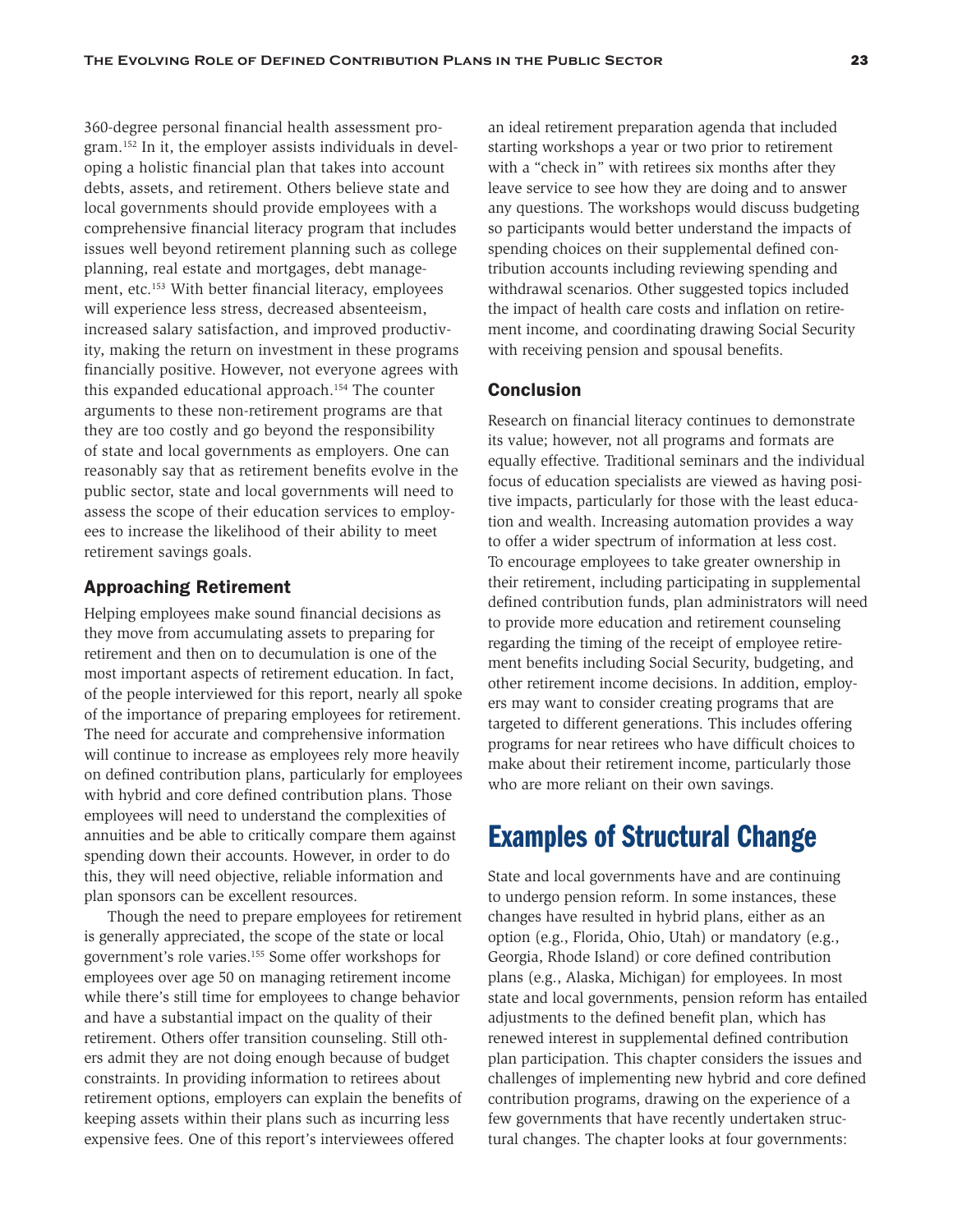two states, one large urban county, and a small city. This diversity provides an opportunity to see whether implementing a defined contribution plan presents more challenges to one type of government or another.

As part of this research, administrators were interviewed156 from the state of Georgia and a small city in the state, Fayetteville, which implemented hybrid plans for new employees in 2009 and 2012, respectively. This chapter also draws on prior research conducted by the Center for State and Local Government Excellence,<sup>157</sup> which included case studies on the state of Oregon and Gwinnett County, Georgia. Oregon began its hybrid plan in 2003 and Gwinnett replaced its defined benefit with a core defined contribution plan for new employees in 2007. The goals, impetuses, and processes for reform differ among the governments, reflecting political, financial, and social circumstances. All of the government and plan administrators interviewed for this report believe their pension reforms have been successful.

The following sections provide brief summaries of the reform plans.

**State of Georgia.** The state created a hybrid plan for new employees hired on or after January 1, 2009 that provides a defined benefit with employees contributing 1.25 percent of their salary to it. The defined contribution component is optional; however, the government used auto enrollment at 1 percent to encourage participation. In addition, the state provides up to a 3 percent match to employees contributions to their defined contribution accounts. The employees' 1 percent contribution is matched at 100 percent, and additional contributions are matched at 50 percent up to an additional 2 percent match from the state. Therefore, employees maximize the match when their contributions reach 5 percent. The default fund is a target date fund.

**State of Oregon.** For employees hired after August 29, 2003 the state's defined benefit multiplier is 1.5 percent for regular employees and is fully funded by the employer. Employees' 6 percent contributions are deposited into individual defined contribution accounts.158 These contributions are invested by the Oregon Investment Council. For employees hired prior to the effective date of the reform, their 6 percent contributions are also directed to the defined contribution accounts. However, they continue to have the option of selecting a pension benefit based on a traditional defined benefit formula (1.67 percent multiplier for regular employees) or a money-match plan.

**City of Fayetteville, Georgia**. Beginning in 2012, new employees participate in a defined benefit plan with a 1.5 percent multiplier and contribute 2 percent

of their salary to it. The defined contribution component is optional with the city providing a 50 percent match up to a total contribution of 2 percent. The city extended the match to current employees as well. The city did not adopt auto enrollment because it already has a strong culture of high participation in its 457 plan. Daily management of the plan is through the state's municipal association.

**Gwinnett County, Georgia**. Since January 1, 2007 new employees have participated in a mandatory core defined contribution retirement plan. The county contributes 7 percent of salary and employees choose their contribution level at 2.5 percent, 5 percent, or 7 percent. Gwinnett also adds 1 percent to the defined contribution plan for employees who contribute at least 2.5 percent to their 457 plan accounts.

Administrators for the state of Georgia, city of Fayetteville, and Gwinnett County all said implementation of their new retirement programs went smoothly. In all three instances, the governments were building off existing defined contribution plans. Georgia had a 401(k) plan in place that had limited use.159 Gwinnett County had created a 401(a) plan in 2000 for exempt employees while Fayetteville simply restructured its 457 plan for all employees. None of these governments encountered problems with technological or data changes. For Georgia, the retirement system administrator hired its record keeper to make the modifications for an extra fee. Fayetteville's city manager worked with the Georgia Municipal Association to develop the plan, and the human resources (HR) director adjusted the payroll.

In Gwinnett County, the reforms were part of a larger effort to take over management of the county's pension plans from the state county association. Staff needed to hire a record keeper, develop policies and benchmarks, and appoint a board. Gwinnett staff used this opportunity to create a core defined contribution plan based on best practice. For example, participation is mandatory and loans are prohibited in order to increase retirement savings. One drawback staff see with the plan is that it does not allow employees to change their contribution levels, such as with a 401(k). The HR director would like employees to have the opportunity to raise their contribution rates as they earn more and progress in their careers. Overall, implementation went smoothly because staff had the time to do their research, hire the best consultants, and deliberate over what they wanted the plan to look like in order to meet their goals.

In Oregon, implementation was more challenging for several reasons including a short time frame, the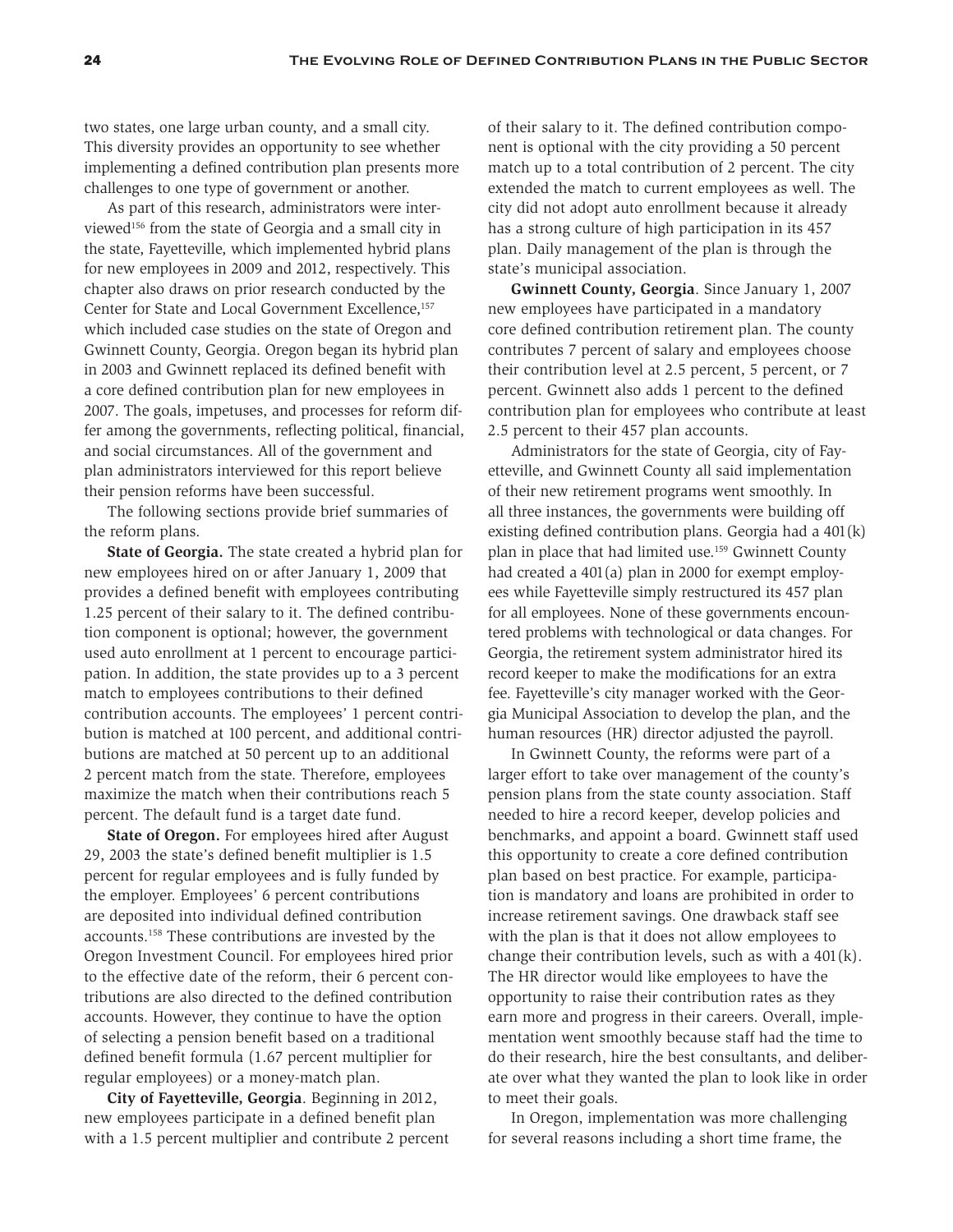need to create new accounts for existing employees, implementing a new computer system, litigation over the new laws, and an extremely large caseload of new retirements prompted by the reform's impact on existing employees.<sup>160</sup> Eventually some of the reform provisions were deemed unconstitutional. However, Oregon's experience provides a good lesson about the importance of ensuring sufficient time for implementation and thinking about the unintended consequences of changing retirement benefits for existing employees.

Each government took a different approach to employee contributions. Oregon's mandatory 6 percent was a transfer of an existing contribution and provides a healthy amount for the individual account program (IAP), particularly since the defined benefit will provide a 45 percent replacement ratio for a career employee. Gwinnett's contribution is also mandatory, but the amount can be as low as 2.5 percent, resulting in a combined total contribution of 9.5 percent.<sup>161</sup> This is less than the 12 to 15 percent amount that is generally perceived as necessary for an employee to reach an income replacement ratio of 80 to 85 percent at retirement with Social Security. Employees choosing the 5 or 7 percent contribution rates should meet that goal. Georgia chose a 1 percent auto-enrollment amount for its defined contribution in order to not discourage employees from participating. Approximately 90 percent of employees have stayed in the plan. However, 80 percent are still at the 1 percent contribution amount even though the government matches higher contributions. In Fayetteville, contribution to the defined contribution plan is also voluntary, and auto enrollment is not used. With the plan being so new and the city so small (only 150 employees), it is difficult to draw conclusions about this decision's impact on employee participation.

#### Summary

This brief overview of the reform processes in four very different governments indicates that neither the level of government nor its size makes implementing a hybrid or core defined contribution plan more difficult. Two key issues that have some impact on outcomes are whether new employees are included in the reform and the time frame for enacting it. The reform stories also suggest that defined contribution plan design will impact contribution rates. The Georgia experience shows that the selected automatic enrollment rate will increase participation, but employees are likely to stay at the automatic enrollment level even with a match at a higher contribution level. Similarly, a government can impose tools that limit employee choice to positive ends. Gwinnett County

has not encountered any problems attracting or retaining personnel due to its loan prohibition in the core defined contribution plan. On a final note, when asked to give advice to other governments, one interviewee replied that structural change was not that complicated and made a lot of sense for the government. The key is to think strategically over the long term.

# Summary of Key Findings

This report has touched on the major issues and considerations surrounding defined contribution plans in the public sector. Currently, defined contribution plans play a supporting role to defined benefit plans and Social Security for the vast majority of public sector employees and that will likely continue for some time. However, pension reforms across state and local governments are increasing the importance and dependence on defined contribution plans for producing a larger portion of retirement income, or in rare instances, even becoming the primary source. Hybrid plans may also likely grow in popularity over the next several years. With the increasing importance of the defined contribution plan portion of retirement savings, it is worthwhile to consider the benefits and limitations of this savings instrument so that it can be used to best serve public employees.

The following key findings that emerged from this research can assist retirement plan administrators and public policy makers in their review and implementation of defined contribution plans.

- Between 2009 and 2011, 43 states enacted pension reform. Many of these changes will result in lower levels of income from traditional defined benefit retirement plans for new employees, current workers, and in some cases retirees. These changes will necessitate increasing reliance on personal savings.
- Several experts predict a continuing trend toward increased reliance on a defined contribution plan component in the public sector to provide retirement income. Furthermore, some foresee an increase in hybrid plans, which maintain a core defined benefit supplemented by a defined contribution plan.
- The research in this report found the definition of what constitutes an adequate retirement income for employees varies. Experts recommend replacement revenue benchmarks ranging from 70 to 100 percent of pre-retirement income depending upon multiple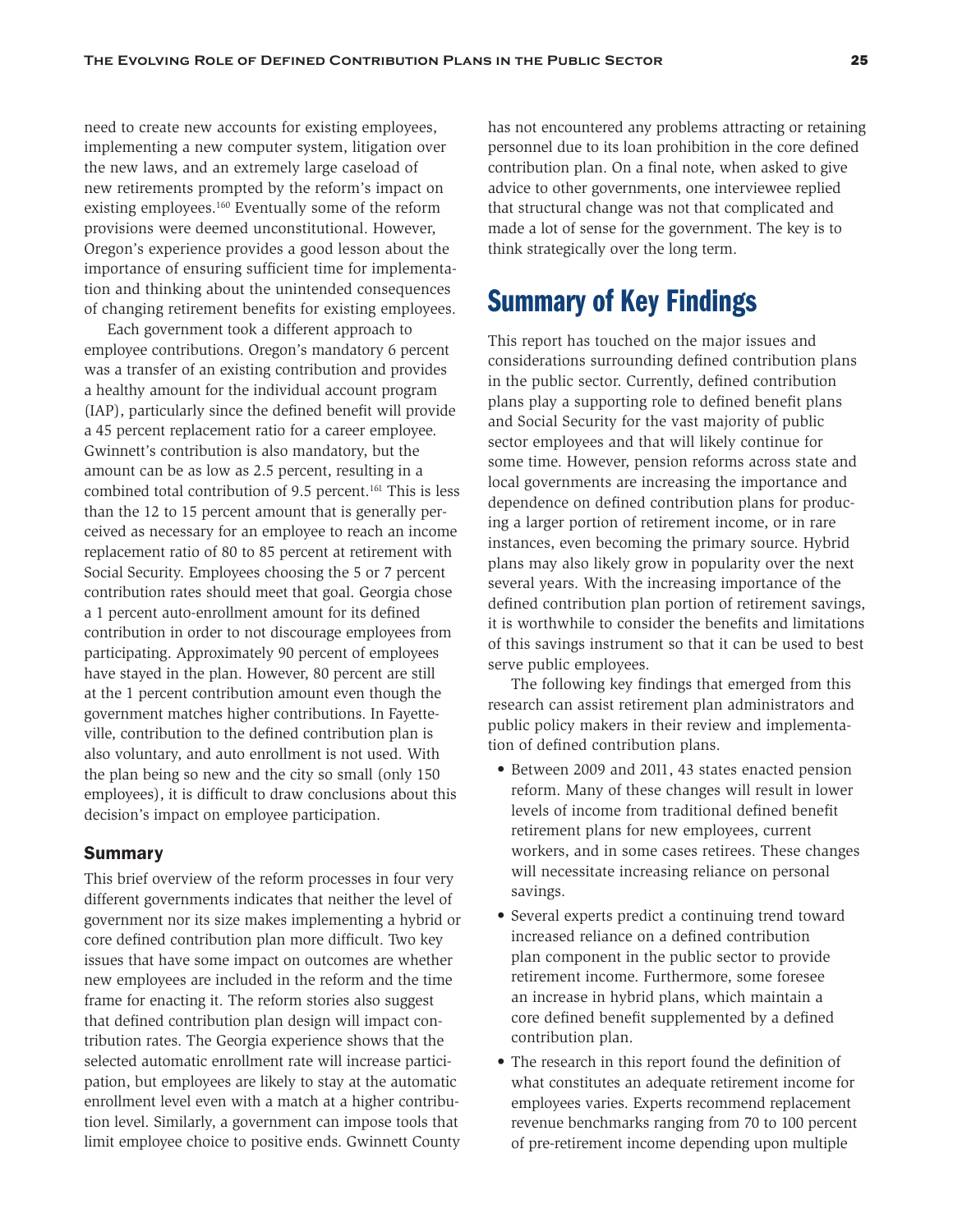factors such as pre-retirement income household debt, family obligations, and rising health care costs.

- Behavioral research suggests that most people lack the skills to effectively manage their own retirement investments, which is particularly troubling in a defined contribution environment. As a result, state and local governments and plan administrators have begun using tools in defined contribution plan designs that are more typical in a defined benefit environment to make saving and investing easier and more structured.
- Automatic enrollment is an effective tool for increasing participation in defined contribution plans because it overcomes individual inertia. In fact, inertia may be so powerful that automatic enrollment contribution levels can be as high as 5 or 6 percent of salary before seeing significant participant drop off. Furthermore, automatic enrollment should be seriously considered for hybrid plans.
- Not all defined contribution plans need tools like automatic enrollment, particularly supplemental plans that are partnered with an adequate defined benefit plan. Therefore, employers need to carefully assess when these tools are necessary, keeping in mind that income security is a primary goal.
- Core defined contribution plans require the same fiduciary and management focus as defined benefit plans. Employers can exert greater control in core defined contribution plans such as mandating contributions,162 restricting loans, and limiting investment options to increase the likelihood of successful outcomes.
- Best practice recommends that in a defined contribution environment employees have access to lifetime income options to protect against longevity risk. Offering institutionally-priced inplan or out-of-plan annuities directly available to employees, or allowing employees to purchase defined benefit credits may help reduce their cost, which is a primary obstacle to obtaining lifetime income for defined contribution plan savings. Due to the complexity of annuities, state and local governments may need to offer near retirees education and retirement-counseling programs to help them make the most effective decisions.
- Financial literacy and counseling can help employees improve their investment and retirement planning choices, particularly those with lower education and income. For governments trying to make the best use of limited education dollars,

expanding online resources and focusing on highneed groups and near retirees may be appropriate.

• Based on the examples presented, implementing a new defined contribution program does not appear to be technologically or administratively daunting, and all states already have defined contribution supplemental plans. When considering plan reform some of the cost issues to consider are transition costs, funding of existing pension liabilities, and contributions to the new plan. Furthermore, plan design choices such as automatic enrollment, automatic escalation, and benefit payout options require substantial research and consideration as to their potential impact on retirement savings and plan cost. Ultimately, the design of a defined contribution plan determines its effectiveness as a retirement savings tool.

# **Endnotes**

- 1 The authors would like to thank Elizabeth Kellar and Christine Becker of the Center for State and Local Government Excellence for their review of this report.
- 2 Throughout this report defined contribution is referred to as a general type of retirement plan. One should note that there are a range of types of governmental defined contribution plans with varying rules and structures. Please see the following link for more information: http://www.irs.gov/Retirement-Plans/Governmental-Plans-under-Internal-Revenue-Code-Section-401(a)
- 3 Due to time limitations, not all interviewees were asked every question from the survey instrument. However, all interviewees did answer at least 75 percent of the questions.
- 4 James Potvin, Executive Director, Employees' Retirement System of Georgia and Joe Morton, City Manager, City of Fayetteville, GA
- 5 Clark, Robert L., Lee A. Craig, and John Edward. Sabelhaus. *State and Local Retirement Plans in the United States.* Cheltenham, UK: Edward Elgar, 2011.
- 6 Vested Employees
- 7 Clark, Robert L., Lee A. Craig, and John Edward. Sabelhaus. *State and Local Retirement Plans in the United States.* Cheltenham, UK: Edward Elgar, 2011. Pgs 24 and 72
- 8 "Retirement Plans, Benefits & Savings." *U.S. Department of Labor*. 18 July 2012. http://www.dol.gov/dol/topic/ retirement/typesofplans.htm.
- 9 "Table 2. Retirement benefits: Access, participation, and take-up rates, State and local government workers, National Compensation Survey, March 2011." *U.S. Bureau of Labor Statistics*. http://www.bls.gov/ncs/ebs/ benefits/2011/ownership/govt/table02a.pdf
- 10 "Latest EBS News Release." *U.S. Bureau of Labor Statistics*. U.S. Bureau of Labor Statistics, 18 July 2012. http://www.bls.gov/ncs/ebs/
- 11 ibid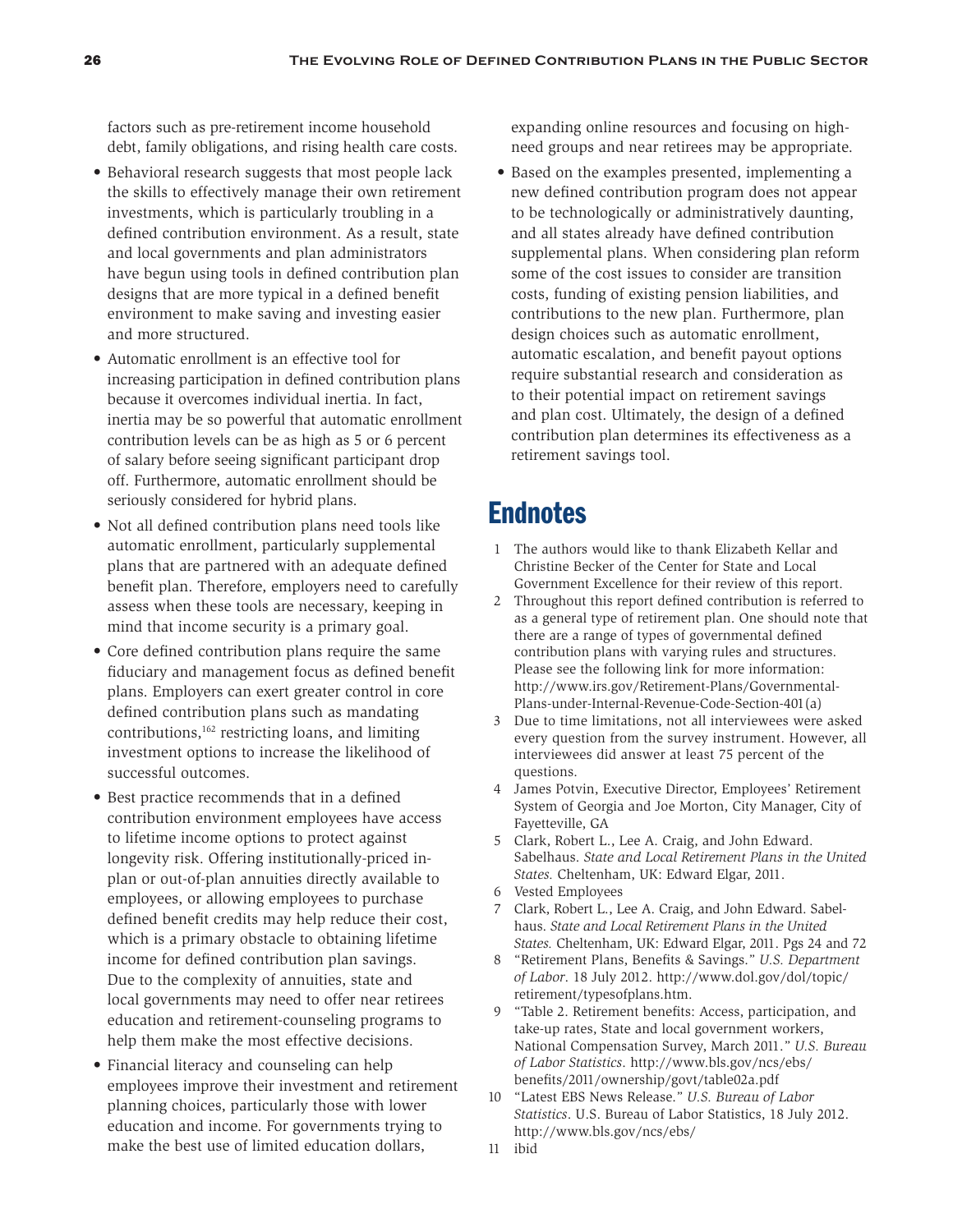- 12 "Table 2. Retirement benefits: Access, participation, and take-up rates, State and local government workers, National Compensation Survey, March 2011." *U.S. Bureau of Labor Statistics.* http://www.bls.gov/ncs/ebs/ benefits/2011/ownership/govt/table02a.pdf
- 13 There has been increased interest in hybrid retirement plans. For more information, please see: http://www .nasra.org/resources/HybridBrief.pdf
- 14 Clark, Robert L., Lee A. Craig, and John Edward. Sabelhaus. *State and Local Retirement Plans in the United States.* Cheltenham, UK: Edward Elgar, 2011. Pg 75 and http://slge.org/wp-content/uploads/2011/12/S-Lpensions-are-different.pdf
- 15 Calculations: SLGE / Data: Miriam King, Steven Ruggles, J. Trent Alexander, Sarah Flood, Katie Genadek, Matthew B. Schroeder, Brandon Trampe, and Rebecca Vick. Integrated Public Use Microdata Series, Current Population Survey: Version 3.0. [Machine-readable database]. Minneapolis: University of Minnesota, 2010.
- 16 Center for State and Local Government Excellence. 2012 *State and Local Government Workforce: 2012 Trends.* http://slge.org/publications/state-and-local-governmentworkforce2012-trends.
- 17 Job Openings and Labor Turnover Technical Note. *U.S. Bureau of Labor Statistics.* http://www.bls.gov/news .release/jolts.tn.htm
- 18 Job Openings and Labor Turnover Survey (Other seperations). U.S. Bureau of Labor Statistics. http://www.bls .gov/data/
- 19 Munnell, Alicia H, Jean-Pierre Aubry, Josh Hurwitz, Madeline Medenica, and Laura Quinby. 2012*. Issue Brief: The Funding of State and Local Pensions: 2011–2015.* Washington, DC: Center for State and Local Government Excellence. http://slge.org/wp-content/uploads/2012/ 05/12-002\_CSLGE\_Issue\_Brief-2.pdf
- 20 "STATE PENSION REFORM, 2009-2011." *State Pension Reform 2009-2011* . 18 July 2012. http://www.ncsl.org/ issues-research/labor/state-pension-reform-2009-to-2011 .aspx
- 21 http://slge.org/publications/state-and-local-governmentworkforce2012-trends.
- 22 "STATE PENSION REFORM, 2009–2011." *State Pension Reform 2009-2011*. 18 July 2012. http://www.ncsl.org/ issues-research/labor/state-pension-reform-2009-to-2011 .aspx
- 23 Based on current trends and responses from interviewees.
- 24 Based on current trends and responses from interviewees. The vast majority of interviewees believed governments will be moving to hybrid plans in the future.
- 25 Responses from three interviewees.
- 26 Munnell, Alicia H, Jean-Pierre Aubry, Josh Hurwitz, and Laura Quinby. 2011*. Issue Brief: A Role for Defined Contribution Plans in the Private Sector*. Washington, DC: Center for State and Local Government Excellence.
- 27 Response from interviewee and argument made in Munnel, Aubry, Hurwitz, and Quinby. 2011.
- 28 Munnell, Aubry, Hurwitz, and Quinby. 2011.
- 29 A few respondents cautioned about possible changes to Social Security and the impact that would have on retirees' income.
- 30 Investment risk is informally defined here as investments producing sufficient income to pay for accrued pension liabilities.
- 31 Munnell, Alicia H, Alex Golub-Sass, Kelly Haverstick, Mauricio Soto, and Gregory Wiles. 2008. *Issue Brief: Why Have Some States Introduced Defined Contribution Plans?* Washington, DC: Center for State and Local Government Excellence.
- 32 Based on comments from interviewees.
- 33 Almeida, Beth, Kelly Kenneally and David Madland. 2009. "The New Intersection on the Road to Retirement: Public Pensions, Economics, Perceptions, Politics, and Interest Groups." In *The Future of Public Employee Retirement Systems*, Olivia Mitchell and Gary Anderson (eds.). 294-326. New York: Oxford University Press.
- 34 Bender, Keith and John Haywood. 2010. "Out of Balance? Comparing Public and Private Sector Compensation over 20 Years." Washington, DC: Center for State and Local Government Excellence and National Institute for Retirement Security.
- 35 Response from a majority of interviewees on the question of whether public sector compensation packages will resemble those in the private sector.
- 36 This was confirmed through this report's interview research as well.
- 37 For example Stefaniak, Angela and Clayton Vetter. 2007. "Understanding the Generation Gap in Today's Workplace" *Policy Perspectives*. Center for Public Policy and Public Administration, The University of Utah. 3: 4. Found at http://www.imakenews.com/cppa/e\_ article000797869.cfm
- 38 Center for State and Local Government Excellence. 2011. *Strengthening State and Local Finances: Lessons for Negotiating Public Pension Reform Plans*. Found at http://slge.org/ publications/strengthening-state-and-local-government
- 39 Concern raised by a couple of the respondents.
- 40 Lucas, Lori. 2010. "The Next DC Frontier: An Outcomes Based Approach to DC Plan Management." *Benefits Quarterly*. 26: 4, pp. 15–21.
- 41 Parmer, Bruce A. 2008. *GSU/Aon Retire Project Report* . Atlanta, GA: Georgia State University. Research report series Number 08-1, June 2008.
- 42 See: Franzel, Joshua and Paul Yakoboski. 2012. *2012 Retirement Confidence Survey of the State and Local Government Workforce*. Center for State and Local Government Excellence and TIAA-CREF Institute. Found at: http://slge.org/wp-content/uploads/2012/07/SLGE\_TIAA-CREF\_Retirement\_Confidence\_Survey\_2012\_13-016.pdf
- 43 Yakoboski, Paul J. 2011. "Worries and Plans as Individuals Approach Retirement." *Benefits Quarterly* . 27: 2. pp. 34–37.
- 44 Responses from interviewees.
- 45 Spending on financial literacy programs are typically between \$50 to \$350 per employee with an estimated return on investment of \$3 for every \$1 spent. Holland, Joseph, Doug Goodman, and Bethany Stitch. 2008. "Defined Contribution Plans in the Public Sector: The Manifestation of Defined Contribution and the Effects of Workplace Financial Literacy Education" *Review of Public Personnel Administration*. 28:4, pp. 367–384.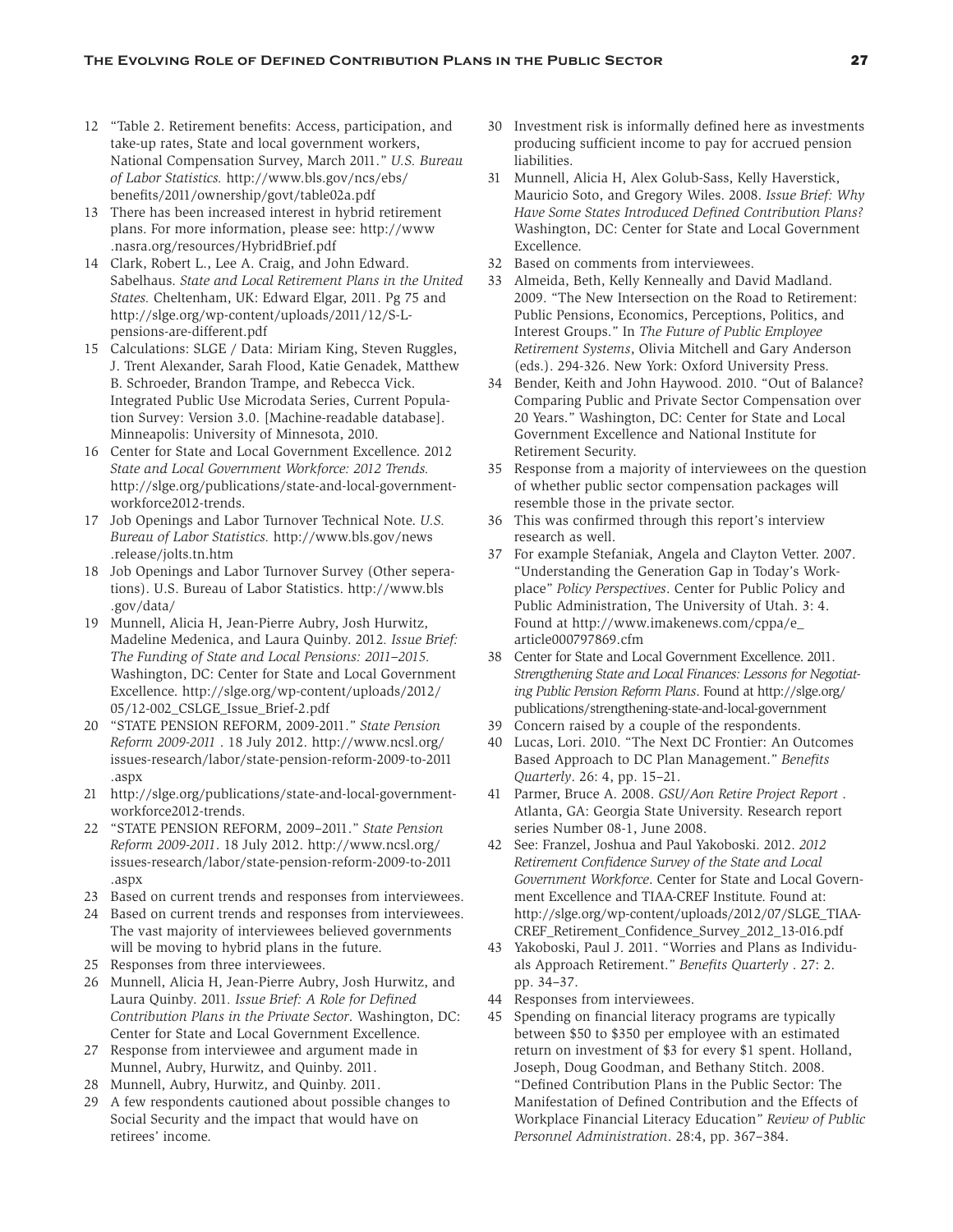- 46 Munnell, Alicia H, Jean-Pierre Aubry, Josh Hurwitz, and Laura Quinby. 2011*. How Prepared Are State and Local Workers for Retirement?* Boston: Center for Retirement Research at Boston College.
- 47 Defined as the amount of money contributed to the retirement plan as a percent of employee salary.
- 48 Crane, Roderick, Michael Heller and Paul J. Yakoboski 2008. *Best Practice Benchmarks for Public Sector Core Defined Benefit Plans.* TIAA-CREF Institute. Found at http://www.tiaa-crefinstitute.org/institute/research/ trends\_issues/ti\_bestpractice\_0708.html; *The Path Forward: Designing the Ideal Defined Contribution Plan.* 2010. Northern Trust Line of Site. Found at www.northerntrust. com; Of those interviewed, over two-thirds specifically said that the combined employee-employer rate should be between 12–15 percent, with Social Security.
- 49 Yakoboski, Paul J. 2011. *Rethinking Defined Contribution Retirement Plan Design: Plan Sponsor Perspectives.* TIAA-CREF Institute. Found at http://www.tiaa-cref.org/ ucm/groups/content/@ap\_ucm\_p\_inst/documents/ document/tiaa04025220.pdf
- 50 Simon, Herbert A. 1947. *Administrative Behavior*. New York: Free Press
- 51 For example, Lusardi, Annamarie. 2004. "Saving and The Effectiveness of Financial Education." *Pension Design and Structure*. Olivia Mitchell and Stephen Utkus (eds.) New York: Oxford University Press. pp. 157–184; Mitchell, Olivia and Stephen Utkus. 2004. "Lessons from Behavioral Finance for Retirement Plan Design." *Pension Design and Structure* . Olivia Mitchell and Stephen Utkus (eds.) New York: Oxford University Press. pp. 9–41; Beshears, John, James Choi, David Laisbon, Brigitte Madrian. 2010. "Defined Contribution Plans in the Public Sector: Lessons from Behavioral Economics." NBER State and Local Pensions Conference. Aug. 19–20, 2010.
- 52 Ibid.
- 53 Madrian, Bridgette and Dennis Shea, 2001. "The Power of Suggestion: Inertia in 401(k) Participation and Savings Behavior." *Quarterly Journal of Economics* . 57, pp. 573–598.
- 54 Bernartzi, Shlomo and Richard Thaler. 2002. "How Much is Investor Autonomy Worth?" Journal of Finance 57:4, pp. 1593-1616. Note that research focused on Americans' investing behavior.
- 55 Choi, James, David Laibson, Bridgette Madrian, and Andrew Metrick. 2001. "For Better or For Worse: Default Effects and 401(k) Savings Behavior." NBER Working Paper 8651. Found at www.nber.org/papers/w8651
- 56 Mitchell and Utkus. 2004.
- 57 Ibid.
- 58 Lucas. 2010.
- 59 Auto enrollment and escalation are much more prevalent in core defined contribution plans while target date funds are commonly available in both supplemental and core defined contribution plans.
- 60 From interviewee and reviewers of this paper.
- 61 NAGDCA. 2012. *Defined Contribution Plan Survey Report*. Found at http://www.nagdca.org/documents/2012\_ NATIONAL\_SUMMARY1847.pdf.
- 62 Dumbar, Scott, Vincent Galindo, Jillian Perkins, and Jacob O'Shaughnessy. 2012. *Making the Most of Your Match* .

Found at https://www.am-a.com/company/research/ wp\_match.pdf; Rappaport, Anna, Stacy Schaus, and Jeff Clymer. 2011. "Improving Retirement Security in a Heavily DC World." *Benefits Quarterly*. 27: 3, pp. 34–44.

- 63 A few of the respondents questioned the effectiveness of most investment educational activities. To the extent this view was given, most of these respondents supported using behavioral tools as a substitute, like auto enrollment.
- 64 Duflo, Esther and Emmanual Saez. 2002. "Participation and Investment Decisions in a Retirement Plan: the influence of colleagues' choices." *Journal of Public Economics*. 85, pp. 121–148. Additionally, a few of the respondents interviewed said colleague recommendations have had a positively meaningful impact on plan participation.
- 65 For example, Choi, James, David Laibson, Bridgette Madrian, and Andrew Metrick. 2001. "Defined Contribution Plans: Plan Rules, Participant Decisions, and the Path of Least Resistance. NBER Working Paper 8655. Found at www.nber.org/papers/w8655; Crane, Heller, and Yakoboski. 2008; Beshears, Choi, Laisbon, and Madrian. 2010.
- 66 Choi, James, David Laibson, Bridgette Madrian, and Andrew Metrick. 2004. "Saving for Retirement on the Path of Least Resistance." Found at: http://www.hks .harvard.edu/fs/bmadria/Documents/Madrian%20 Papers/ Saving%20for%20Retirement%20on%20the%20 Path%20of%20Least%20Resistance.pdf
- 67 NAGDCA. 2012. *Defined Contribution Plan Survey Report*. Found at http://www.nagdca.org/documents/2012\_ NATIONAL\_SUMMARY1847.pdf. "Eighty-eight percent of responding plans said plan participation was elective and 88% of those plans with elective participation do not utilize auto-enrollment." Based on comments from respondents.
- 68 These employees will not receive a COLA in retirement as well.
- 69 Concern voiced by a respondent.
- 70 Based on comment from respondent.
- 71 This is the view of the authors and others may disagree.
- 72 Quote from one interviewee.
- 73 One plan is currently revising their fund options and will reduce the fund choices to 5 plus a target date fund.
- 74 NAGDCA 2012.
- 75 Ibid.
- 76 Government Finance Officers Association. *Best Practice: Asset Allocation Guidance for Defined Contribution Plans* (1999 and 2009) (COBRA). Found at gfoa.org
- 77 Based on comments from one interviewee.
- 78 Comment from one interviewee.
- 79 Of the interviewees who discussed the types of funds in their supplemental or their ideal DC plan, all of them included a target date and/or managed fund.
- 80 Miller, Mark. June 12. 2012. "Retirement Savers Stay Put When Employers Boost Contributions." Reuters. Found at http://www.reuters.com/article/2012/06/12/usretirement-autoenroll-idUSBRE85B0OP20120612. Furthermore, over eighty percent of interviewees specifically mentioned target date funds as their preferred default fund for an ideal core DC plan. The other 20 percent cited stable value funds as the preferred default fund.
- 81 Lucas. 2010.
- 82 Ibid.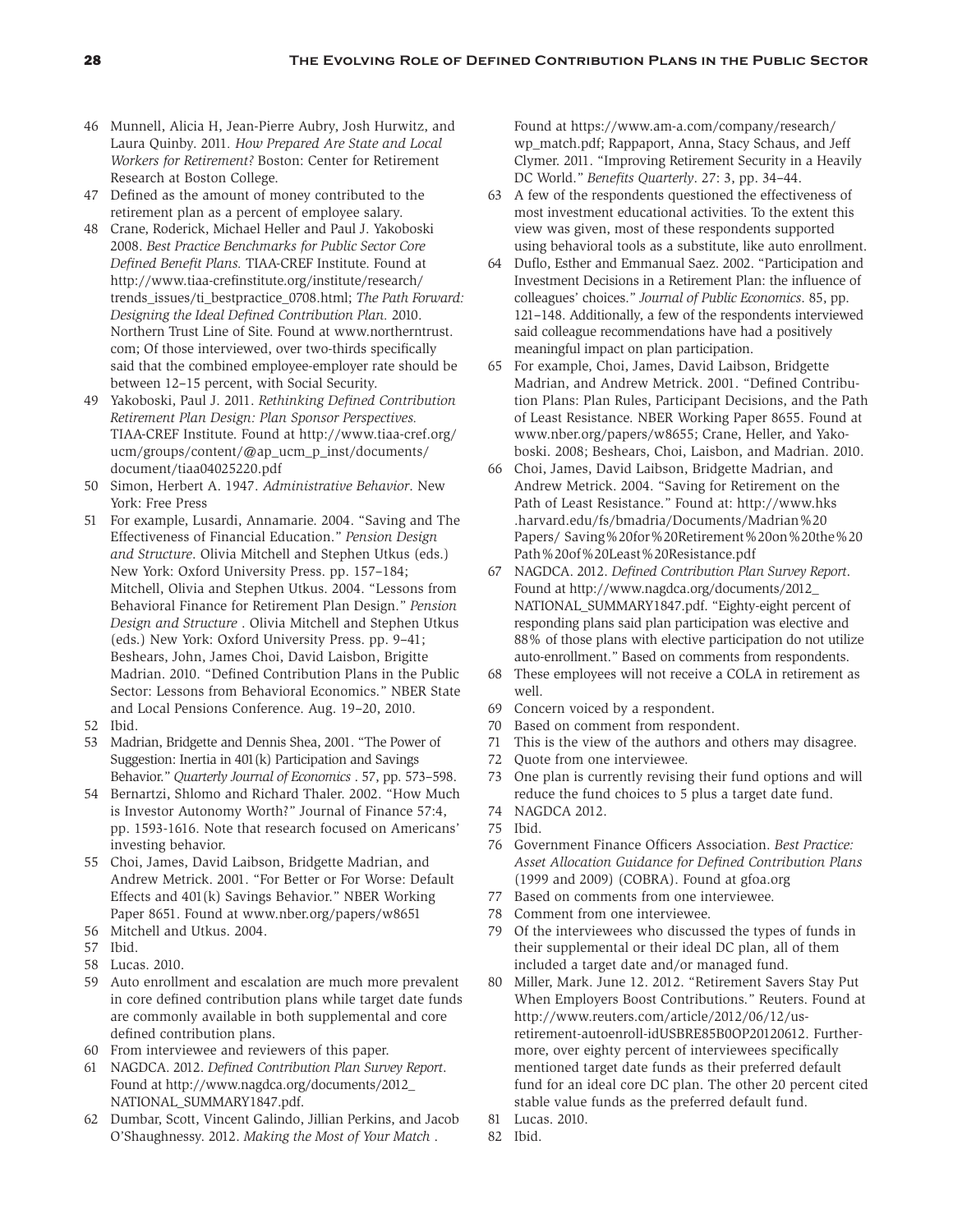- 83 Ibid.
- 84 In Oregon, employee contributions to their Individual Account Program (IAP) are automatically invested in the same manner as the DB fund. The IAP is an involuntary defined contribution plan.
- 85 Olleman, Mark. 2009. *Periscope: Public Plan DB/DC Choices* . Found at http://www.nasra.org/resources/ Milliman\_DBDC\_Choice.pdf; Center for State and Local Government Excellence. 2011. *Issue Brief: Strengthening State and Local Government Finances: Lessons for Negotiating Public Pension Plan Reforms*.
- 86 Raised as a concerns by interviewees.
- 87 Crane, Roderick, Michael Heller, and Paul Yakoboski. 2008; Yakoboski, Paul. 2011. Rethinking Defined Contribution Retirement Plan Design: Plan Sponsor Perspectives." *Trends and Issues* TIAA-CREFF. Of all the people interviewed for this study, only one respondent recommended having between 3 to 5 record keepers and the vast majority believed having one record keeper was best.
- 88 Yakoboski. 2011. p 8. *Rethinking Defined Contribution Retirement Plan Design: Plan Sponsor Perspectives* .
- 89 Bundled services refers to a single private company providing multiple services for a retirement plan including record keeping, customer service, communications, asset management and education/financial counseling. Conversely, unbundled services means the plan sponsor hires a private company to one or more but not all these services.
- 90 Borland, Alison and Karen Frost. 2011. "Bundled or Best in Class?" *Benefits Quarterly*. 27: 2. pp. 12–18. 91 Ibid.
- 92 Rappaport, Schaus, and Clymer. 2011.
- 93 ERISA Section 404(a)(5)
- 94 NAGDCA Publications Committee and Executive Board. 2012. *Rising to the Challenge of the New Fee Disclosure Requirements* . Found at http://www.nagdca.org/content. cfm/d/rising\_to\_the\_challenge\_of\_the\_new\_fee\_ disclosure\_requirements
- 95 Although the responsibility to fund the legacy defined benefit plan remains along with the new defined contribution costs.
- 96 Crane, Heller, and Yakoboski. 2008; Northern Trust. 2010. *The Path Forward: Designing the Ideal Defined Contribution Plan;* Government Finance Officers Association. 2009. *Best Practice: Asset Allocation Guidelines for Defined Contribution Plans.* Found at http://www.gfoa .org/index.php?option=com\_content&task=view&id=12 4&Itemid=136
- 97 An annuity is a contract between [an individual] and an insurance company…under which [the individual] make[s] a lump-sum payment or series of payments. In return, the insurer agrees to make periodic payments to [the individual] beginning immediately or at some future date." Found at http://www.sec.gov/answers/annuity.htm
- 98 Ibid. Also, respondents of this report's research interviews were not asked about vesting periods for a DC plan.
- 99 Babbel, David. 2008*. Lifetime Income for Women: A Financial Economist's Perspective* . Philadelphia, PA: Wharton Financial Institutions Center.
- 100 Ibid.
- 101 Based on a comment from a respondent.
- 102 For general employees.
- 103 Richard Hiller argues that distributions and loans should be treated similarly as would occur with a core DC plan in *A Way Out for Public Pensions* . TIAA-CREFF publication. Found at http://www.tiaa-cref.org/public/about/press/ about\_us/releases/articles/pressrelease421.html
- 104 US Department of Labor Employee Benefits Security Administration. 2010. *Meeting Your Fiduciary Responsibilities*. Found at www.dol.gov/ebsa; GFOA. 2009; Responses from interviewees.
- 105 GFOA. 2009
- 106 Based on responses from interviewees.
- 107 Based on responses from interviewees.
- 108 Issued discussed by four respondents.
- 109 Issue raised by a few interviewees.
- 110 Panis, Constantijn. 2004. "Annuities and Retirement Well-Being." In *Pension Design and Structure* . Olivia Mitchell and Stephen Utkus (eds.). New York: Oxford University Press. pp. 259–274.
- 111 Ratio could be higher depending upon the Social Security benefit they receive.
- 112 Webb, Anthony. 2009. *Making the Most of Your Nest Egg*. Boston, MA: Center for Retirement Research. Number 9-20
- 113 From a study informally referred to the Trinity Study published in 1998. The authors wrote a series of additional studies on withdrawal rates and the likelihood of not spending all assets before 30 years. Investment distribution comes from comments by a reviewer.
- 114 Cooley, Philip, Carl Hubbard, and Daniel Walz. 2011. "Portfolio Success Rates: Where to Draw the Line." *Journal of Financial Planning.* Found at http://www. fpanet.org/journal/CurrentIssue/TableofContents/ PortfolioSuccessRates/ The authors present a variety of asset allocation scenarios and the likelihood of assets lasting 30 years.
- 115 For example, Webb. 2009; Scott, Jason, William Sharpe and John Watson. 2008. "The 4% Rule-At What Cost?" Found at http://www.stanford.edu/ $\sim$ wfsharpe/ retecon/4percent.pdf
- 116 Rappaport, Schaus, and Clymer. 2011.
- 117 E.g., David Babbel at the Wharton School, University of Pennsylvania, Jeffrey R. Brown at University of Illinois at Urbana-Champaign, Olivia S. Mitchell at the Wharton School, University of Pennsylvania, Anthony Webb at the Center for Retirement Research at Boston College, Paul Yakoboski at TIAA-CREF Institute.
- 118 Panis, 2004.
- 119 From comments in research articles and responses from interviewees.
- 120 Several of these below were also stated by interviewees as well
- 121 Drinkwater, Matthew and Eric Sondergeld. 2004. "Perceptions of Mortality Risk: Implications for Annuities" In *Pension Design and Structure* . Olivia Mitchell and Stephen Utkus (eds.). New York: Oxford University Press.
- 122 Brown, Jeffrey, Jeffrey Kling, Senhill Mullainathan, and Martin Wrobel. 2008. "Why Don't People Insure Late-life Consumption? A Framing Explanation of the Under-Annuitization Puzzle." *American Economic Review: Papers and Proceedings*. 98:2, pp. 304-309.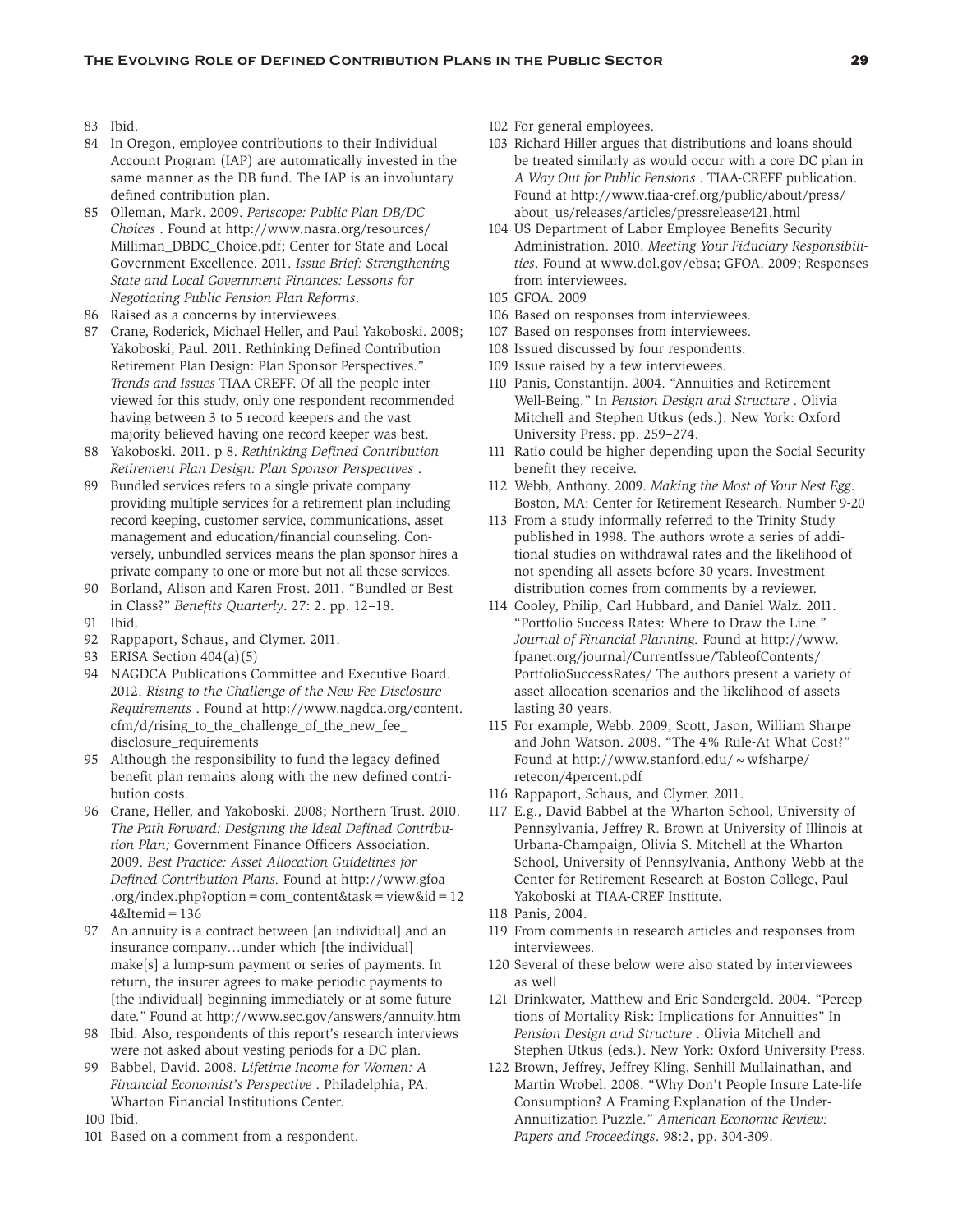- 123 Cost was brought up many times by interviewees when asked their opinion of annuities.
- 124 Richardson, David and Christopher Spence. 2010. *Increased Longevity and the Annuity Solution: How Retirement Policy Reforms Can Reduce Longevity Risk* . TIAA-CREFF Institute. Found at http://www.tiaa-crefinstitute.org/institute/research/ briefs/institute\_pb\_longevity\_and\_annuity\_soln.html
- 125 Ibid.
- 126 Comment from respondent.
- 127 Biggs, Howard, Scott Dunbar, Vincent Galindo, Jillian Perkins, and Jacob O'Shaughnessy. 2011. *Lifetime Retirement Income: Annuities and Beyond*. Arnerich Massena, Inc. Found at https://www.am-a.com/company/research/ wp\_retirement\_income2011.pdf; Information on GMWBs also comes from conversations with interviewees.
- 128 Remaining market value is portable. The guaranteed value is not portable.
- 129 Comments from reviewers and "Advanced Life Deferred Annuities" found at www.wikinvest.com/
- 130 Comments from the two reviewers who specifically spoke to this subject. In addition, this opinion was given on several websites discussing advanced life deferred annuities (e.g., www.wikinvest.com/; www.dummies. com/how-to/content/examining-advanced-life-deferredannuities/; www.annuityfyi.com/blog/2012/03/ tax-breaks-with-advanced-life-deferred-annuities/)
- 131 Based on comment from reviewer and Wagner, Marcia. "Government Debuts Lifetime Income Initiatives." *Plan Advisor*. Found at http://www.planadviser.com/MagazineArticle.aspx?id=17551
- 132 From the review of the literature conducted for this report (for example see abbreviated list of researchers favoring annuities in earlier footnote) and interviews. The vast majority of interviewees said some amount of annuities were needed for core defined contribution retirement plans.
- 133 Biggs, Dunbar, Galindo, Perkins, and O'Shaughnessy. 2011.
- 134 Based on comments by reviewer.
- 135 Yakaboski, 2011. *Rethinking Defined Contribution Retirement Plan Design: Plan Sponsor Perspectives*.
- 136 Holland, Goodman, and Stitch. 2008; Lusardi, Annamaria and Olivia Mitchell. 2007. "Financial Literacy and Retirement Preparedness: Evidence and Implications for Financial Education." *Business Economics*. 42: 1. pp. 35–44; Lusardi, Annamaria and Olivia Mitchell. 2011. "Financial Literacy and Planning: Implications for Retirement Well-being." In *Financial Literacy: Implications for Retirement Security in the Marketplace*. Olivia Mitchell and Annamaria Lusaridi (eds.). New York: Oxford University Press; Yakoboski. 2011. *Rethinking Defined Contribution Retirement Plan Design: Plan Sponsor Perspectives*.
- 137 Lusardi and Mitchell. 2011.
- 138 Lusardi, Annamaria. 1999. "Information, Expectations, and Savings for Retirement." In *Behavioral Dimensions of Retirement Economics*. Henry Aaron (ed.). Brookings Institution Press and Russell Sage Foundation. Lusardi and Mitchell 2011.
- 139 Clark, Robert and Madeleine d'Ambrosio. 2002. "Financial Education and Retirement Savings." Paper presented at the Retirement Implications of Demographic and Family Changes Symposium. San Francisco, CA. June 2002. Found at http://papers.ssrn.com/sol3/papers. cfm?abstract\_id= $390642$ .
- 140 Behrman, Jere, Olivia Mitchell, Cindy Soo, and David Bravo. 2010. *Financial Literacy, Schooling, and Wealth Accumulation*. NBER Working paper 16452. Found at http://www.nber.org/papers/w16452
- 141 Lusardi and Mitchell 2011.
- 142 Haendiges, Brian. 2001. "Reeling in Retirement Plan Participants." *American City and County* . 113: 4, pp. 34–27.
- 143 Comments from interviewees who specifically spoke on this issue, reviewers and from Center for State and Local Government Excellence's 2011 issue brief, *Strengthening State and Local Government Finances: Lessons for Negotiating Public Pension Plan Reform*.
- 144 Clark and d'Ambrosio 2002. Lusardi and Mitchell 2007. Comments from interviewees also showed strong support for seminars, particularly those focused on pre-retirees.
- 145 Clark and d'Ambrosio 2002.
- 146 Lusardi and Mitchell 2007.
- 147 A few interviewees offered suggestions increasing
- 148 Employee Benefits Research Institute. 2012. *The 2012 Retirement Confidence Survey: Job Insecurity, Debt Weigh on Retirement Confidence, Savings*. Found at http://www .ebri.org/publications/ib/index.cfm?content\_id=5017&fa =ibDisp.
- 149 Lusardi and Mitchell 2007 and comments by interviewees.
- 150 Clark and d'Ambrosio 2002.
- 151 For example Clark and d'Ambrosio 2002.
- 152 Yakoboski 2011. *Rethinking Defined Contribution Retirement Plan Design: Plan Sponsor Perspectives*.
- 153 Holland, Goodman, and Stitch. 2008.
- 154 Based on comments from interviewees.
- 155 Based on comments from interviewees and reviewers.
- 156 Interviewed Jim Popvin, Executive Director of Employees' Retirement System of Georgia on June 20, 2012 and Joe Morton, City Manager of Fayetteville on June 26, 2012.
- 157 Center for State and Local Government Excellence. 2011. *Strengthening State and Local Government Finances: Lessons for Negotiating Public Pension Reform Plans*.
- 158 Starting in 1979, some employers in OPERS negotiated with unions to pick up their employees' retirement contributions in lieu of a pay increase. Today, 53 percent of employers pay the contribution which covers 70 percent of employees in the system. The state created the Individual Account Program (AIP) which is similar to a 457.
- 159 Plan was established in the 1980s but was dormant until the 1994 when it started being used for mental health providers who were no longer able to participate in the state's DB plan. In 1998, it was opened up to all employees as a supplemental DC plan. The 401(k) is used for a handful of small public employers.
- 160 Center for State and Local Government Excellence. 2011. *Issue Brief: Strengthening State and Local Finances: Lessons for Negotiating Public Pension Reform Plans*. Please read the case study for full details of the report.
- 161 Assuming employees do not contribute to the supplemental DC fund.
- 162 In some jurisdictions, legislation may be needed to allow for mandatory contributions. However, mandatory contributions are allowed in several public defined contribution plans across the country (e.g., universities)